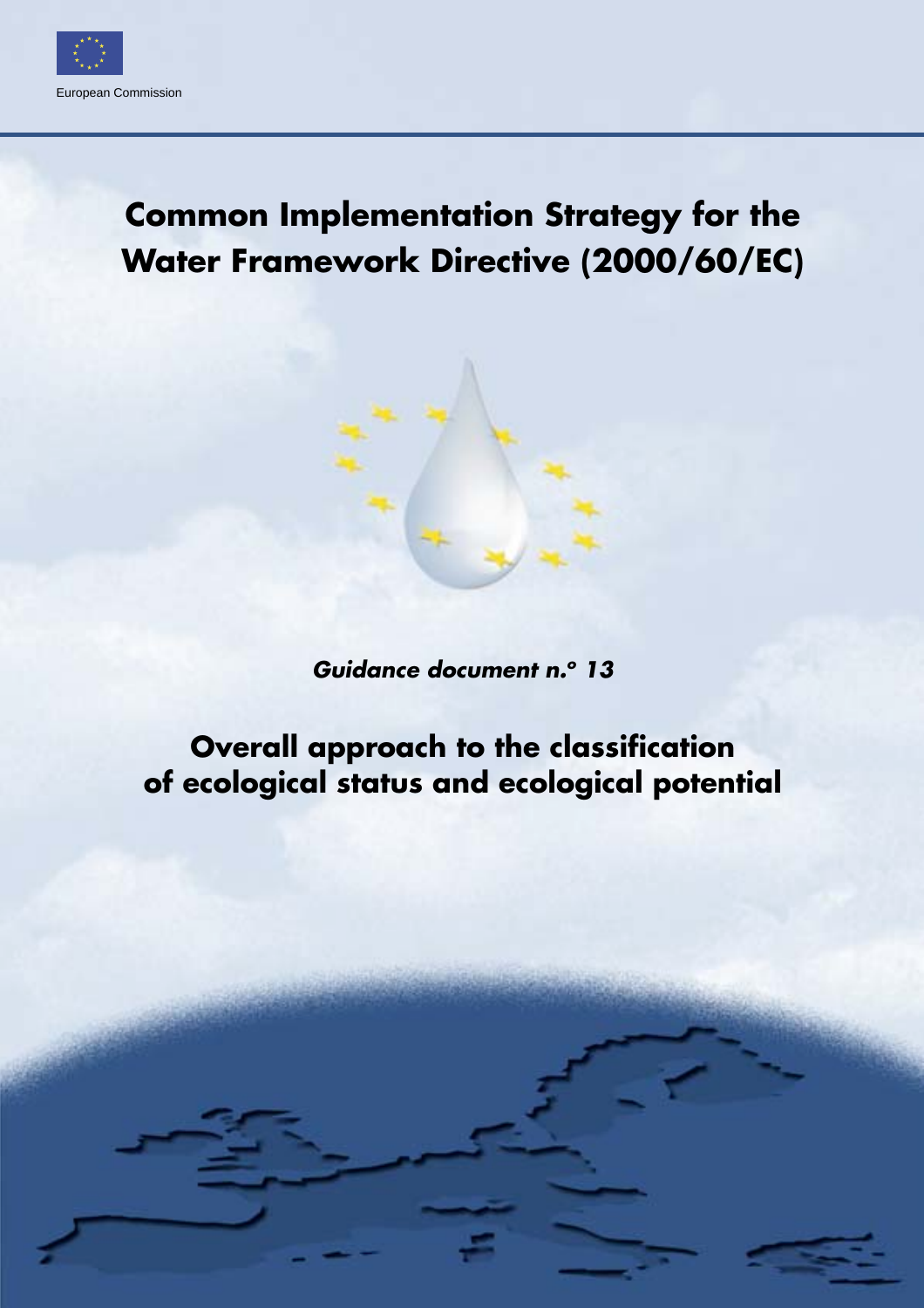

## **COMMON IMPLEMENTATION STRATEGY FOR THE WATER FRAMEWORK DIRECTIVE (2000/60/EC)**

#### **Guidance Document No 13**

Overall Approach to the Classification of Ecological Status and Ecological Potential

#### **Produced by Working Group 2A**

Disclaimer:

This technical document has been developed through a collaborative programme involving the European Commission, all the Member States, the Accession Countries, Norway and other stakeholders and Non-Governmental Organisations. The document should be regarded as presenting an informal consensus position on best practice agreed by all partners. However, the document does not necessarily represent the official, formal position of any of the partners. Hence, the views expressed in the document do not necessarily represent the views of the European Commission.

#### *Europe Direct is a service to help you find answers to your questions about the European Union*

#### **New freephone number: 00 800 6 7 8 9 10 11**

A great deal of additional information on the European Union is available on the Internet. It can be accessed through the Europa server (http://europa.eu.int).

Luxembourg: Office for Official Publications of the European Communities, 2003

ISBN 92-894-6968-4 ISSN 1725-1087

© European Communities, 2005 Reproduction is authorised provided the source is acknowledged.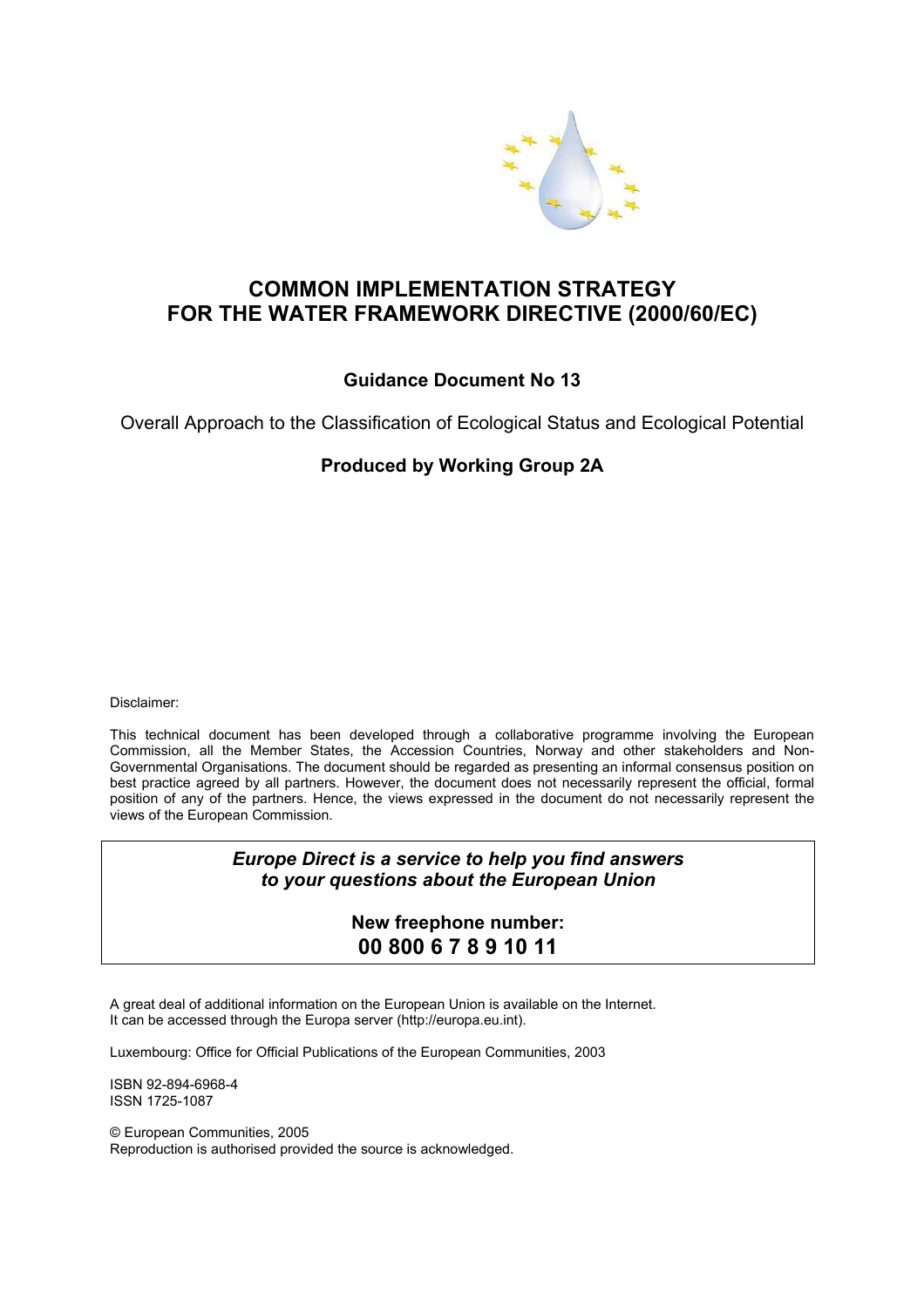# FOREWORD

The Water Directors of the European Union (EU), Acceding Countries, Candidate Countries and EFTA Countries have jointly developed a common strategy for supporting the implementation of the Directive 2000/60/EC, "establishing a framework for Community action in the field of water policy" (the Water Framework Directive). The main aim of this strategy is to allow a coherent and harmonious implementation of the Directive. Focus is on methodological questions related to a common understanding of the technical and scientific implications of the Water Framework **Directive** 

One of the main short-term objectives of the strategy is the development of non-legally binding and practical guidance documents on various technical issues of the Directive. These guidance documents are targeted to those experts who are directly or indirectly implementing the Water Framework Directive in river basins. The structure, presentation and terminology is therefore adapted to the needs of these experts and formal, legalistic language is avoided wherever possible.

In the context of the above-mentioned strategy, an informal working group dedicated to the ecological status of surface water bodies within implementation of the Water Framework Directive was set up in November 2002 and named ECOSTAT WG 2.A. Within the current work of the ECOSTAT WG, the United Kingdom and Germany have the responsibility of the secretariat and co-ordination of the activity on the development of guidance on ecological classification which has been developed with the assistance of a drafting group.

The present guidance document contains the output of two drafting group meetings and two meetings of the WG 2.A held in 2003. It summarizes the overall ecological classification rules provided by REFCOND, COAST, HMWB and Monitoring guidance documents (WFD CIS Guidance Document Nos 10, 5, 4 and 7, respectively). Further, this new guidance focuses on certain specific technical issues which had not been resolved in the previous guidance documents, in particular the role of physico-chemical parameters in the ecological status classification.

The development of ecological assessment and classification systems is one of the most important and technically challenging parts of the implementation of the Water Framework Directive. It is the first time such systems have been required under Community legislation and all Member States are in a position of needing to significantly expand their technical knowledge and experience. Consequently, the development and improvement of appropriate systems will involve a learning process. The guidance document provides a starting point for this learning process. It sets out some key principles and ideas on practical approaches. It is hoped these will help Member States build on their existing expertise to develop practical and reliable systems for assessment and classification that satisfy the requirements of the Water Framework Directive.

Much of the guidance document is based on Member States' existing national experiences of assessing and classifying surface waters or on the interim outcomes of some of the development work currently underway. As implementation progresses and Member States begin to monitor and assess the ecological status of water bodies, the richness of Member States' practical experiences with ecological classification in relation to all surface water categories will increase. New ways of dealing with some of the technical challenges, such as controlling the risk of misclassification, may be identified. The sharing of this growing body of experience among Member States will benefit all and should be encouraged.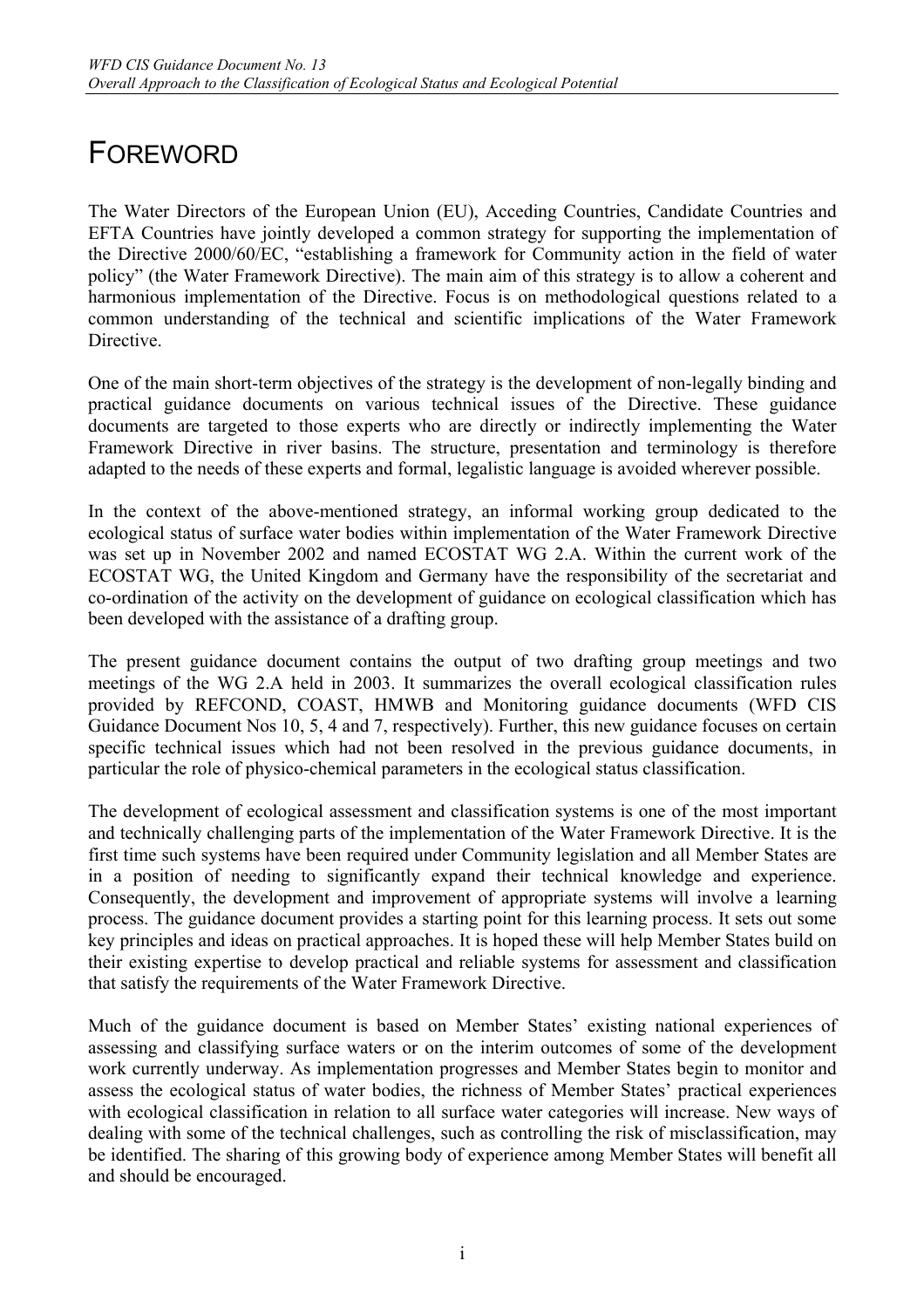*"We, the Water Directors have examined and endorsed this guidance during our informal meeting under the Italian Presidency in Rome (24/25 November 2003). We would like to thank the participants of the Working Group and, in particular, the leaders, Germany and United Kingdom, for preparing this high quality document.* 

*We strongly believe that this and other guidance documents developed under the Common Implementation Strategy will play a key role in the process of implementing the Water Framework Directive. It facilitates the common understanding of ecological classification under the Directive and provides useful tools, in particular as regards the use of physico-chemical parameters in the classification process.* 

*Because of the potentially significant economic consequences of misclassification, this guidance and on-going exchanges of experiences on the assessment and classification of ecological status is important. Therefore, this guidance document is a living document that will need continuous input and improvements as application and experience build up in all countries of the European Union and beyond. We agree, however, that this document will be made publicly available in its current form in order to present it to a wider public as a basis for carrying forward ongoing implementation work."*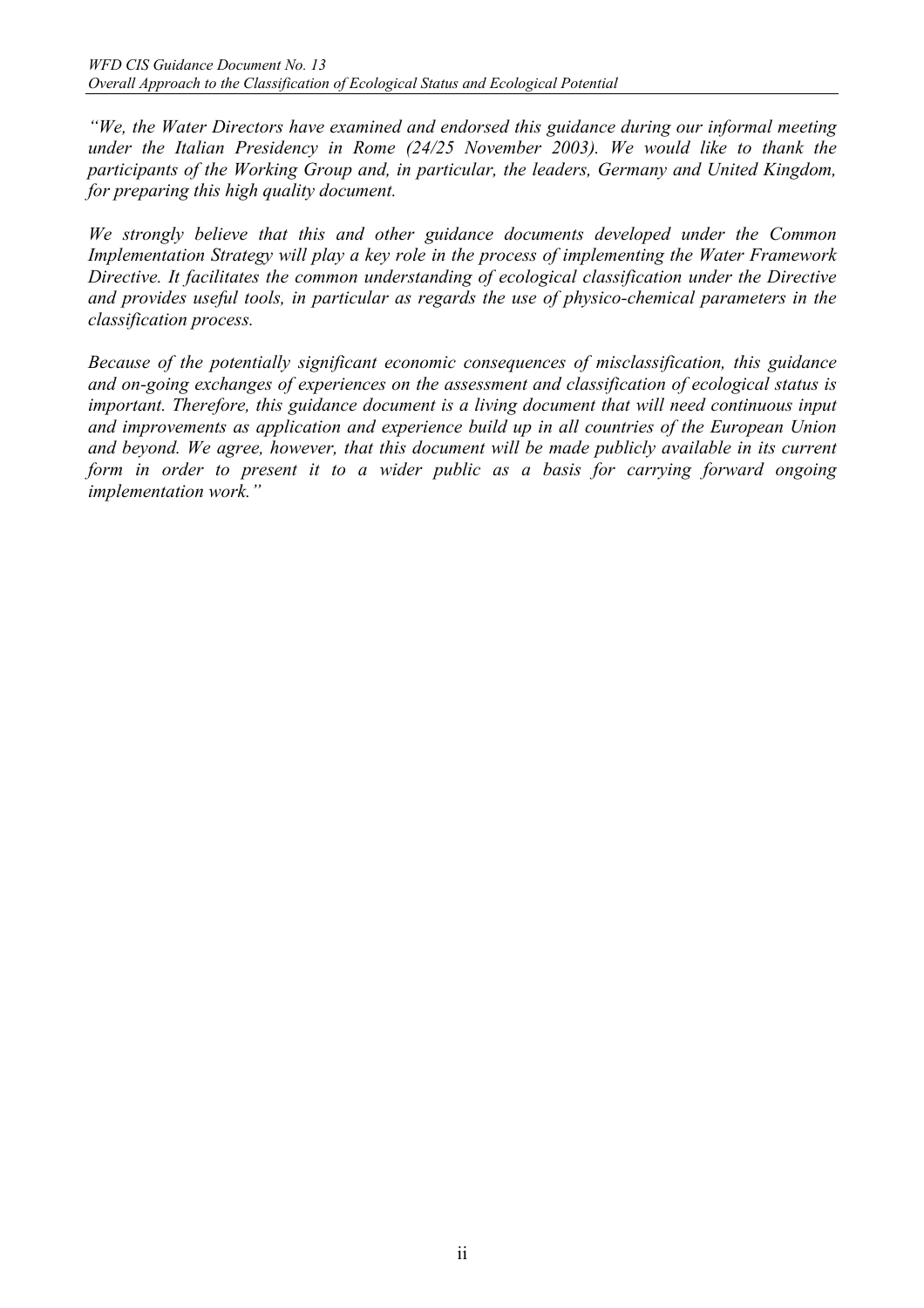# **Table of Contents**

| 1.                                    |                                                                                 |    |
|---------------------------------------|---------------------------------------------------------------------------------|----|
| $\overline{2}$ .                      | THE ECOLOGICAL STATUS AND ECOLOGICAL POTENTIAL IN THE WATER FRAMEWORK           |    |
|                                       |                                                                                 |    |
| 3 <sub>1</sub>                        |                                                                                 |    |
| $\overline{4}$ .                      | THE ROLE OF THE GENERAL PHYSICO-CHEMICAL QUALITY ELEMENTS IN THE ECOLOGICAL     |    |
|                                       |                                                                                 |    |
| 5 <sub>1</sub>                        |                                                                                 |    |
| 5.1                                   | Step 1: High Ecological Status (HES) and Maximum Ecological Potential (MEP)  20 |    |
| 5.2                                   | Step 2: Good Ecological Status (GES) and Good Ecological Potential (GEP) 22     |    |
| 5.3                                   |                                                                                 |    |
| 5.4                                   | Step 4: Poor Ecological Status (PES) and Poor Ecological Potential (PEP) 24     |    |
| 5.5                                   | Step 5: Bad Ecological Status (BES) and Bad Ecological Potential (BEP)24        |    |
| 6.                                    | PRESENTATION OF MONITORING RESULTS AND MAPPING OF THE ECOLOGICAL STATUS AND     |    |
|                                       |                                                                                 |    |
| $7_{\scriptscriptstyle{\ddot{\sim}}}$ |                                                                                 |    |
| 8                                     |                                                                                 |    |
| <b>ANNEX I:</b>                       | <b>TECHNICAL APPROACH ON ACHIEVING AND REPORTING</b>                            |    |
|                                       | ADEQUATE CONFIDENCE AND PRECISION IN CLASSIFICATION 30                          |    |
| 1.                                    |                                                                                 |    |
| 2.                                    |                                                                                 |    |
| 3 <sub>1</sub>                        |                                                                                 |    |
| 4.                                    |                                                                                 |    |
| 5.                                    | SUMMARY OF POSSIBLE APPROACHES TO MANAGING THE RISK OF MISCLASSIFICATION 34     |    |
| 6.                                    | MANAGING ERRORS IN MONITORING DATA FOR INDIVIDUAL ELEMENTS 36                   |    |
| 7.                                    | MANAGING THE EFFECT OF COMBINING RESULTS FOR INDIVIDUAL ELEMENTS38              |    |
| 8.                                    | DECIDING ON THE LEVEL OF CONFIDENCE THAT CAN BE CONSIDERED ADEQUATE  41         |    |
| 9.                                    | OPTIONS FOR REPORTING CONFIDENCE AND PRECISION IN MONITORING RESULTS 42         |    |
| 10.                                   |                                                                                 |    |
| 11.                                   | APPENDIX 1: CONFIDENCE AND PRECISION IN THE SURVEILLANCE MONITORING  44         |    |
| <b>ANNEX II</b>                       | <b>CIS 2A: LIST OF PARTICIPANTS OF THE WORKING GROUP ON</b>                     |    |
|                                       |                                                                                 | 45 |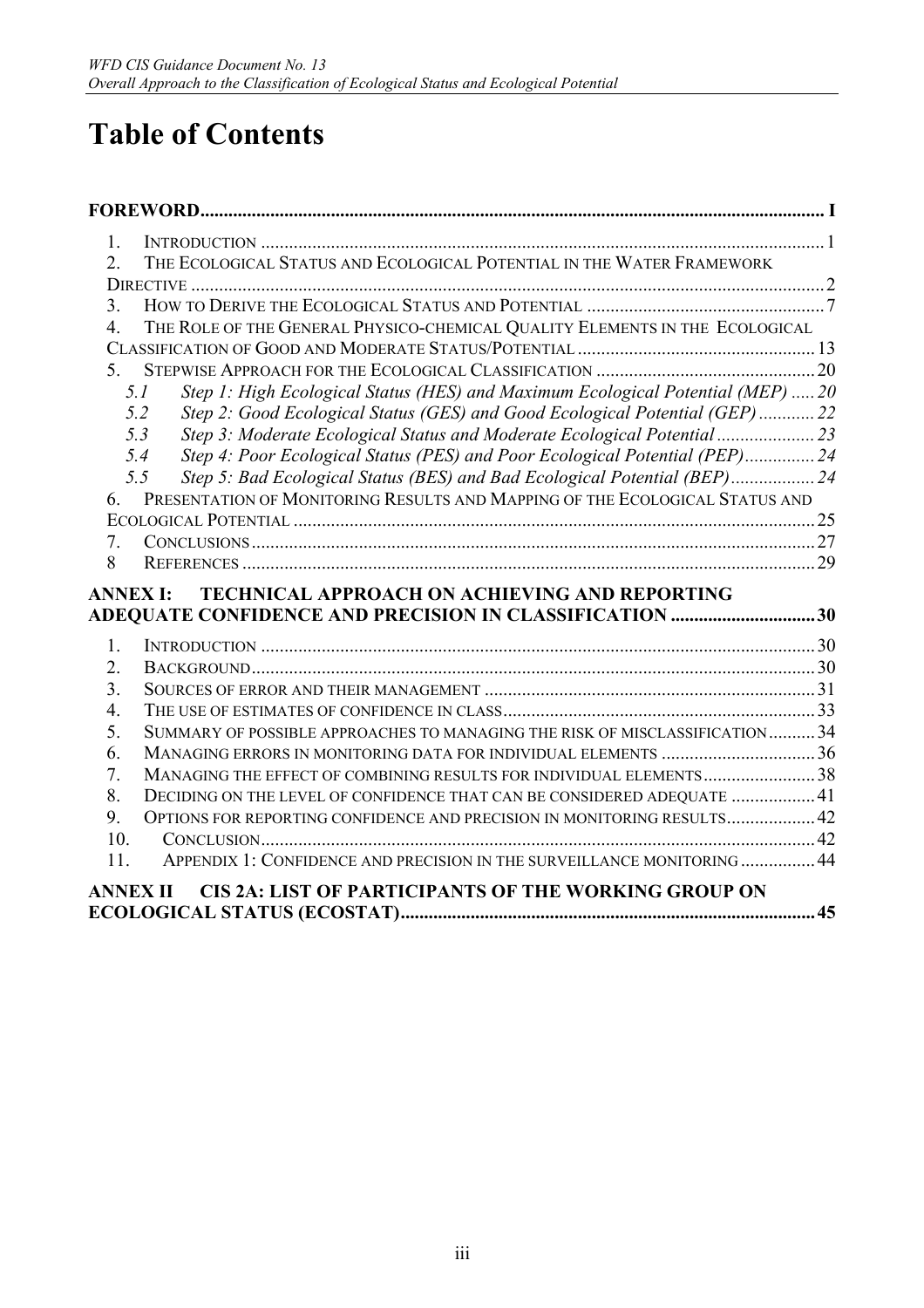## **1. Introduction**

1.1 The purpose of this document is to provide general guidance on the assessment of ecological status and potential leading to the overall ecological classification of water bodies for the purposes of the Water Framework Directive (WFD) (see Section 2). The document also provides specific guidance on the role of the general physico-chemical quality elements in ecological classification (see Sections 3 and 4). The guidance document draws on the existing guidance documents REFCOND; COAST; MONITORING and HMWB&AWB (WFD CIS Guidance Document No's 10, 5, 7 and 4, respectively).

1.2 The Directive requires the establishment of classification schemes to reflect the ecological status or potential of surface water bodies as measured by the condition of specific biological, hydromorphological and chemical and physico-chemical quality elements. The relevant elements, and the specific conditions required for these elements in each of the classes of the classification schemes, depend partly on the surface water category and type to which the water body belongs, and on whether the body is artificial or heavily modified.

1.3 Annex II 1.3 of the WFD requires Member States to achieve adequate confidence and precision in classification, and to give estimates of the level of confidence and precision achieved in the River Basin Management Plans. Guidance on getting better conclusions from monitoring data is provided in Annex I of this document.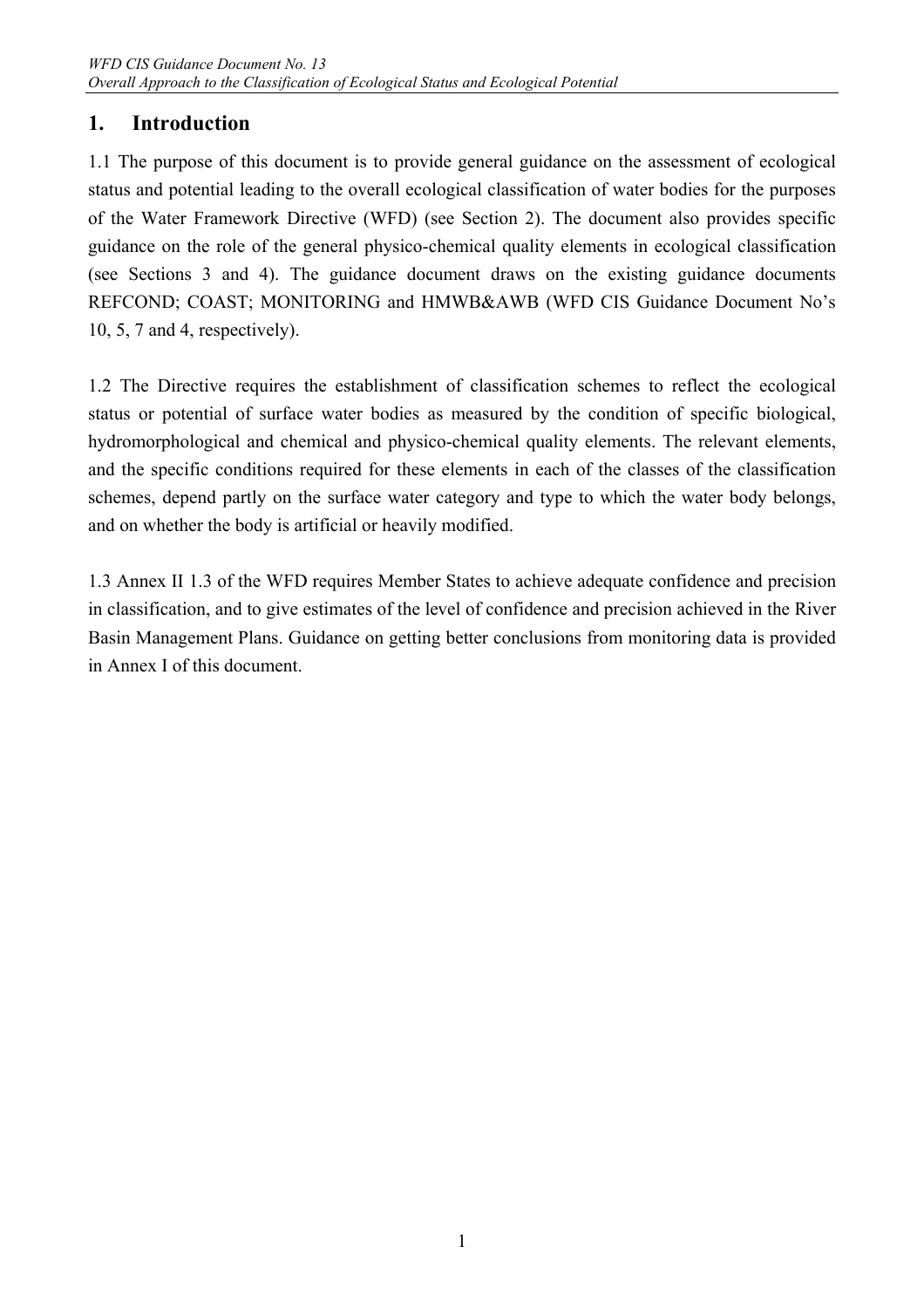## **2. The Ecological Status and Ecological Potential in the Water Framework Directive**

2.1 For surface waters the overall aim of the WFD is for Member States to achieve "good ecological status" and "good surface water chemical status" in all bodies of surface water by 2015. Some water bodies may not achieve this objective for different reasons. For example, under certain conditions the WFD permits Member States to identify and designate artificial water bodies (AWB) and heavily modified water bodies (HMWB) in accordance with Article 4(3). Instead of "good ecological status", the principal environmental objective for HMWBs and for AWBs is "good ecological potential" (GEP) and "good surface water chemical status", which has to be achieved by 2015.

#### Article 2(17):

*"Surface water status" is the general expression of the status of a body of surface water, determined by the poorer of the ecological status and the chemical status.* 

#### Article 2(21):

*"Ecological status" is an expression of the quality of the structure and functioning of aquatic ecosystems associated with surface waters, classified in accordance with Annex V.* 

#### Article 2(23):

*"Good ecological potential" is the status of a heavily modified or an artificial body of water, so classified in accordance with the relevant provisions of Annex V.* 

2.2 The WFD requires surface water classification through the assessment of ecological status or ecological potential, and surface water chemical status. WFD **Annex V, Table 1.1**, explicitly defines the quality elements that must be used for the assessment of ecological status/potential (see Table 1 below). Separate lists are provided for rivers (section 1.1.1), lakes (section 1.1.2), transitional waters (section 1.1.3) and coastal waters (section 1.1.4). Section 1.1.5 specifies that the quality elements for the classification of heavily modified and artificial water bodies are those relevant to whichever of the four surface water categories the heavily modified or artificial water body most closely resembles. The lists of quality elements for each surface water category are subdivided into 3 groups of 'elements': (1) **biological elements**, (2) **hydromorphological elements** supporting the biological elements; and (3) **chemical and physico-chemical elements** supporting the biological elements. The chemical and physico-chemical quality elements supporting the biological elements include:

- $\triangleright$  General physico-chemical quality elements (specified in Annex V, table 1.1 of the WFD);
- $\triangleright$  Specific non-priority pollutants identified by Member States as being discharged in significant quantities; and
- $\triangleright$  Specific priority pollutants as being discharged (specified in Annex X of the WFD)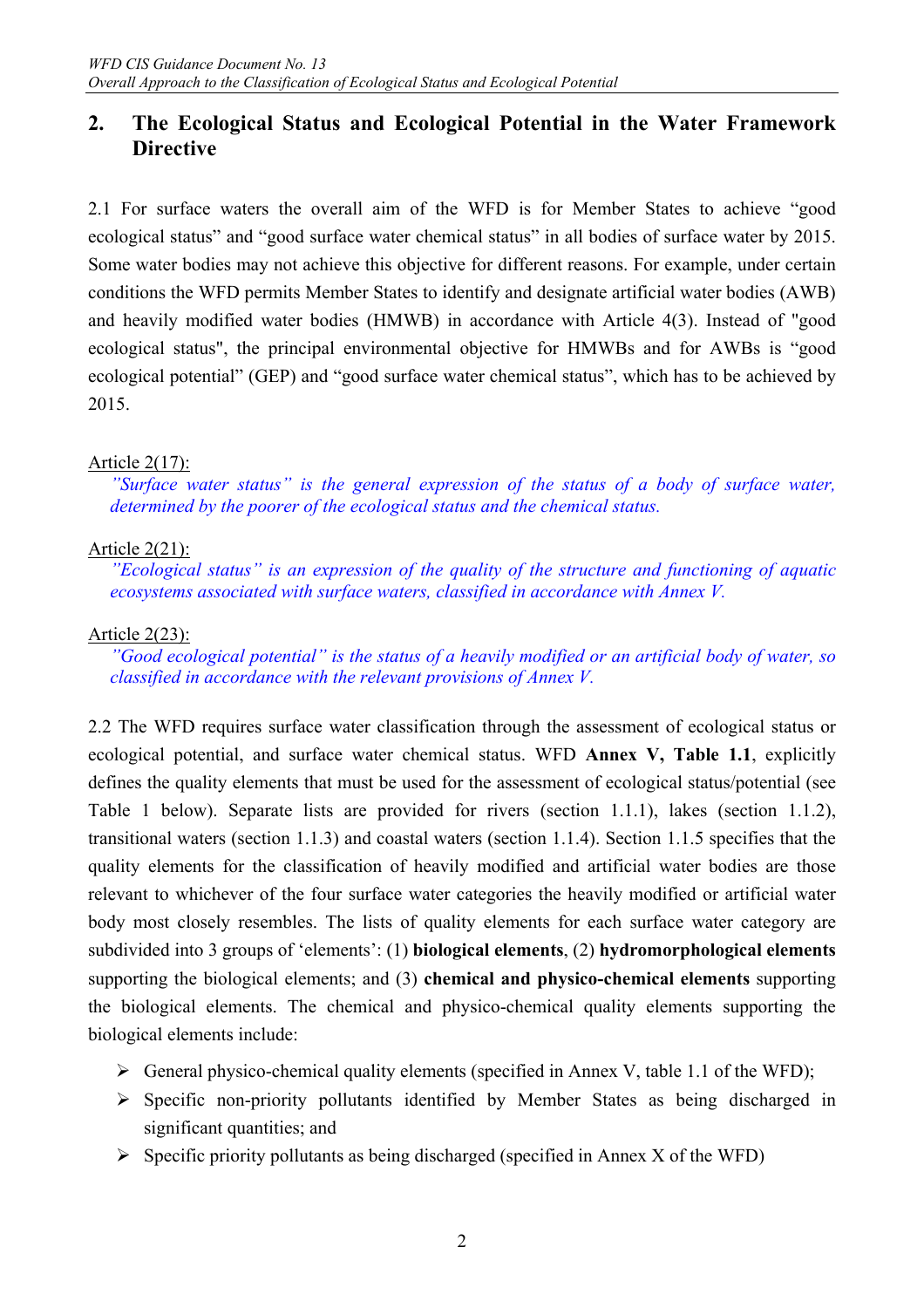Nevertheless it should be noted that once environmental standards have been adopted at Community level for the priority substances listed in Annex X, these substances should only be taken into account in the classification of surface water chemical status and should not be used as supporting elements for the classification of ecological status (see 2.7 and 3.8).

2.3 WFD **Annex V, Table 1.2**, provides a general definition of ecological status in each of the five status classes. For each relevant quality element more specific definitions for ecological status at high, good and moderate status in rivers (Table 1.2.1), lakes (Table 1.2.2), transitional waters (Table 1.2.3) and coastal waters (Table 1.2.4) are given. In addition, a similar approach has been used for HMWBs and AWBs with definitions for maximum, good and moderate ecological potential being given (Table 1.2.5). For the purposes of mapping and reporting, the two upper classes for HMWBs and AWBs (i.e. maximum and good ecological potential) are combined as "good and above"<sup>1</sup>.

2.4 As a basic step, the values of the **biological quality elements** must be taken into account when assigning water bodies to any of the ecological status and ecological potential classes. In order to ensure comparability the results of the biological monitoring systems shall be expressed as ecological quality ratios for the purposes of ecological classification. The ratio shall be expressed as a numerical value between zero (worse class) and one (best class).

2.5 The values of the **hydromorphological quality elements** must be taken into account when assigning water bodies to the high ecological status class and the maximum ecological potential class (i.e. when downgrading from high ecological status or maximum ecological potential to good ecological status/potential). For the other status/potential classes, the hydromorphological elements are required to have "conditions consistent with the achievement of the values specified [in Tables 1.2.1 - 1.2.5] for the biological quality elements." Therefore, the assignment of water bodies to the good, moderate, poor or bad ecological status/ecological potential classes may be made on the basis of the monitoring results for the biological quality elements and also, in the case of the good ecological status/potential the physico-chemical quality elements (see paragraph 2.6 below). This is because if the biological quality element values relevant to good, moderate, poor or bad status/potential are achieved, then by definition the condition of the hydromorphological quality elements must be consistent with that achievement and would not affect the classification of ecological status/potential.

2.6 The values of the **physico-chemical quality elements** must be taken into account when assigning water bodies to the high and good ecological status classes and to the maximum and good

 $\overline{a}$ <sup>1</sup> If Member States wish to illustrate all the ecological potential classes, all five classes may be used for mapping and reporting, although this approach is not required by the Directive.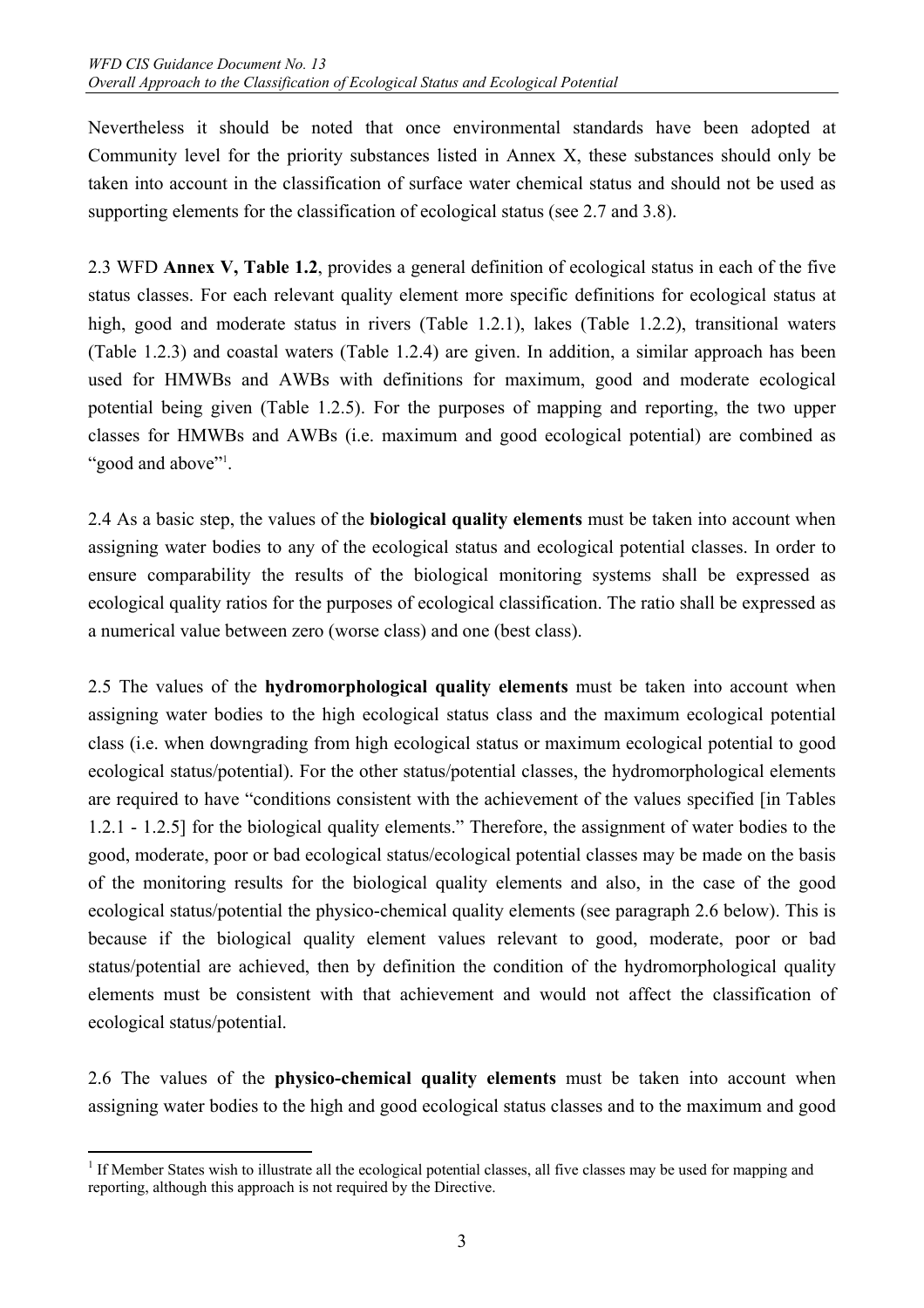ecological potential classes (i.e. when downgrading from high status/maximum ecological potential to good ecological status/potential as well as from good to moderate ecological status/potential). This is discussed in detail in Section 4. For the other status/potential classes the physico-chemical elements are required to have "conditions consistent with the achievement of the values specified [in Tables 1.2.1 - 1.2.5] for the biological quality elements." Therefore, the assignment of water bodies to moderate, poor or bad ecological status/ecological potential may be made on the basis of the monitoring results for the biological quality elements. This is because if the biological quality element values relevant to moderate, poor or bad status/potential are achieved, then by definition the condition of the physico-chemical quality elements must be consistent with that achievement and would not affect the classification of ecological status/potential.

2.7 The "physico-chemical quality elements" identified in WFD Annex V, Tables 1.2.1 – 1.2.5 mean the "chemical and physico-chemical elements supporting the biological elements" listed in Section 1.1 of Annex V for each surface water category, except those for which an Ecological Quality Standard (EQS) has been set at EU-level.

2.8 The relationships between the biological, hydromorphological and physico-chemical quality elements in status classification are presented in Figure 1 for all natural water categories and types. This is discussed in detail in Section 5.



*Figure 1. Indication of the relative roles of biological, hydromorphological and physico-chemical quality elements in ecological status classification according the normative definitions in WFD Annex V:1.2. [Note: Figure reproduced from WFD CIS Guidance Documents 10 and 5].*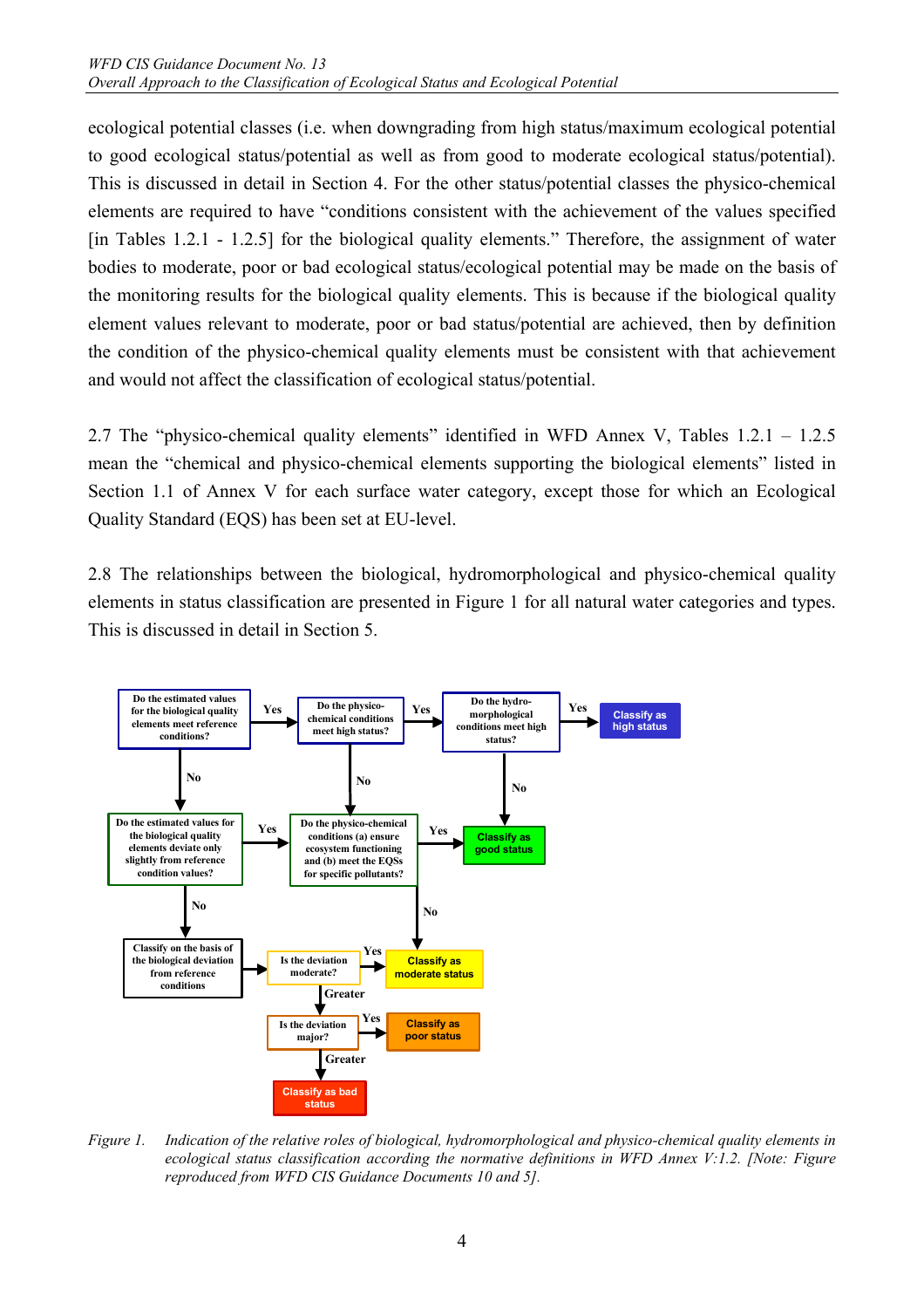2.9 A comparable approach for HMWB and AWB is shown in Figure 2. The reference conditions of these water bodies mainly depend on the hydromorphological changes necessary to maintain the specified uses listed in Article 4(3)(a). Maximum ecological potential (MEP), as the reference conditions for HMWB and AWB, is intended to describe the best approximation to a natural aquatic ecosystem that could be achieved given the hydromorphological characteristics that cannot be changed without significant adverse effects on the specified use or the wider environment<sup>2</sup>. Accordingly, the MEP values for the biological conditions should reflect, as far as possible, the biological conditions associated with the closest comparable natural water body type at reference conditions, given the MEP hydromorphological and associated physico-chemical conditions (see WFD CIS Guidance Document No. 4 Section 6.2.3).

#### WFD Annex V No. 1.2.5:

*[Maximum Ecological Potential (MEP) is defined as the state where] "the values of the relevant biological quality elements reflect, as far as possible, those associated with the closest comparable surface water body type, given the physical conditions which result from the artificial or heavily modified characteristics of the water body."* 



*Figure 2. Indication of the relative roles of biological, hydromorphological and physico-chemical quality elements in ecological potential classification according the normative definitions in WFD Annex V:1.2. The two upper classes MEP and GEP are combined for reporting purposes to good and above potential. WFD Annex V (1.4.2) requires that results are presented in equal green/yellow/orange or red (depending on the classification) combined with light grey (AWB) or dark grey (HMWB) stripes.* 

 $\overline{a}$  $2$  As an illustration, significant adverse effects were calculated by HMWB case studies using local production loss, loss of agricultural land, loss of revenue etc. In general losses of  $\leq 1 - \leq 10\%$  were considered as insignificant in the case studies, whereas losses of  $> 30\%$  were considered as significant. For the assessment of the significance of adverse effects on the specified use or the wider environment see WFD CIS Guidance Document No. 4, in particular chapter 5.7.1.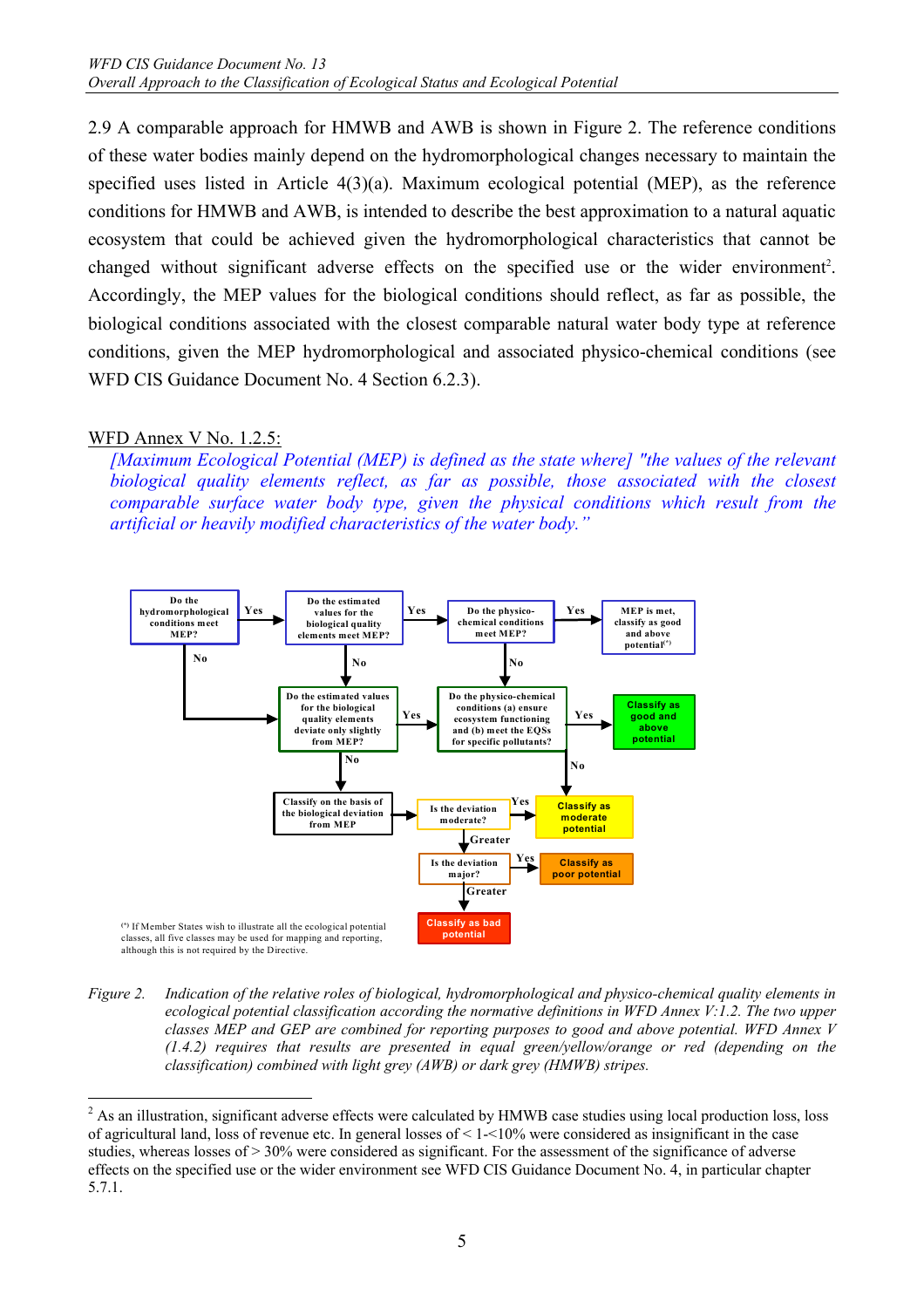2.10 The WFD requires that Member States achieve an adequate level of confidence that water bodies are assigned to their true status classes. The level of confidence achieved must be reported in the river basin management plans. Further guidance is given in the technical Annex I to this guidance document and may also be found in REFCOND Guidance and specifically in the Monitoring Guidance (WFD CIS Guidance Document 10 and 7).

#### WFD Annex V, Section 1.3 (3rd paragraph)

In selecting parameters for biological quality elements Member States shall identify the appropriate taxonomic level required to achieve adequate confidence and precision in the classification of the quality elements. Estimates of the level of confidence and precision of the results provided by the monitoring programmes shall be given in the Plan.

WFD Annex V, Section 1.3.4 (3rd paragraph)

*[Monitoring] frequencies shall be chosen so as to achieve an acceptable level of confidence and precision. Estimates of the confidence and precision attained by the monitoring system used shall be stated in the River Basin Management Plan.*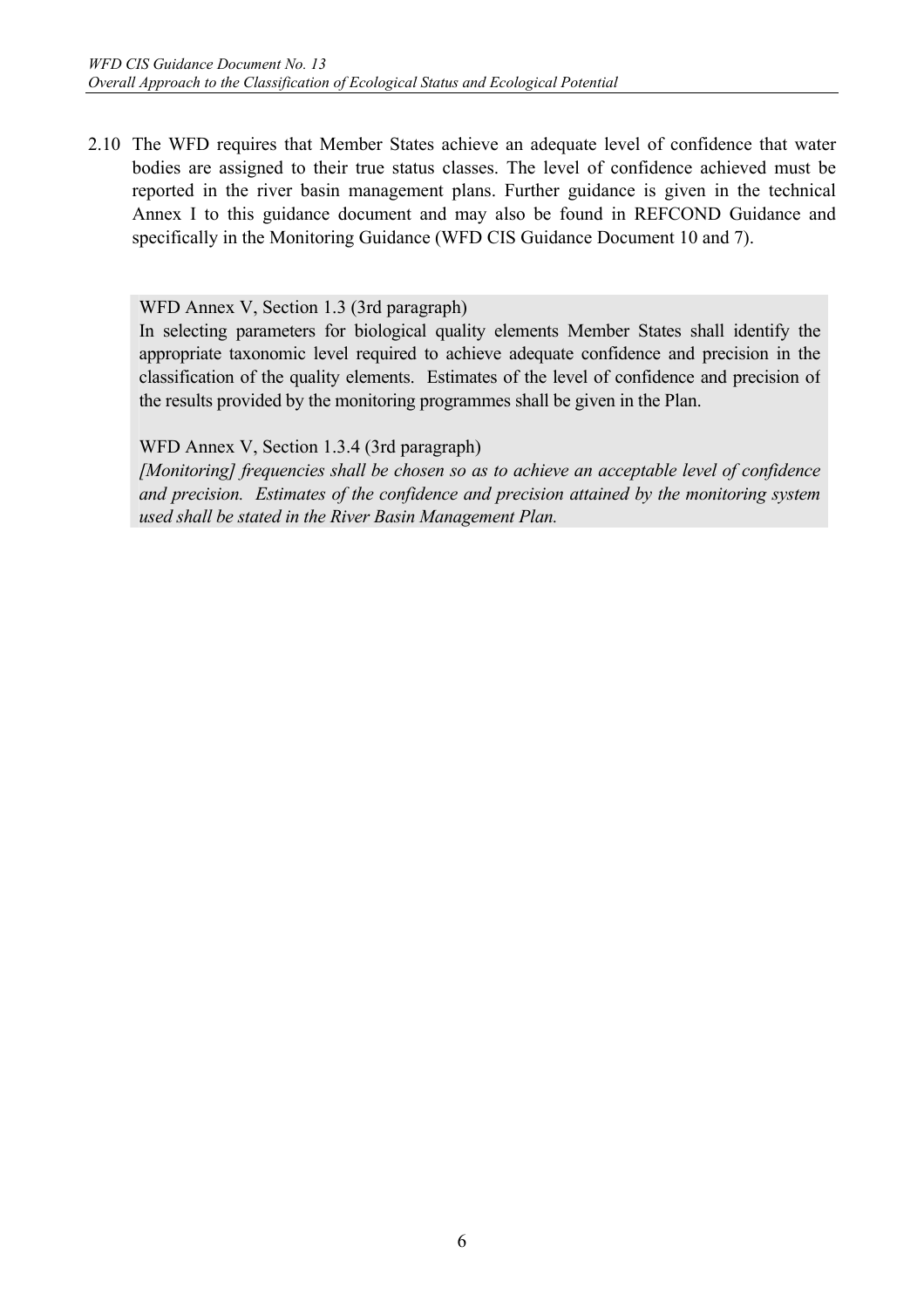## **3. How to Derive the Ecological Status and Potential**

3.1 To classify ecological status/potential, the WFD stipulates that the lower of the values for the biological and physico-chemical monitoring results for the relevant quality elements should be used (Annex V, 1.4.2. (i)). This implies, de facto, that Member States will need to establish methods/tools for assessing ecological status/potential for both the biological and physico-chemical quality elements. Figures 1 and 2 illustrate that there are separate criteria in WFD Annex V, 1.2, for establishing appropriate ranges for physico-chemcial elements at high and good ecological status and at maximum and good ecological potential.

WFD Annex V, section 1.4.2. Presentation of monitoring results and classification of ecological status and ecological potential

(i) *For surface water categories, the ecological status classification for the body of water shall be represented by the lower of the values for the biological and physico-chemical monitoring results for the relevant quality elements classified in accordance with the first column of the table set out below. ....* 

(ii) *For heavily modified and artificial water bodies, the ecological potential classification for the body of water shall be represented by the lower of the values for the biological and physico-chemical monitoring results for the relevant quality elements classified in accordance*  with the first column of the table set out below. ....

3.2 The quality elements for the classification of ecological status/potential are listed in Annex V Section 1.1 of the WFD and reproduced in Table 1 below. WFD Annex V Sections 1.2.1 – 1.2.5 provide definitions of the condition of the quality elements in each status class for each surface water category.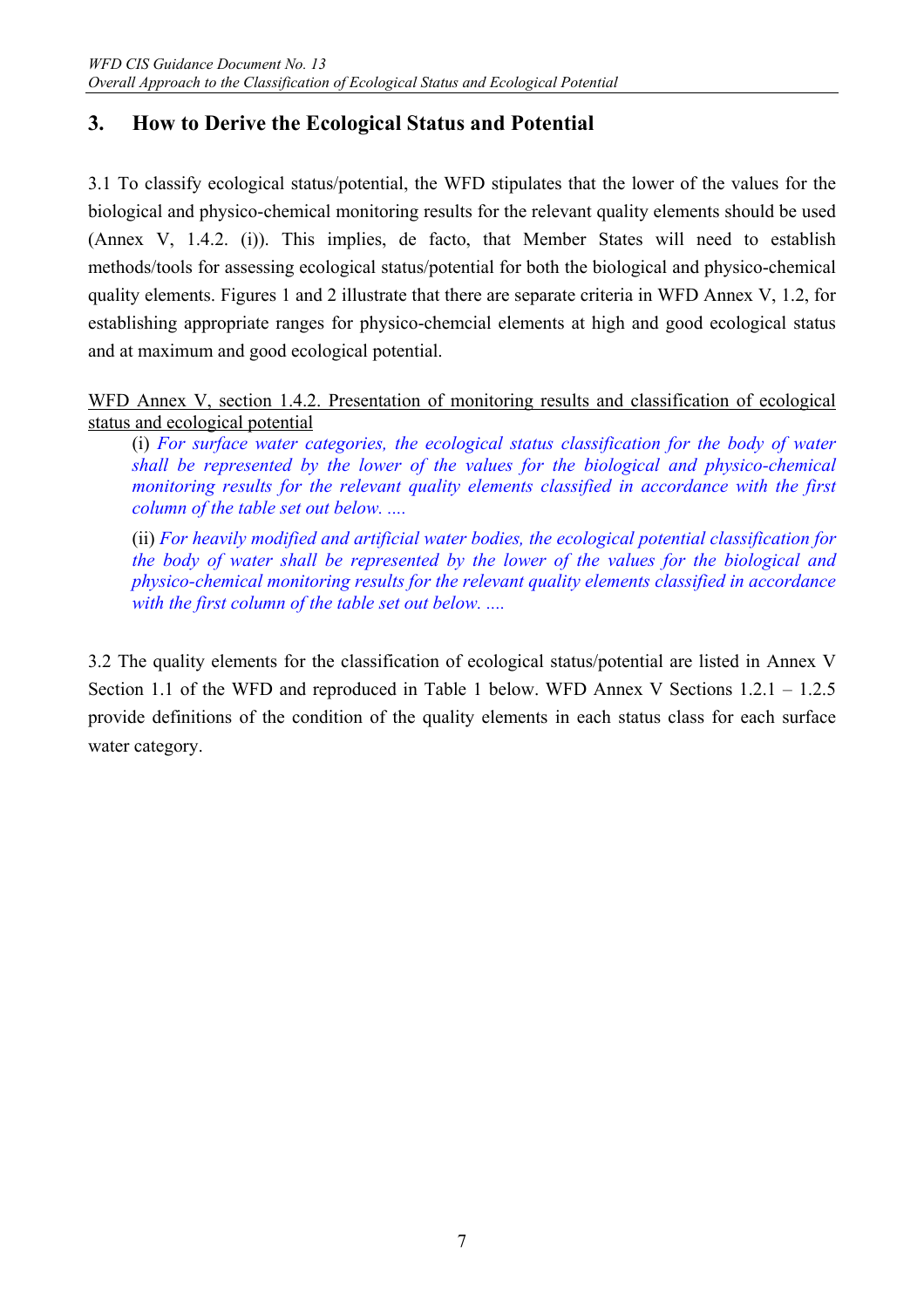**Table 1.** Quality elements to be used for the assessment of ecological status/potential based on the list in Annex V, 1.1, of the Directive (for further details see text in 2.2).

| <b>Annex V 1.1.1.</b><br><b>RIVERS</b>                                                                                                                                                                                                                                                                                                                                                             | <b>Annex V 1.1.2.</b><br><b>LAKES</b>                                                                                                                                                                                                                                                                                                                                                                               | <b>Annex V 1.1.3.</b><br><b>TRANSITIONAL</b><br><b>WATERS</b>                                                                                                                                                                                                                                                                                                                      | <b>Annex V 1.1.4.</b><br><b>COASTAL WATERS</b>                                                                                                                                                                                                                                                                                                                                                        |  |
|----------------------------------------------------------------------------------------------------------------------------------------------------------------------------------------------------------------------------------------------------------------------------------------------------------------------------------------------------------------------------------------------------|---------------------------------------------------------------------------------------------------------------------------------------------------------------------------------------------------------------------------------------------------------------------------------------------------------------------------------------------------------------------------------------------------------------------|------------------------------------------------------------------------------------------------------------------------------------------------------------------------------------------------------------------------------------------------------------------------------------------------------------------------------------------------------------------------------------|-------------------------------------------------------------------------------------------------------------------------------------------------------------------------------------------------------------------------------------------------------------------------------------------------------------------------------------------------------------------------------------------------------|--|
| <b>BIOLOGICAL ELEMENTS</b>                                                                                                                                                                                                                                                                                                                                                                         |                                                                                                                                                                                                                                                                                                                                                                                                                     |                                                                                                                                                                                                                                                                                                                                                                                    |                                                                                                                                                                                                                                                                                                                                                                                                       |  |
| <b>Composition</b> and<br>abundance of aquatic<br>flora <sup>3</sup><br>Composition and<br>$\bullet$<br>abundance of benthic<br>invertebrate fauna<br>Composition, abundance<br>$\bullet$<br>and age structure of fish<br>fauna                                                                                                                                                                    | $\bullet$<br>Composition, abundance<br>and biomass of<br>phytoplankton<br><b>Composition</b> and<br>$\bullet$<br>abundance of other<br>aquatic flora <sup>4</sup><br><b>Composition</b> and<br>$\bullet$<br>abundance of benthic<br>invertebrate fauna<br>Composition, abundance<br>$\bullet$<br>and age structure of fish<br>fauna                                                                                 | Composition, abundance<br>$\bullet$<br>and biomass of<br>phytoplankton<br>Composition and<br>$\bullet$<br>abundance of other<br>aquatic flora <sup>5</sup><br>Composition and<br>$\bullet$<br>abundance of benthic<br>invertebrate fauna<br>$\bullet$<br>Composition and<br>abundance of fish fauna                                                                                | Composition, abundance<br>$\bullet$<br>and biomass of<br>phytoplankton<br>Composition and<br>$\bullet$<br>abundance of other<br>aquatic flora <sup>5</sup><br>Composition and<br>$\bullet$<br>abundance of benthic<br>invertebrate fauna                                                                                                                                                              |  |
|                                                                                                                                                                                                                                                                                                                                                                                                    | HYDROMORPHOLOGICAL ELEMENTS SUPPORTING THE BIOLOGICAL ELEMENTS                                                                                                                                                                                                                                                                                                                                                      |                                                                                                                                                                                                                                                                                                                                                                                    |                                                                                                                                                                                                                                                                                                                                                                                                       |  |
| Hydrological regime<br>$\rightarrow$ quantity and dynamics<br>of water flow<br>$\rightarrow$ connection to ground<br>water bodies                                                                                                                                                                                                                                                                  | Hydrological regime<br>$\bullet$<br>quantity and dynamics<br>→<br>of water flow<br>residence time<br>→<br>connection to the<br>→<br>ground water body                                                                                                                                                                                                                                                               | Tidal regime<br>$\bullet$<br>freshwater flow<br>→<br>wave exposure                                                                                                                                                                                                                                                                                                                 | Tidal regime<br>$\bullet$<br>direction and dominant<br>→<br>currents<br>→<br>wave exposure                                                                                                                                                                                                                                                                                                            |  |
| <b>River continuity</b><br>Morphological conditions<br>river depth and width<br>→<br>variation<br>$\rightarrow$ structure and substrate<br>of the river bed<br>$\rightarrow$ structure of the<br>riparian zone                                                                                                                                                                                     | Morphological conditions<br>$\bullet$<br>lake depth variation<br>→<br>→<br>quantity, structure and<br>substrate of the lake<br>bed<br>structure of the lake<br>→<br>shore                                                                                                                                                                                                                                           | Morphological conditions<br>$\bullet$<br>depth variation<br>→<br>quantity, structure and<br>→<br>substrate of the bed<br>structure of the<br>→<br>intertidal zone                                                                                                                                                                                                                  | Morphological conditions<br>$\bullet$<br>depth variation<br>→<br>structure and substrate<br>→<br>of the coastal bed<br>$\rightarrow$ structure of the<br>intertidal zone                                                                                                                                                                                                                              |  |
| <b>CHEMICAL</b><br>AND<br><b>ELEMENTS</b>                                                                                                                                                                                                                                                                                                                                                          | <b>PHYSICOCHEMICAL</b>                                                                                                                                                                                                                                                                                                                                                                                              | <b>ELEMENTS</b><br><b>SUPPORTING</b>                                                                                                                                                                                                                                                                                                                                               | <b>BIOLOGICAL</b><br><b>THE</b>                                                                                                                                                                                                                                                                                                                                                                       |  |
| General<br>thermal conditions<br>→<br>oxygenation conditions<br>→<br>salinity<br>→<br>acidification status<br>→<br>nutrient conditions<br>→<br>Specific pollutants<br>$\rightarrow$ pollution by priority<br>substances identified as<br>being discharged into<br>the body of water<br><i>pollution by other</i><br>→<br>substances identified as<br>being discharged in<br>significant quantities | General<br>$\bullet$<br>$\rightarrow$<br>transparency<br>→<br>thermal conditions<br>→<br>oxygenation conditions<br>→<br>salinity<br>→<br>acidification status<br>→<br>nutrient conditions<br>Specific pollutants<br>$\bullet$<br>pollution by priority<br>→<br>substances identified as<br>being discharged into<br>the body of water<br>pollution by other<br>→<br>substances identified as<br>being discharged in | General<br>٠<br>→<br>transparency<br>thermal conditions<br>→<br>oxygenation conditions<br>→<br>→<br>salinity<br>$\rightarrow$ nutrient conditions<br>Specific pollutants<br>$\bullet$<br><i>pollution by priority</i><br>→<br>substances identified as<br>being discharged into<br>the body of water<br>pollution by other<br>→<br>substances identified as<br>being discharged in | General<br>$\bullet$<br>→<br>transparency<br>thermal conditions<br>→<br>oxygenation conditions<br>→<br>→<br>salinity<br>$\rightarrow$ nutrient conditions<br>Specific pollutants<br>$\bullet$<br>$\rightarrow$ pollution by priority<br>substances identified as<br>being discharged into<br>the body of water<br>$\rightarrow$ pollution by other<br>substances identified as<br>being discharged in |  |

 *significant quantities into the body of water*   *significant quantities into the body of water* 

 *significant quantities into the body of water* 

 *into the body of water* 

 $\overline{a}$ 

<sup>&</sup>lt;sup>3</sup> Phytoplankton is not explicitly included in the list of quality elements for rivers in Annex V, 1.1.1, but is included as a biological element in Annex V, 1.2.1. It should therefore be possible to use phytoplankton as a separate element, if needed and appropriate especially in low land large rivers where phytoplankton may be important. The other aquatic flora specifically referred to in the normative definitions for rivers (Annex V 1.2.1) are macrophytes and phytobenthos.

<sup>&</sup>lt;sup>4</sup> The other aquatic flora specifically referred to in the normative definitions for lakes (Annex V 1.2.2) are macrophytes and phytobenthos.

<sup>5</sup> The other aquatic flora specifically referred to in the normative definitions for transitional waters and coastal waters (Annex V 1.2.3 and Annex V 1.2.4) are macroalgae and angiosperms.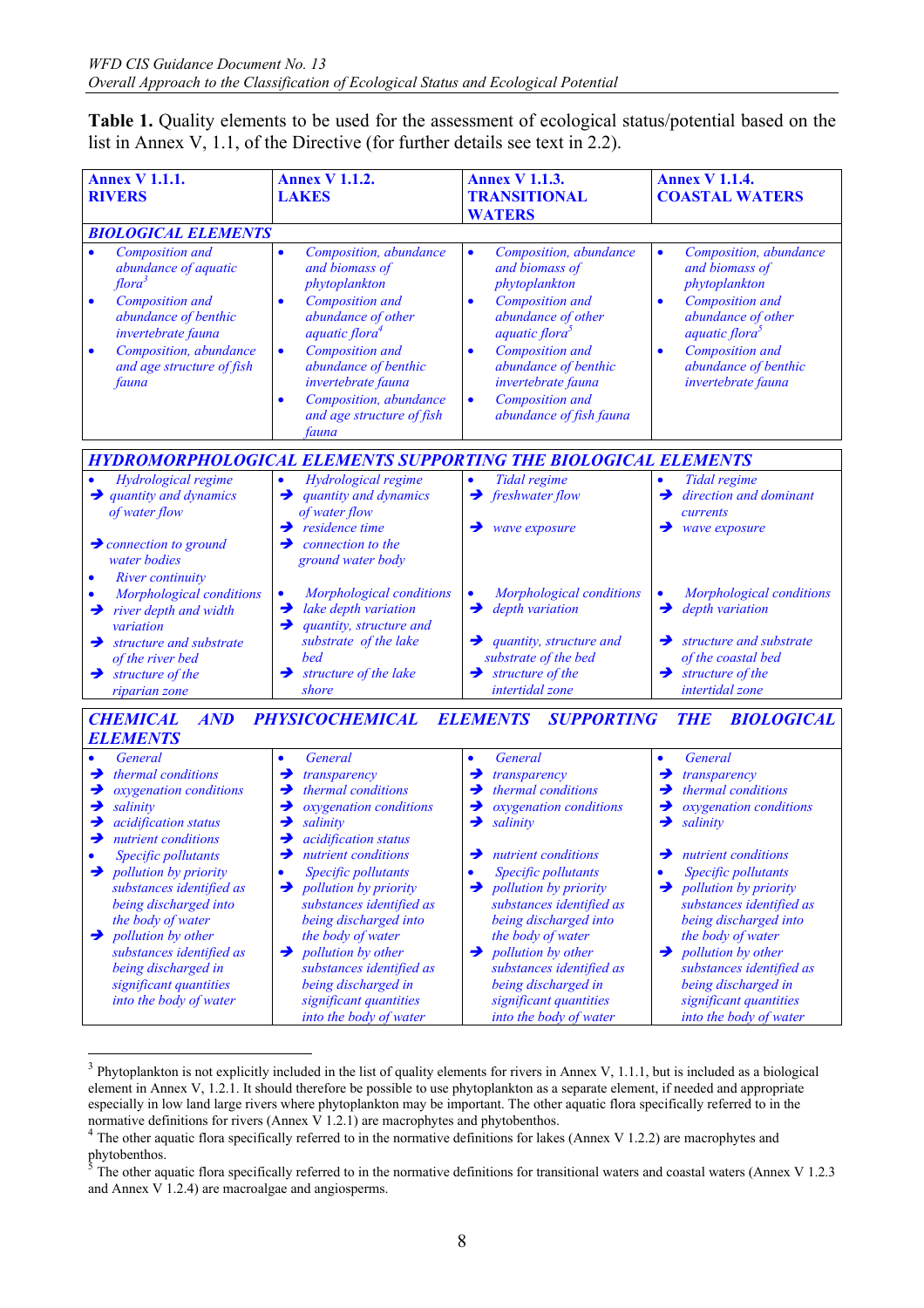3.3 Member States must monitor parameters indicative of the condition of biological quality elements as part of their monitoring programmes (see WFD Annex V Sections 1.3.1 and Sections 1.3.2). The WFD requires the assessment of the ecological status or /potential class of a water body to be based on the estimate of the condition of the quality element provided by these monitored parameters. In some circumstances, achieving a reliable assessment of the condition of a particular biological quality element may require consideration of the monitoring results for several parameters indicative of that element. A list with all parameters and quality elements is presented in Table 1, but this list could be interpreted in different ways. Therefore in addition Table 1a illustrates, with examples, the understanding of the definitions of parameters, quality elements and groups of quality elements. Further examples of parameters indicative of the condition of the biological quality elements are provided with Table 2.

**Table 1a.** Examples illustrating the meaning of parameters, quality elements and groups of quality elements, based on the list in WFD Annex V, 1.1; the tables in Annex V, 1.2; and the monitoring requirements in Annex V, 1.3.

| <b>Groups of Quality Elements</b> | <b>Examples of Quality Elements</b> | <b>Examples of parameters</b>      |
|-----------------------------------|-------------------------------------|------------------------------------|
| General physico-chemical          | Oxygenation conditions              | COD, BOD, Dissolved oxygen         |
| elements                          |                                     | (see point 12 of Annex VIII)       |
| Non-priority, specific            | Copper discharged in significant    | Concentrations of copper in water, |
| pollutants                        | quantities                          | sediment or biota                  |
| Hydromorphological elements       | Hydrological regime                 | Quantity of flow, dynamics of flow |
|                                   |                                     |                                    |
| Biological elements               | Composition and abundance of        | Composition, abundance             |
|                                   | benthic invertebrate fauna          | (for further examples see Table 2) |

3.4 Examples of the sorts of parameters that may be useful in estimating the condition of a biological quality element are given with Table 2. Table 2a provides recommendations on how and under what circumstances monitoring results for parameters indicative of a particular biological quality element may be combined, particularly if pressure related multi metric approaches are used. Further details are given in Annex I of this document.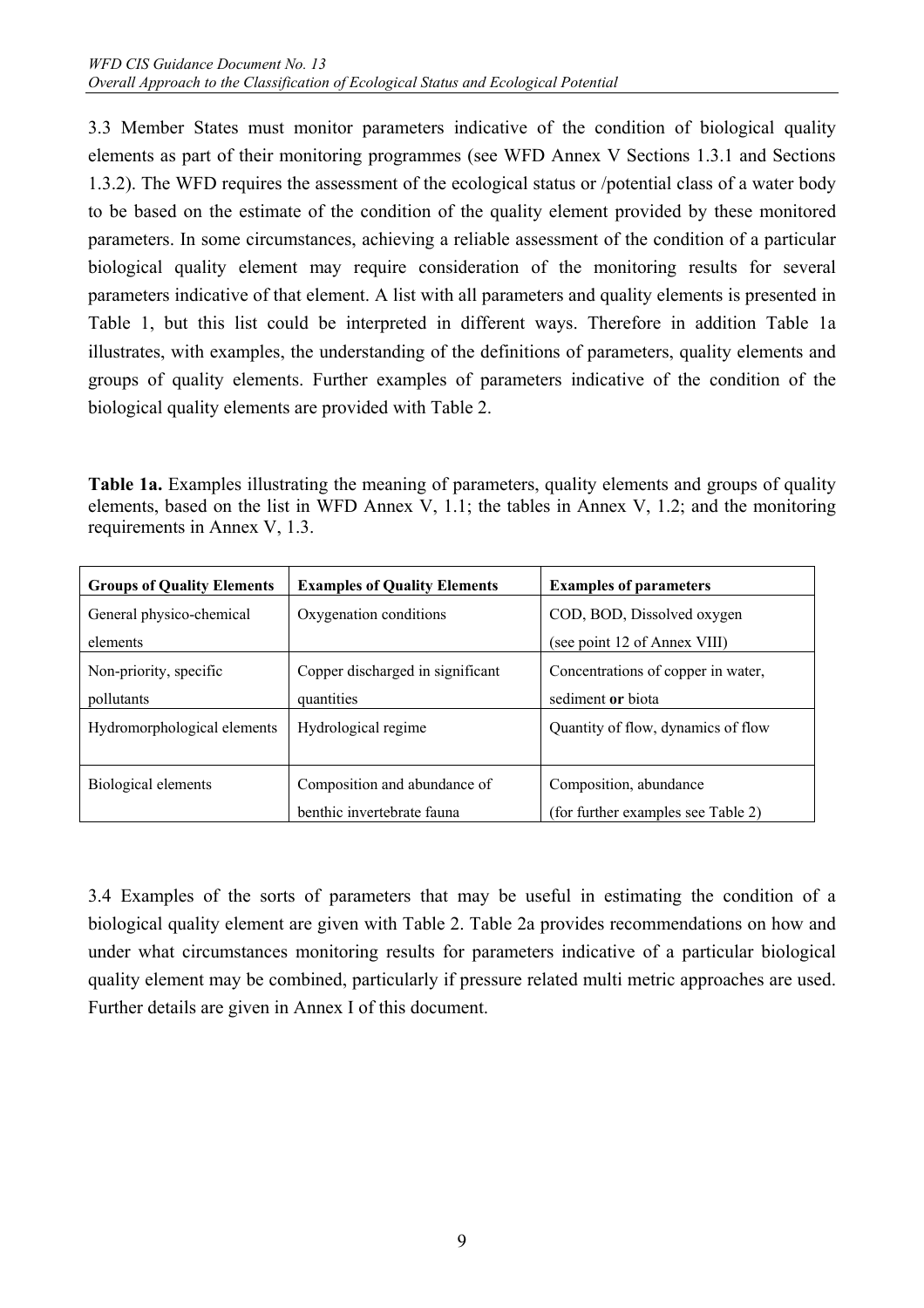| <b>Table 2:</b> Examples of the sorts of parameters that may be useful in estimating the condition of a |  |  |  |  |
|---------------------------------------------------------------------------------------------------------|--|--|--|--|
| biological quality element                                                                              |  |  |  |  |

| <b>Example Biological</b><br>(a)<br><b>Quality Element</b> | (b) Example (type-specific)<br>conditions specified for the<br>element at good status                                                                                                                                                                                                                                                         | (c) Examples of indicative parameters (metrics) based on<br>measurements of composition and abundance                                                                                                                                                                                                                                                                                              |                                                                                                                                                                     |
|------------------------------------------------------------|-----------------------------------------------------------------------------------------------------------------------------------------------------------------------------------------------------------------------------------------------------------------------------------------------------------------------------------------------|----------------------------------------------------------------------------------------------------------------------------------------------------------------------------------------------------------------------------------------------------------------------------------------------------------------------------------------------------------------------------------------------------|---------------------------------------------------------------------------------------------------------------------------------------------------------------------|
| Benthic Invertebrate Fauna<br>(rivers)                     | THERE MUST BE NO MORE<br>THAN SLIGHT CHANGES IN<br><b>COMPOSITION AND</b><br><b>ABUNDANCE</b><br>THERE MUST BE NO MORE<br>THAN SLIGHT CHANGES IN THE<br><b>RATIO OF DISTURBANCE</b><br><b>SENSITIVE TAXA TO</b><br><b>INSENSITIVE TAXA</b><br>THERE MUST BE NO MORE<br>THAN SLIGHT SIGNS OF<br>ALTERATION TO THE LEVEL OF<br><b>DIVERSITY</b> | Presence or absence of particular species or groups of<br>species<br>Overall richness or richness of particular taxonomic<br>groups<br>Relative number of taxa in particular taxanomic groups<br>Abundance of particular species or groups of species<br>Relative abundance of particular species or groups of<br>species<br>Overall diversity, or diversity within particular<br>taxonomic groups | grouped by<br>type,<br>feeding<br>and/or<br>sensitivity/tolerance,<br>etc<br>selected<br>preferences,<br><b>be</b><br>$_{\rm outd}$<br>nabitat<br>ō<br>chown<br>axa |

#### **Table 2a. Guidance on combining parameters to estimate the condition of the biological quality element through operational monitoring, if pressure related multi metric approaches are used**

(i.e. use of multi-metric indices to assess whether the element has been affected by the pressures to which the water body is subject)

(i) Any number of parameters (see column c in Table 2) that are indicative of the biological quality element and relevant to assessing the effects of particular pressures may be combined, for example, by averaging their results. Combining parameters can help reduce the risk of misclassification by improving confidence in the assessment.

(ii) Parameters that are sensitive to different pressures should not be combined unless they are also considered independently, since averaging results for non-sensitive and sensitive parameters may conceal failures to meet the relevant type-specific conditions (see column b in Table 2 and point v below).

#### (iii) **The results for parameters likely to respond to a range of pressures may also be combined to estimate the condition of a biological quality element**

(iv) The combination of parameters **indicative of the biological quality element** is optional, and the results for individual indicative parameters may be used directly to estimate whether the condition of the biological quality element meets the relevant type-specific conditions.

(v) The results for several parameters or groups of parameters, each sensitive to a different pressure, or set of pressures, may be used in estimating the condition of the biological quality element. A one-out, all-out rule, rather than averaging, should be applied in this case such that the condition of the biological quality element is determined by whichever of the grouped or ungrouped parameters sensitive to the different pressures shows the greatest anthropogenic disturbance.

3.5 Figure 3 illustrates the relationship between biological quality elements and indicator parameters and their use in classification decisions. The example in the upper part of the figure illustrates the results for individual parameters of a biological quality element like phytobenthos with general sensitivity to a broad range of pressures (e.g. pressures resulting in morphological and hydrological changes as well as in changes to nutrient conditions). Parameters may be combined by, for example, averaging or weighting (see Section 6 of Annex I to this guidance) to estimate the status of the quality element.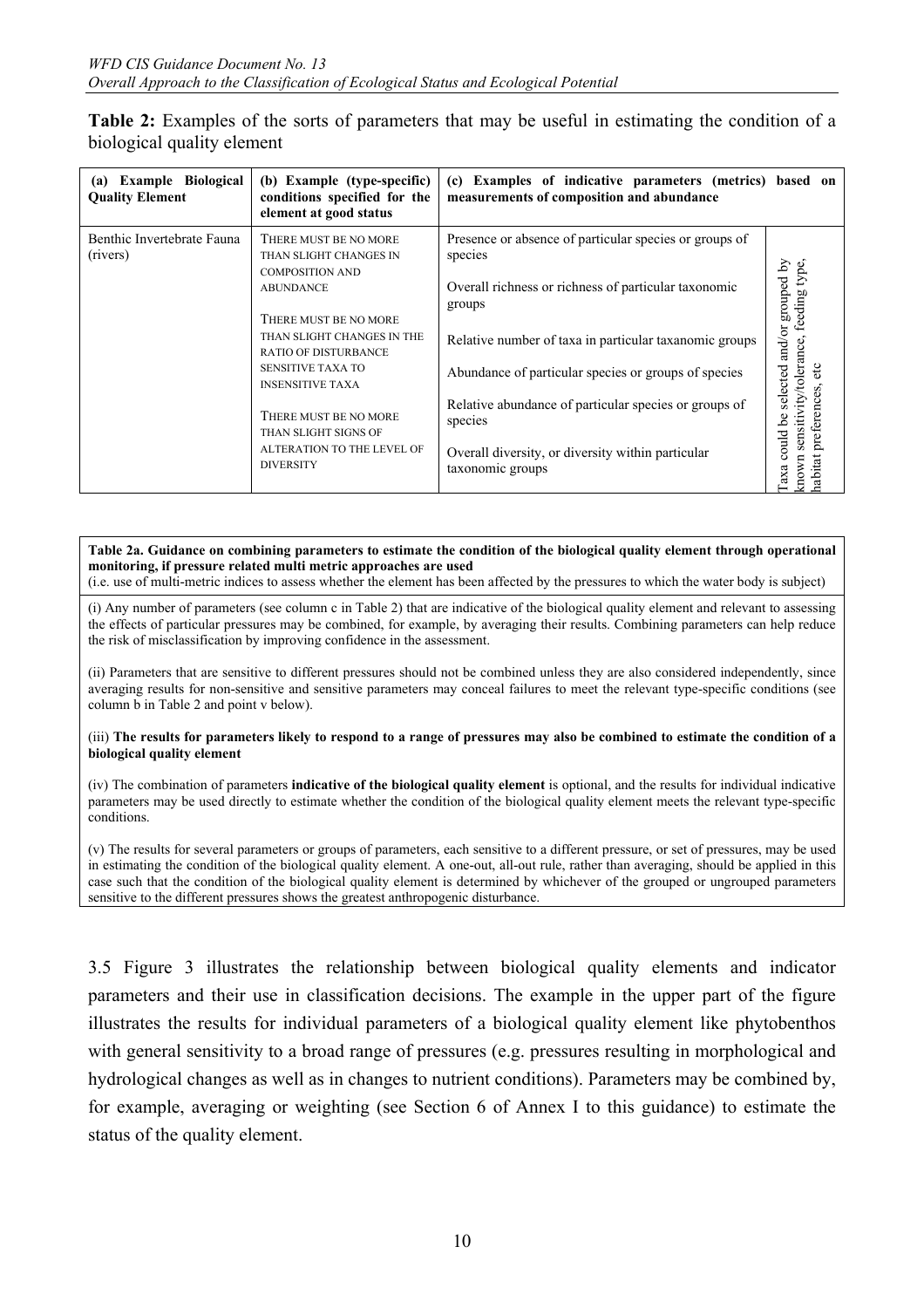3.6 The second example in Figure 3 illustrates the procedure of combining parameters, if pressurerelated, multi-metric approaches are used. Under this approach, individual parameters indicative of the effects of a particular type of pressure on a biological quality element are identified. Where several parameters responsive to the same pressure are identified, these may be grouped and the results for individual parameters in the group combined in order to increase confidence in the assessment of the impact of that pressure on the quality element. If several groups of parameters are identified, each indicating the effects of a different pressure on the quality element, the status of the quality element will be indicated by the results for the group that indicates the greatest impact on the element. However, if the parameters in a group are actually responding to the effects of a range of pressures on the quality element (see paragraph 3.5 above) or there is low confidence in the results for a group of parameters, such pressure-related, multi-metric approaches may not be possible. In such cases, where the groups of parameters are not clearly signalling how the quality element has been affected by different pressures, the approach outlined in paragraph 3.5 and the upper part of Figure 3 may be more appropriate.



*Figure 3. Examples of how indicative parameters may be combined to estimate the condition of the biological quality elements. The one-out all-out principle has to be used on the quality element level as indicated with the phytobenthos example.*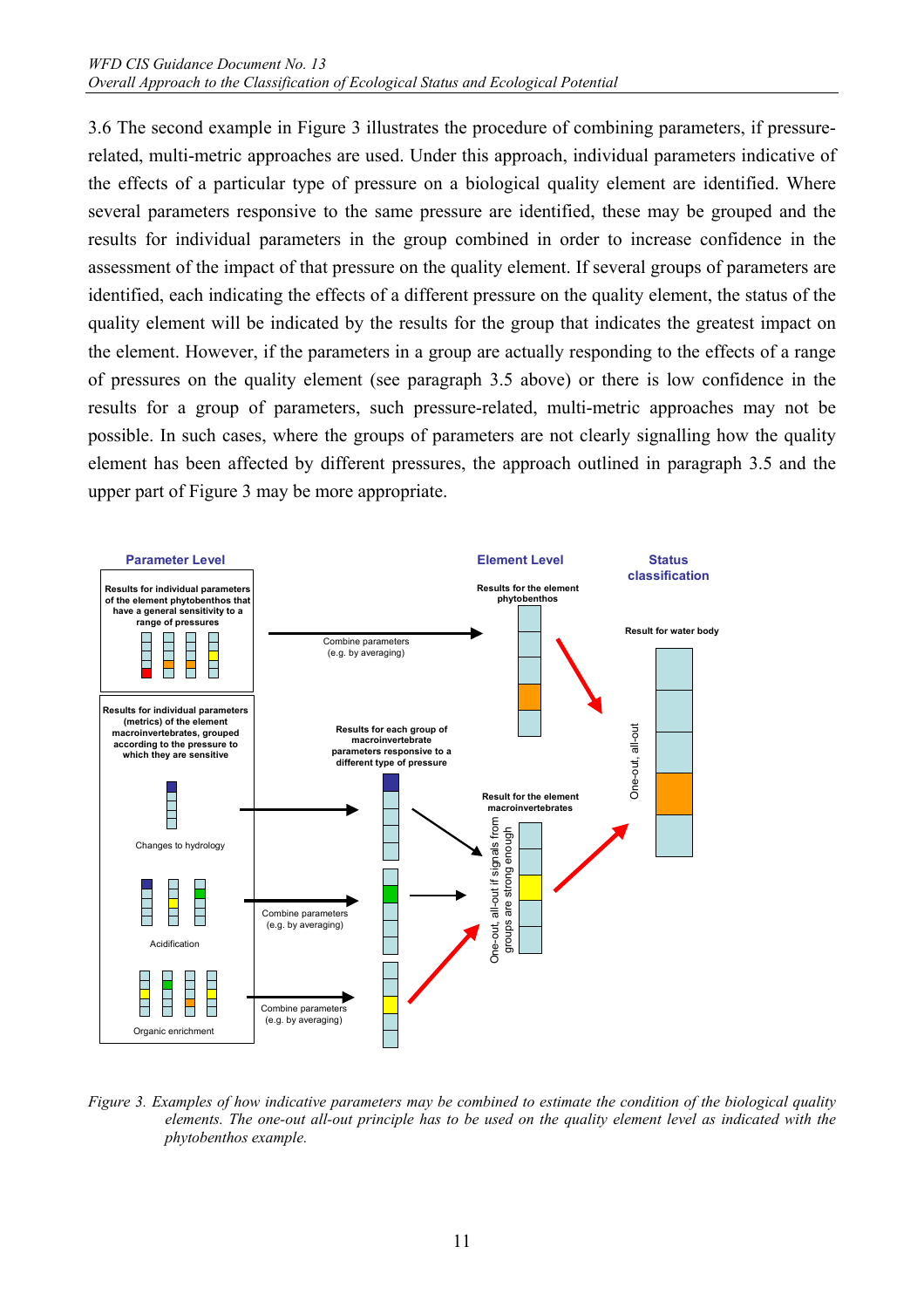3.7 The WFDs normative definitions for ecological status and potential also describe the conditions required for the general physico-chemical quality elements and the specific pollutants at good status/potential. The general physico-chemical quality elements should not reach levels outside the range established to ensure ecosystem functioning and the achievement of the values specified for the biological quality elements [See point (a) in the middle box in Figures 1 and 2]. The concentrations of specific pollutants should not exceed environmental quality standards (EQSs) set in accordance with WFD Annex V, Section 1.2.6 [See Figure 4].

3.8 It has been agreed under the Common Implementation Strategy (CIS) that once environmental quality standards have been adopted at Community-level for the priority substances (WFD Art. 16, Annex X), the concentrations of these substances in water bodies should only be taken into account in the classification of **surface water chemical status** and not in the classification of ecological status/potential. This does not affect the overall classification of a water body because for good surface water status, both ecological and chemical status must be good. However, if any of the biological quality elements are found, from biological monitoring, to be showing adverse effects from exposure to priority substances (e.g. direct ecotoxicological effects), these effects must be taken into account when classifying ecological status/potential.

3.9 Similarly, compliance with EQSs for other substances for which EQSs have been set at Community level (e.g. substances relevant to the Directives listed in Annex IX of the WFD, see Annex V, 1.4.3) should also be taken into account in the classification of surface water chemical status and not in the classification of ecological status/potential.

3.10 For the purpose of assessing ecological status/potential, the specific pollutants listed in WFD Annex V, 1.1 and 1.2 ("specific synthetic pollutants" and "specific non-synthetic pollutants") must be considered and for good status/potential the environmental quality standards established for them at Member State-level using the procedure set out in Annex V 1.2.6 must be met (like list II substances under the Dangerous Substances Directive (76/464). In addition to the general approach presented in the IMPRESS guidance (WFD CIS Guidance Document No. 3), specific guidance on the selection of those substances may be prepared by EAF Priority Substances.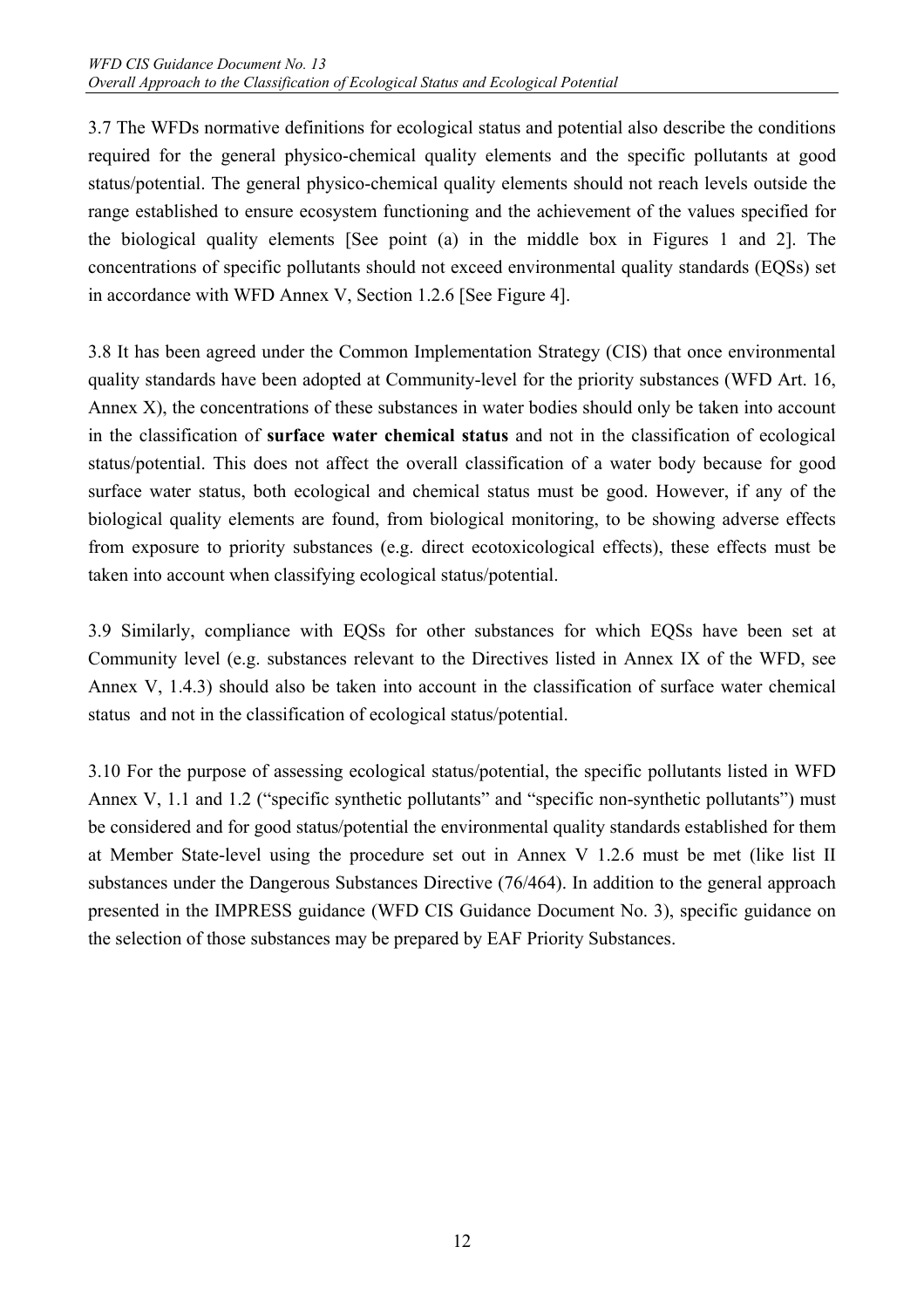### **4. The Role of the General Physico-chemical Quality Elements in the Ecological Classification of Good and Moderate Status/Potential**

4.1 For the general physico-chemical elements, the WFD Annex V, Tables 1.2.1 – 1.2.5 specify that for good ecological status/potential to be achieved **the values for the general elements must not reach levels outside the range<sup>6</sup> or exceed the levels<sup>7</sup> established so as to ensure:** 

- (a) The functioning of the (type specific) ecosystem; and
- (b) The achievement of the values specified for the biological quality elements.

#### **WFD Annex V, Section 1.2**

General definitions for rivers, lakes, transitional waters and coastal waters for **Good status/potential** for "General Conditions":

*Temperature (R, L, T, C)<sup>8</sup>, oxygen balance (R, L, T, C)<sup>8</sup>, pH (R, L)<sup>8</sup>, acid neutralising capacity (R,*  $L$ )<sup>10</sup> transparency (L, T, C)<sup>8</sup> and salinity (R, L)<sup>8</sup> do not reach levels outside the range established so *as to ensure the functioning of the type specific ecosystem and the achievement of the values specified above for the biological quality elements.* 

*Nutrient concentrations (R, L, T, C)<sup>8</sup>, do not exceed the levels established so as to ensure the functioning of the ecosystem and the achievement of the values specified above for the biological quality elements.* 

4.2 The ranges and levels established for the general physico-chemical quality elements must support the achievement of the values required for the biological quality elements at good status or good potential, as relevant. Since the values for the biological quality elements at good status will be type-specific, it is reasonable to assume that the ranges and levels established for the general physico-chemical quality elements should also be type-specific. Several types may share the same ranges or levels for some or all of the general physico-chemical quality elements (Figure 4).

 $\overline{a}$ 

<sup>&</sup>lt;sup>6</sup> Applies for transparency, thermal conditions, oxygenation conditions, salinity and acidification status

<sup>7</sup> Applies for nutrient conditions

 $8 R =$  applies for rivers; L = applies for lakes; T = applies for transitional waters; C = applies for coastal waters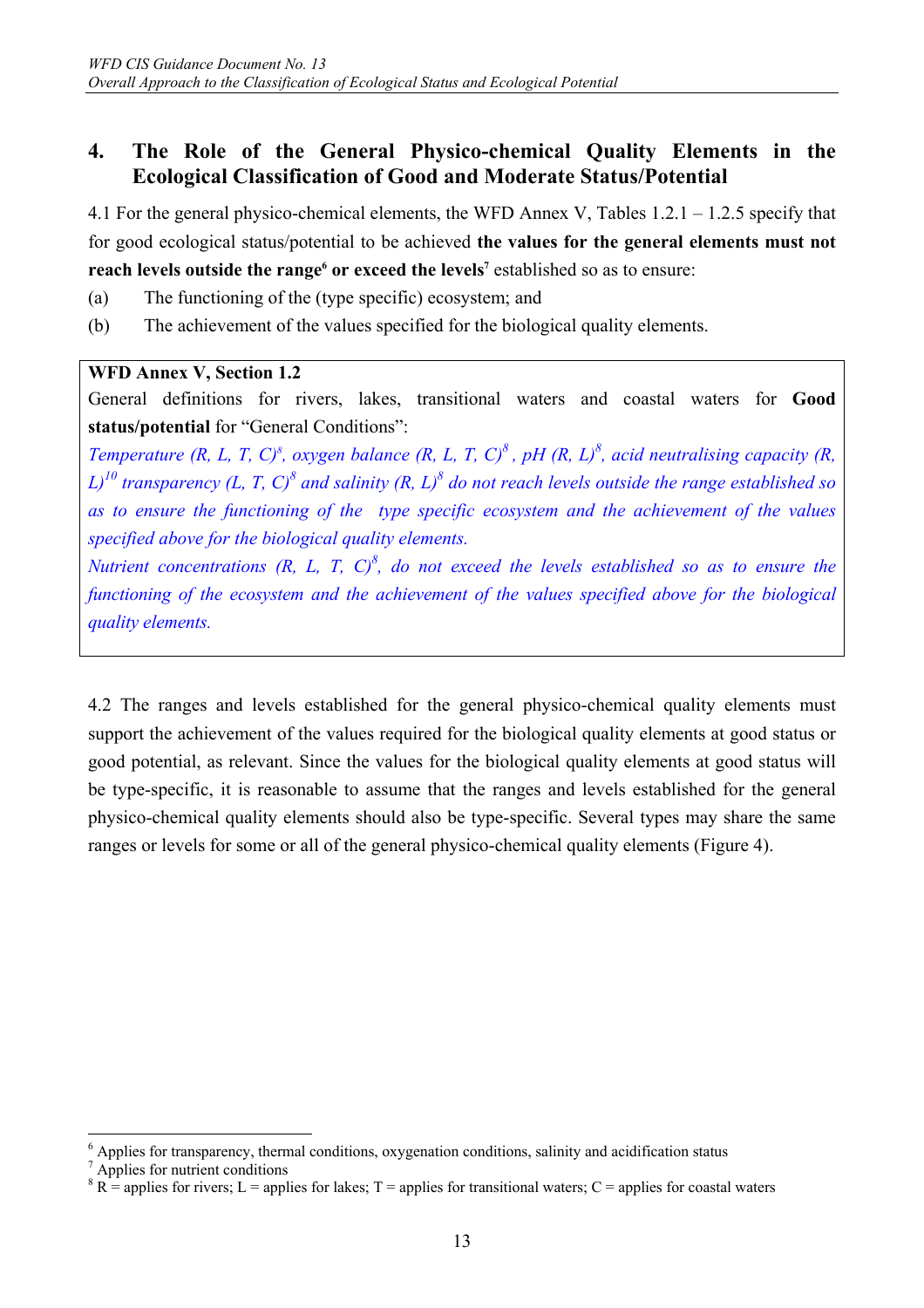

*Figure 4. The establishment of ranges and levels for the physico-chemical quality elements at good ecological status/potential. Cases (a) and (b) should be recognised, but from practical reasons it is proposed to establish only one range or level including both aspects.* 

4.3 If the monitoring results for both the biological quality elements and the general and specific physico-chemical quality elements in a water body meet the conditions required for good ecological status/potential, the overall ecological status/potential of the water body will be good. However, if one or more of the general physico-chemical quality elements or specific pollutants do not meet the conditions required for good ecological status/potential but the biological quality elements do, the overall ecological status/potential will be moderate.

4.4 The following sections outline a checking procedure designed to ensure that the type-specific values established for the general physico-chemical quality elements are no more or no less stringent than required by the WFD, and hence do not cause water bodies to be wrongly downgraded to moderate ecological status or potential. The checking procedures apply only in relation to values for the good-moderate status/potential boundaries. They apply where Member States are confident that there is a real mismatch between the monitoring results for the biological and general physico-chemical quality elements, and not just a mismatch resulting from uncertainties from monitoring. For example, this will usually require evidence that there is a consistent mismatch from a significant number of water bodies in the type. In checking whether the physico-chemical ranges are valid, there is a balance between the scale of the discrepancy that can be demonstrated and the number of sites where the physico-chemical data and the biological data are not compatible. For example, where there are only a few sites monitored, it will be possible only to confirm large discrepancies. Even where the checking procedure applies, it may not be appropriate to revise the level or ranges using the checking procedures if the established levels or ranges are being exceeded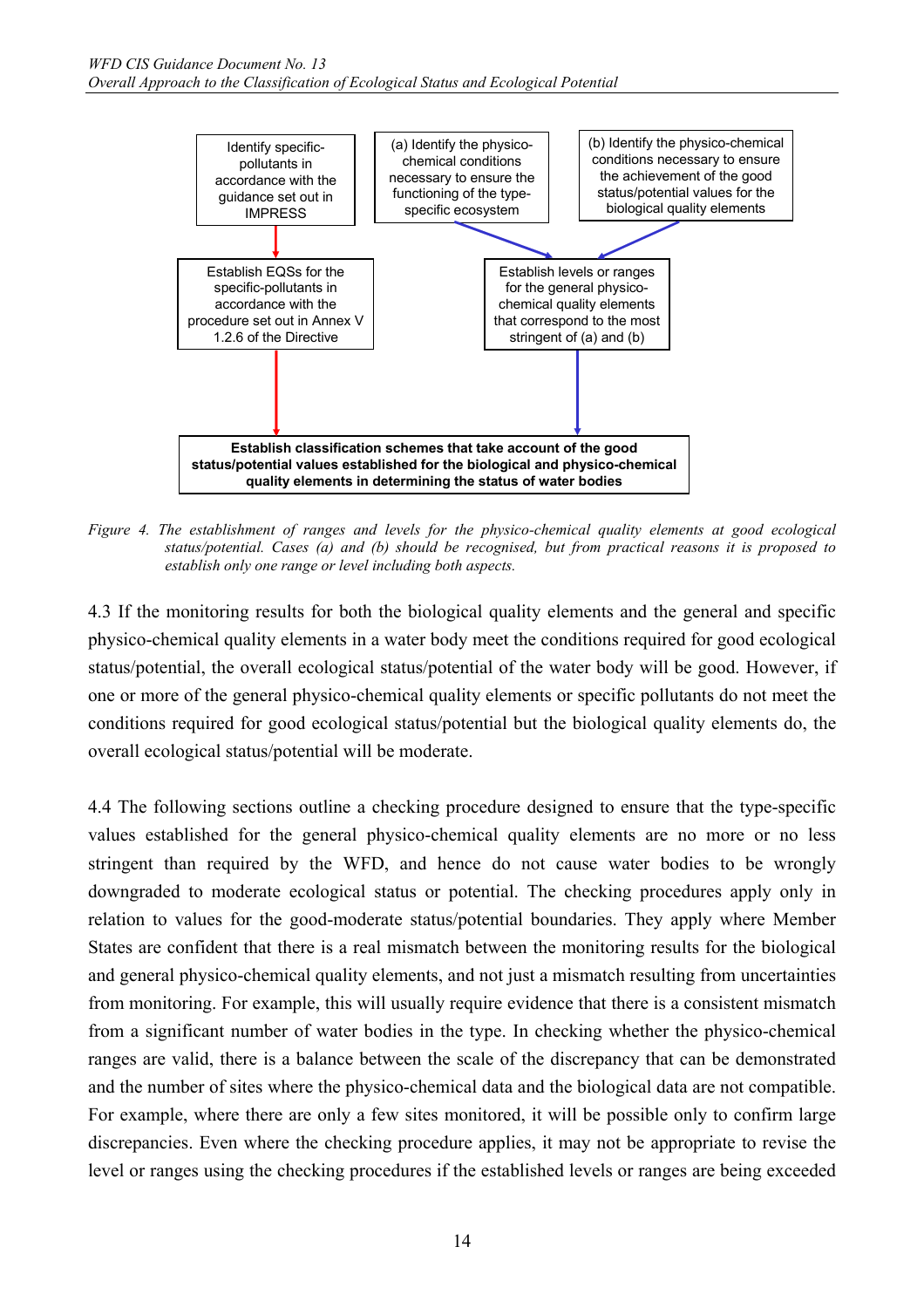because of temporary alterations to the values for the general physico-chemical conditions due to unusual natural conditions, such as prolonged droughts or flooding.

4.5 In individual water bodies, there will be cases where the monitoring results for the biology are good but the results for the general physico-chemical quality elements appear, at face value, to be less than good (i.e. the ranges or levels established for the type appear to have been exceeded). Because of the statistical errors in sampling and analysis described in section 3.3 in Annex I of this document, this situation could be common even though the physico-chemical ranges are thought to be valid. In these cases, Member States may decide to classify the body as less than good only when they have checked that the statistical confidence that the general physico-chemical elements are really less than good is adequate. Where it is not, Member States may take steps to improve confidence, for example, by doing more monitoring.

4.6 The ranges or levels that Member States establish for the general physico-chemical quality elements should be as ecologically relevant as current expert knowledge permits. Specifically, Member States should establish levels or ranges that they consider would, if not exceeded, ensure the functioning of the type-specific ecosystem and the achievement of good status/potential values specified in WFD Annex V, Tables  $1.2.1 - 1.2.5$  for the biological quality elements.

4.7 In addition to enabling classification, the establishment of ranges or levels for the general physico-chemical quality elements will be needed by Member States to set appropriate controls on discharges liable to adversely affect the general physico-chemical conditions and hence the achievement of the values specified for the biological quality elements at good status/potential or the functioning of the ecosystem.

4.8 The initial levels or ranges established by Member States are likely to be based on an incomplete knowledge of the general physico-chemical conditions needed to ensure the functioning of the type-specific ecosystem and the achievement of the good status/potential values for the biological quality elements. Member States may therefore wish to revise the levels and ranges established for the types as their knowledge improves through the river basin planning cycles.

4.9 There may be cases where the levels or ranges proposed for a general physico-chemical quality element in a type are being exceeded as a result of anthropogenic alterations to the conditions of the general physico-chemical quality elements but no biological impacts are being detected. In such cases, it is recommended that a checking procedure should be undertaken. This procedure should be used to assess whether the established type-specfic levels or ranges for the elements are more stringent than is necessary to ensure the functioning of the ecosystem and the achievement of the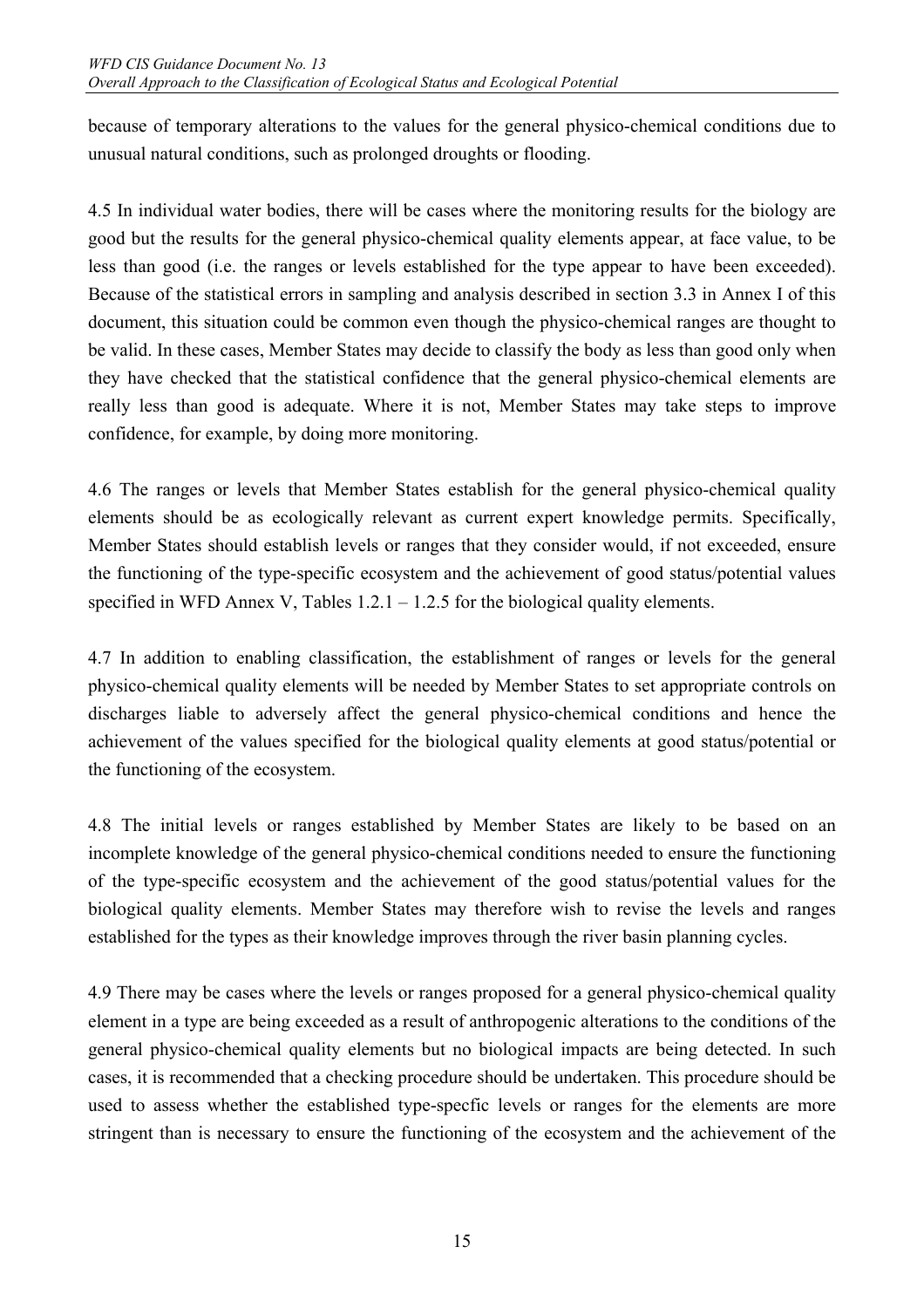values specified for the biological quality elements at good status/potential. An outline checking procedure is presented in Figure 5.

4.10 The mismatch between the biological monitoring results and the general physico-chemical monitoring results may be because the biological methods being used in monitoring are not sensitive to the effects of anthropogenic changes in the condition of the physico-chemical quality element. In such cases, improvements to the biological methods should be made on an on-going basis with the aim of developing methods that are sufficiently sensitive. This improvement work should not stop after the first classification decisions are made.



*Figure 5. Checking procedure for assessing whether a level or range established for a general physico-chemical quality element is more stringent than required by the WFD, according to the normative definitions of ecological status/potential.* 

4.11 Water bodies in which an established level or range for a general physico-chemical quality element is exceeded should be classified as moderate status/potential or worse unless the established level or range for the type is revised as a result of the checking procedures outlined in Figure 5.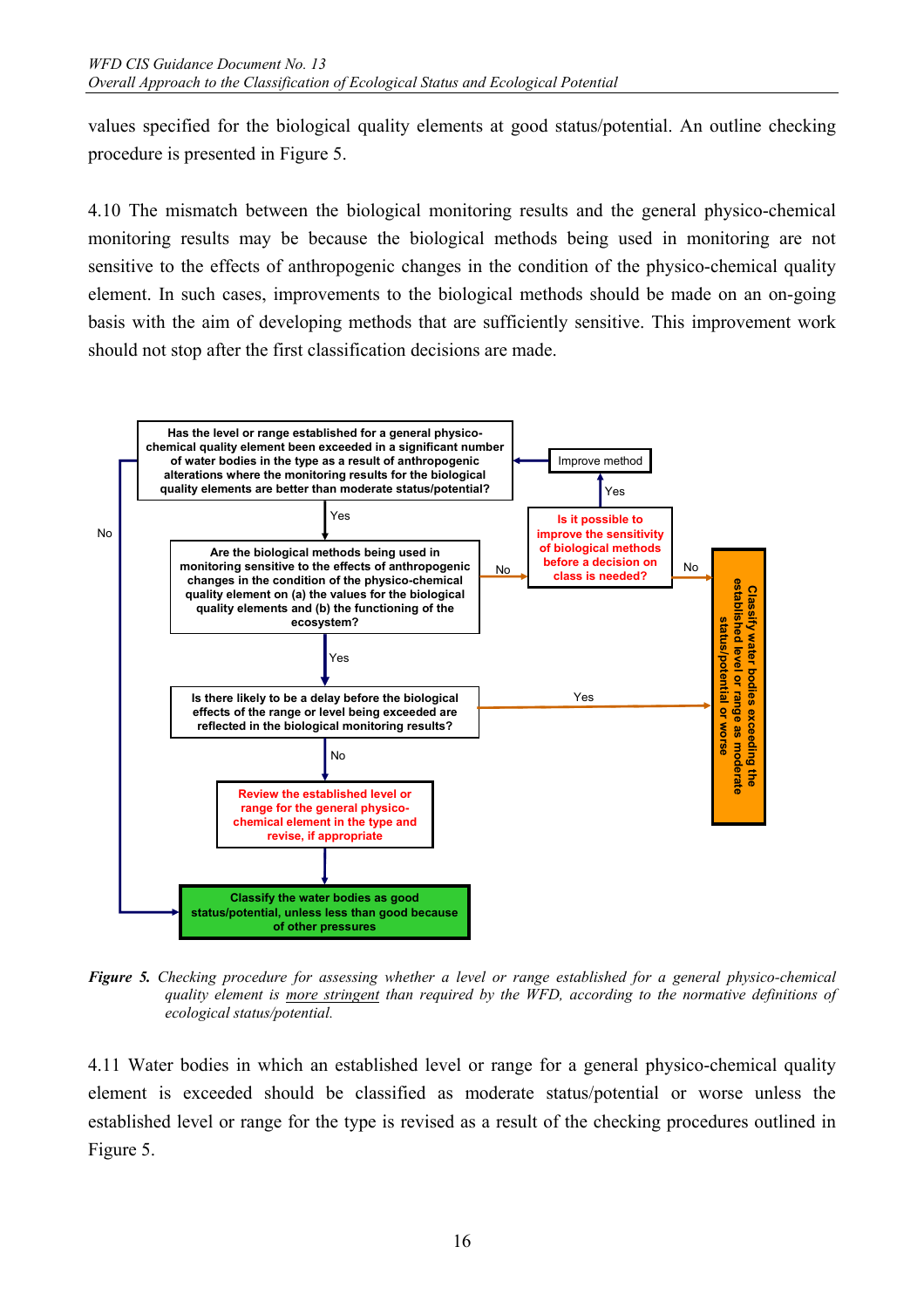4.12 In establishing and revising the ranges or levels for the general physico-chemical quality elements, Member States should ensure that the same level of protection as provided for under existing Community legislation is guaranteed.

4.13 A checking procedure, such as that illustrated in Figure 6, could be used where the levels or ranges proposed for a general physico-chemical quality element in a type are not exceeded but, because of anthropogenic alterations to the general physico-chemical conditions:

- (a) The good status/potential values for the biological quality elements in water bodies in the type are not being met; or
- (b) There is evidence of impairment to ecosystem functioning in water bodies in the type.

In this case, the checking procedure would assess whether the established levels or ranges for the general physico-chemical quality elements:

- (a) Met the Directive's requirements; or
- (b) Were insufficiently stringent to ensure the functioning of the ecosystem and the achievement of the good status/potential values for the biological quality elements.

The procedure would not be applicable where temporary alterations to the physico-chemical conditions had occurred because of unusual natural conditions, such as prolonged droughts or flooding.

4.14 The purpose of the procedure is to check whether there is a need to review the ranges or levels established for the type. If a review is initiated, this may not always indicate that a revision of the established levels or ranges is appropriate. For example, it may not be appropriate to revise the ranges or levels where:

- (a) The biological monitoring results are detecting the effects on the biology of intermittent anthropogenic alterations to the physico-chemical conditions but the actual alterations to the physico-chemical conditions are not being detected by monitoring of the general physico-chemical quality elements. Instead, it may be appropriate to change the sampling design; or
- (b) The biological elements are responding to the combined effects of alterations to a number of different general physico-chemical quality elements (e.g. the combined effects on the biological elements are greater or lower than would be the effects of alterations to only one of the physico-chemical quality elements). In such cases, however, it may be possible to devise a level or range for the general physico-chemical quality element that takes account of combination effects.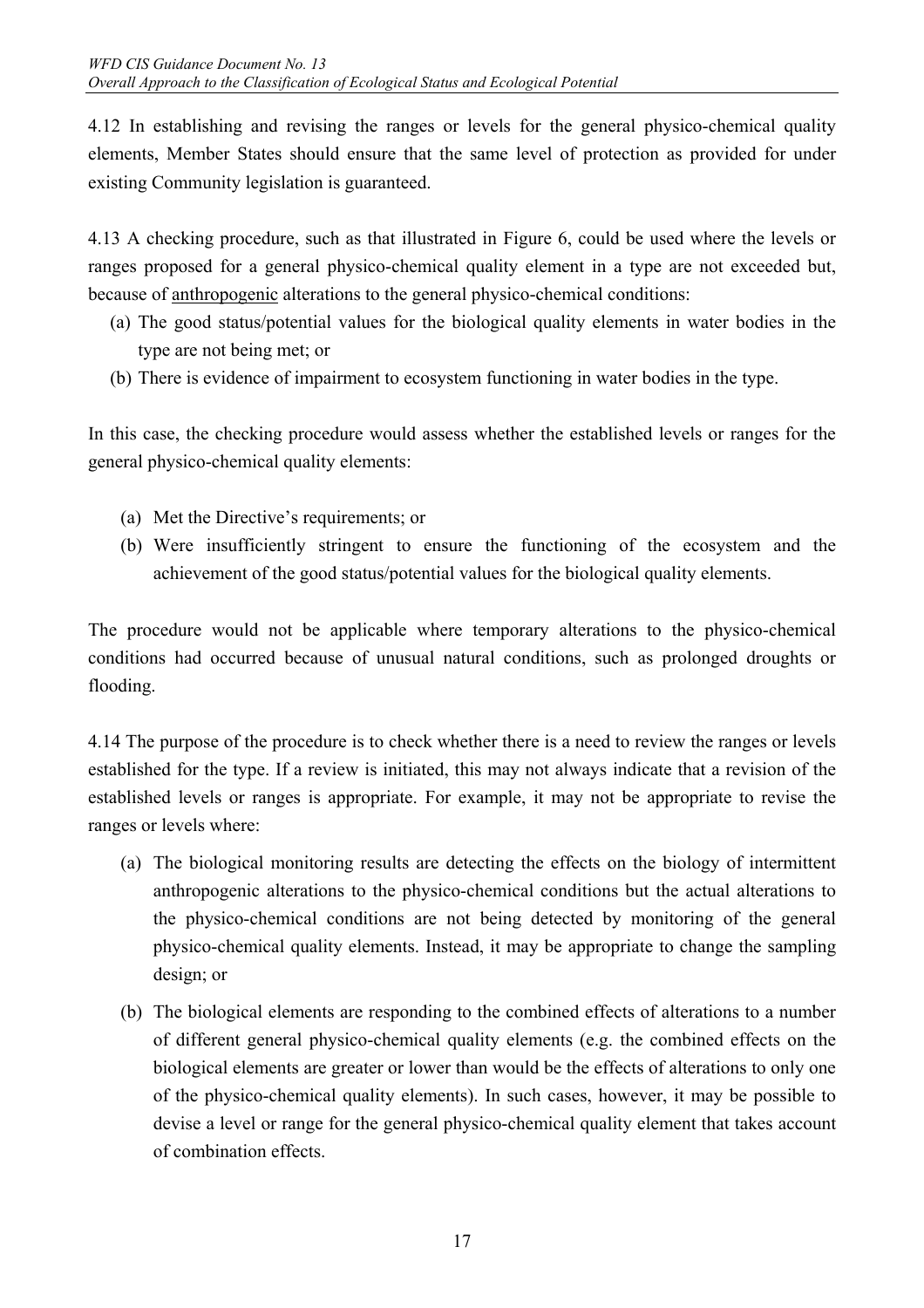

*Figure 6. Checking procedure to assess whether a level or range established for a general physico-chemical quality element is insufficiently stringent to meet the Directive's requirements, according to the normative definitions of ecological status/potential.* 

4.15 Member States are recommended to keep in mind when applying the checking procedures that physico-chemical methods have been developed over a long period of time and may, at first stage, give a better, more reliable indication of ecological impact than some less well tried and tested biological methods. This does not mean that physico-chemical methods can ever replace biological methods. Both are required by the WFD.

4.16 For each planning cycle, it is recommended that Member States should complete the checking procedures in sufficient time to enable the classification of water bodies and the design of suitable programmes of measures.

4.17 To support the proposed practical approach, the relevant box in the general Figures 1 and 2 on ecological classification should be expanded for clarification as illustrated in Figure 7 below: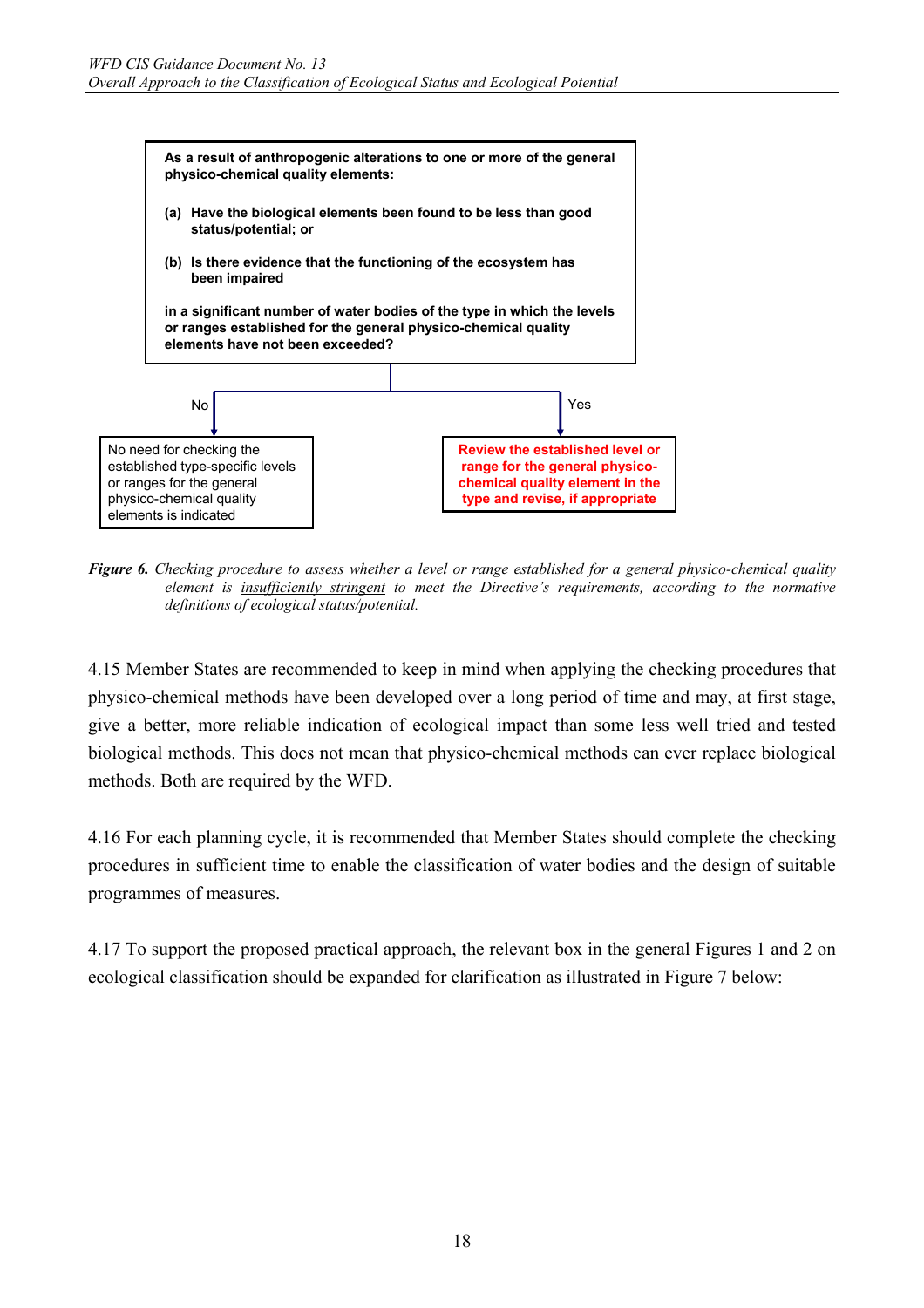

*Figure 7. Elaboration of second box in the good status/potential line of the ecological classification diagrams (see Figures 1 and 2). Details of the checking procedure are given in Figure 5 and paragraphs 4.3 – 4.9.* 

4.18 It is important to note that the use of non-biological indicators for estimating the condition of a biological quality element may complement the use of biological indicators in groups of bodies, as for example in the way described below, but it cannot replace it. Representative biological monitoring is required by the WFD (see WFD CIS Guidance Document No. 7). Where a reliable dose response relationship has already been established between the condition of a biological element and that of a general physico-chemical quality element, monitoring results for the physicochemical quality element could, in certain circumstances, provide for a reliable estimate of the condition of the biological element. For example, imagine groups of similar water bodies subject to pressures that may affect their pH, such as lakes in Norway, Scotland, Finland and Sweden. If the dose response relationship between pH and the condition of a biological element is well established and there are no confounding effects of other pressures, it may be possible to estimate the condition of the biological elements in the water bodies in the group by monitoring (a) biological parameters in a few of the water bodies to check the dose response relationship is correct for that group, and (b) by monitoring pH in a sufficient proportion of the bodies in the group to obtain sufficient data to enable the bodies to be classified as resource-efficiently as possible but still with an adequate level of confidence and precision.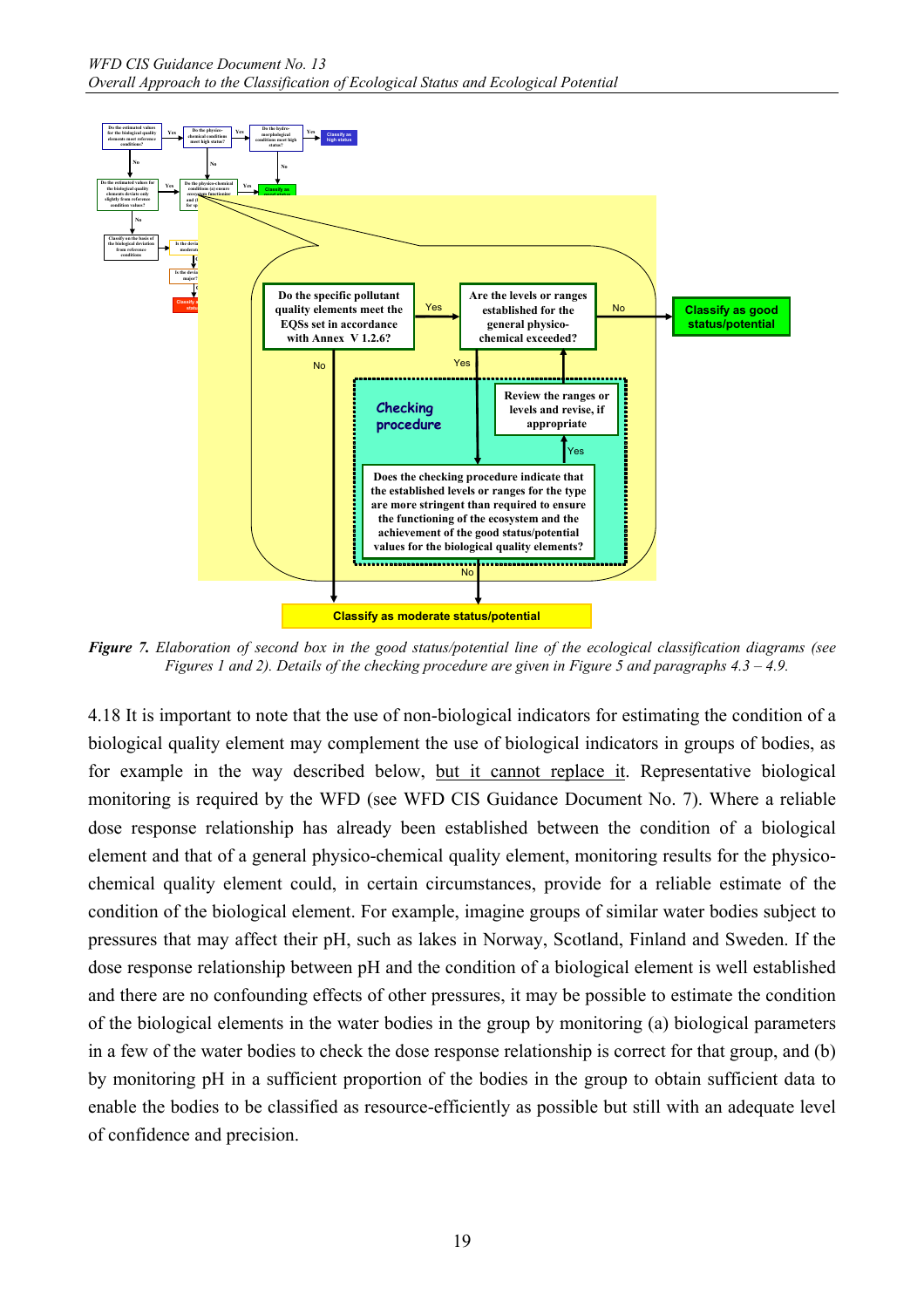# **5. Stepwise Approach for the Ecological Classification**

### **5.1 Step 1: High Ecological Status (HES) and Maximum Ecological Potential (MEP)**

5.1.1 WFD Annex II 1.3 requires Member States to establish type-specific biological, hydromorphological and physico-chemical conditions representing the values defined in Tables 1.2.1 – 1.2.5 of Annex V for HES or MEP.

5.1.2 A slightly different approach has to be used for natural and HMWBs or AWBs according to Figures 1 and 2. Generally, the assessment of whether a HMWB or an AWB is at MEP should start with an assessment of whether the condition of the hydromorphological quality elements is consistent with the condition expected for them if all mitigation measures were taken to ensure the best approximation to ecological continuum.

5.1.3 The mitigation measures must be compatible with the use for which the water body is designated (see Section 4.1.3), making them and the resulting values for MEP hydromorphology potentially very specific to particular water bodies or groups of water bodies. Since the MEP hydromorphology dictates the MEP biological and physico-chemical conditions, it is appropriate in the case of those HMWBs and AWBs that may be at MEP to check if their hydromorphology is at MEP before considering the condition of the other quality elements.

5.1.4 Only if the values for all the biological, hydromorphological and physico-chemical quality elements reflect their type-specific conditions can the resulting class be high ecological status or MEP.

#### **Biological Quality Elements**

5.1.5 For natural water bodies, the values of the relevant biological quality elements at high status reflect those normally associated with that type under undisturbed conditions, and show no, or only very minor, evidence of distortion; i.e. the biological quality elements correspond totally, or nearly totally, to undisturbed conditions (HES).

5.1.6 For HMWBs and AWBs, the values of the relevant biological quality elements at MEP, reflect, as far as possible given the MEP values for the hydromorphological and associated physicochemical conditions, those of the closest comparable surface water body type.

#### **Physico-chemical Quality Elements**

5.1.7 For natural water bodies, the values for the **general physico-chemical quality elements** at high ecological status correspond totally or nearly totally to undisturbed conditions. A further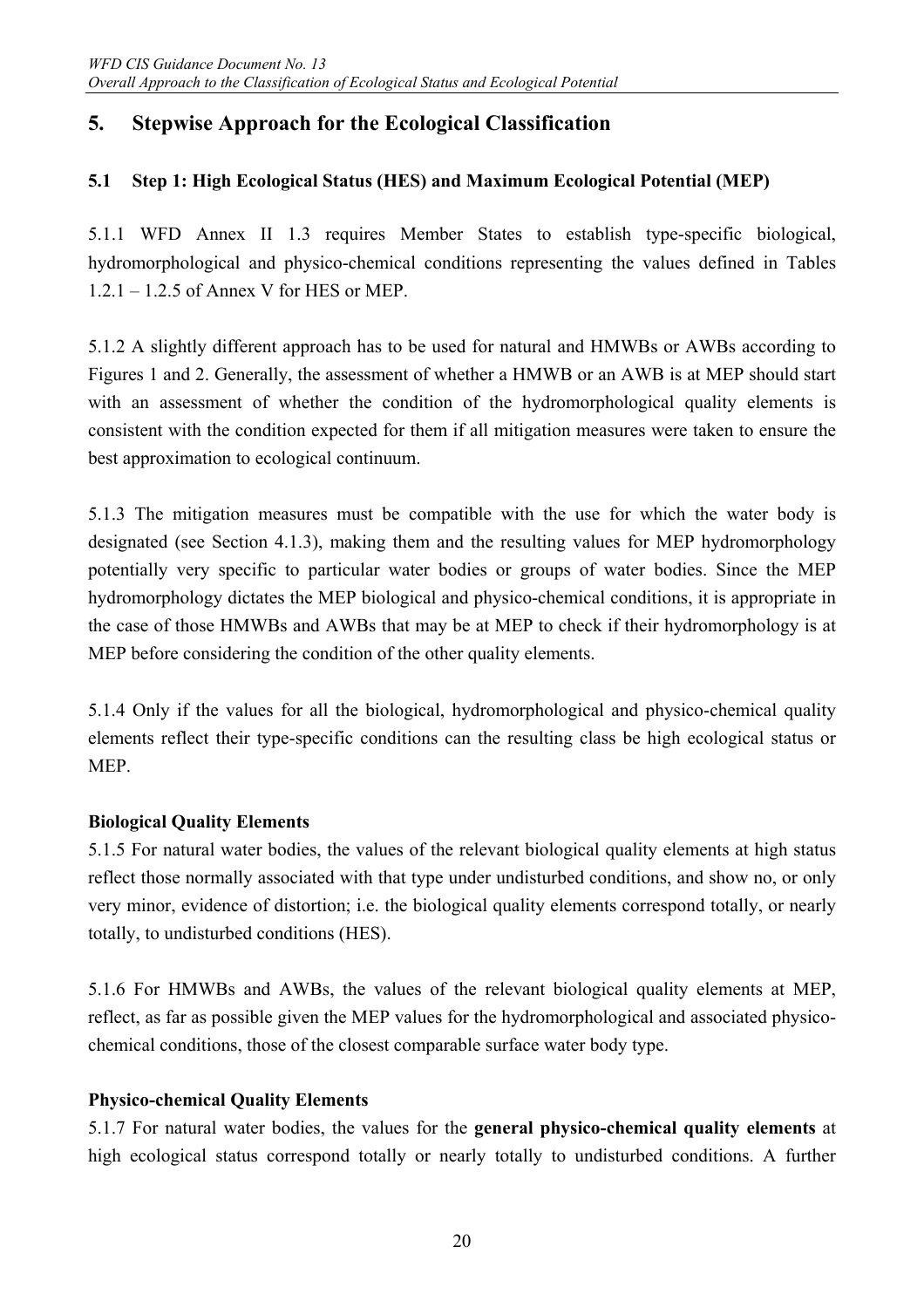qualification specifies that the values for the physico-chemical quality elements must remain within the ranges normally associated with undisturbed conditions.

5.1.8 For HMWBs and AWBs, the MEP values for the general physico-chemical quality elements are derived from the "undisturbed conditions" for the surface water body type most closely comparable to the HMWB or AWB concerned, given the MEP values for the hydromorphological conditions. The CIS guidance on HMWBs and AWBs (WFD CIS Guidance Document No. 4) recognises that in the case of some MEP values for the hydromorphological conditions, the values for some of the general physico-chemical quality elements will be very different to those of the closest comparable type. The guidance therefore suggests that, provided the differences are an inevitable and direct result of the MEP values for the hydromorphological conditions, they may be taken into account when establishing the MEP values for the general physico-chemical quality elements. The following example illustrates how to define MEP physico-chemical reference conditions: The hydromorphological characteristics of impoundment created for hydropower and water supply can dictate the oxygen and temperature conditions in the impounded water and the downstream river. These may be different from those in a natural water body. These differences can be taken into account when defining MEP.

5.1.9 The specific pollutant quality elements have been subdivided into **specific synthetic pollutants** and **specific non-synthetic pollutants**. For HES/MEP to be achieved the concentrations of the specific synthetic pollutants must be close to zero and at least below the limits of detection of the most advanced analytical techniques in general use. The concentrations of the specific nonsynthetic pollutants must be within the range normally associated with undisturbed conditions. IMPRESS provides guidance on the identification of specific pollutants (WFD CIS Guidance Document No. 3).

#### **Hydromorphological Quality Elements**

5.1.10 For **HES,** the values for the hydromorphological quality elements correspond totally or nearly totally to undisturbed conditions.

5.1.11 For **MEP,** the hydromorphological conditions are consistent with the only impacts on the surface water body being those resulting from the characteristics of the HMWB or AWB once all mitigation measures have been taken to ensure the best approximation to ecological continuum, in particular with respect to migration of fauna and appropriate spawning and breeding grounds. The mitigation measures should not include those that would have a significant adverse effect on the specified uses of the water body or the wider environment.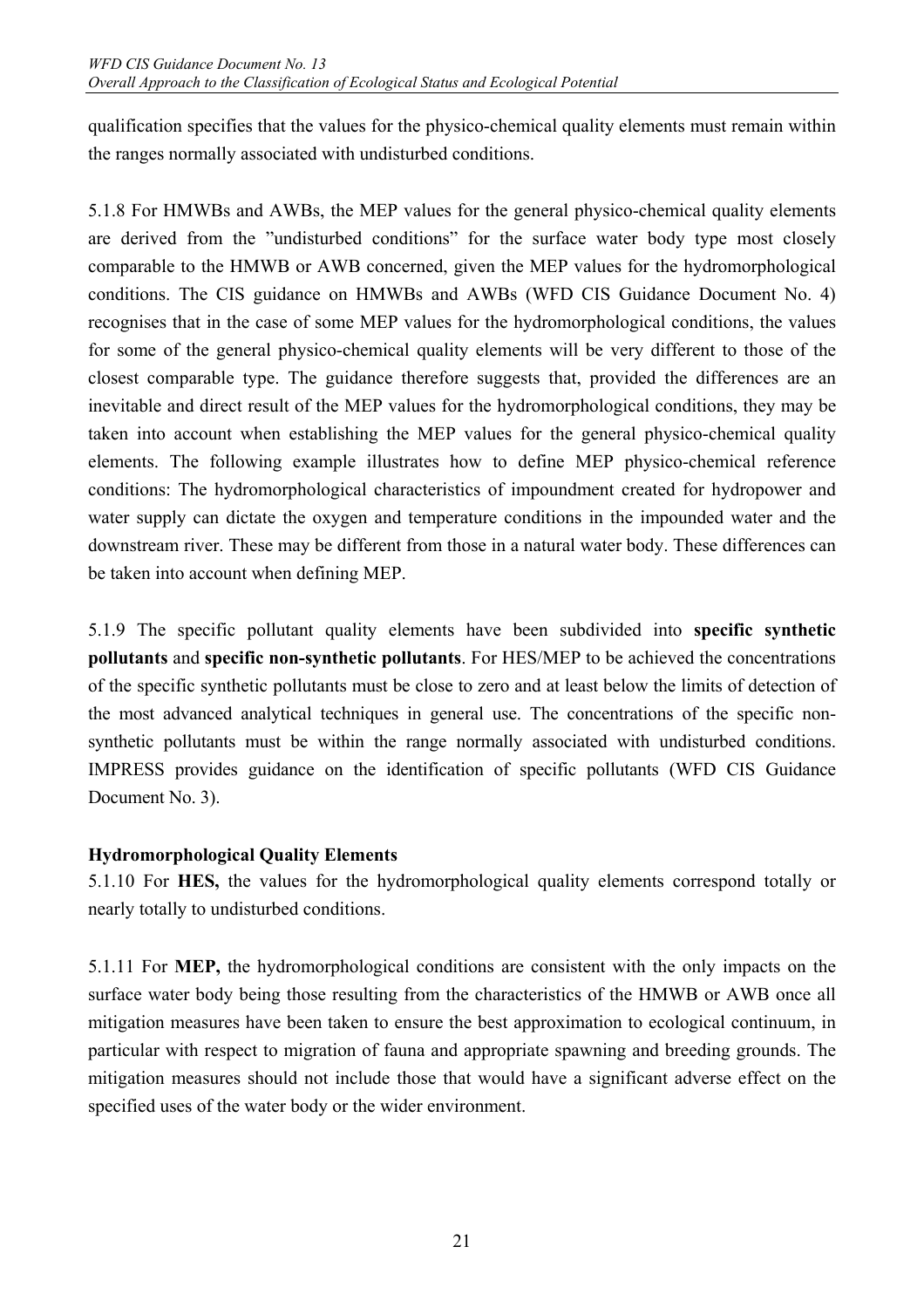### **5.2 Step 2: Good Ecological Status (GES) and Good Ecological Potential (GEP)**

5.2.1 For natural and HMWBs or AWBs the same approach has to be used according to Figures 1 and 2.

5.2.2 Only if the values for the biological and physico-chemical quality elements reflect, as relevant, the values defined for GES or GEP should a water body be classified as GES or GEP.

#### **Biological Quality Elements**

5.2.3 For natural water bodies, the values of the relevant biological quality elements for the surface water body show low levels of distortion resulting from human activity, but deviate only slightly<sup>9</sup> from those normally associated with the surface water body type under undisturbed conditions (HES).

5.2.4 For an HMWB or AWB to be classified as being at GEP there must be no more than slight changes in the values of the relevant biological quality elements as compared to their values at MEP.

#### **Physico-chemical Quality Elements**

5.2.5 For a water body to be classified as being at GES/GEP, the values for the **general physicochemical quality elements** must comply with the ranges or levels established so as to ensure:

- (a) the functioning of the type specific ecosystem; and
- (b) the achievement of the values specified for the relevant biological quality elements.

5.2.6 Where the levels or ranges proposed for a general physico-chemical quality element in a type are being exceeded, a checking procedure should be used to assess whether the established levels or ranges for the elements are more stringent than is necessary to ensure the functioning of the ecosystem and the achievement of the values specified for the biological quality elements at good status/potential. An outline checking procedure is presented in Figure 5. Similarly, where the levels or ranges proposed for a general physico-chemical quality element in a type are not exceeded but, because of anthropogenic alterations to the general physico-chemical conditions:

(a) The good status/potential values for the biological quality elements are not being met; or

(b) There is evidence of impairment to ecosystem functioning

A second checking procedure could be used as a means of assessing whether the established levels or ranges meet the WFDs requirements or are insufficiently stringent to ensure the functioning of the ecosystem and the achievement of the good status/potential values for the biological quality elements. An outline checking procedure is presented in Figure 6.

<sup>&</sup>lt;sup>9</sup> The meaning of slight deviation is being considered as part of the intercalibration exercise.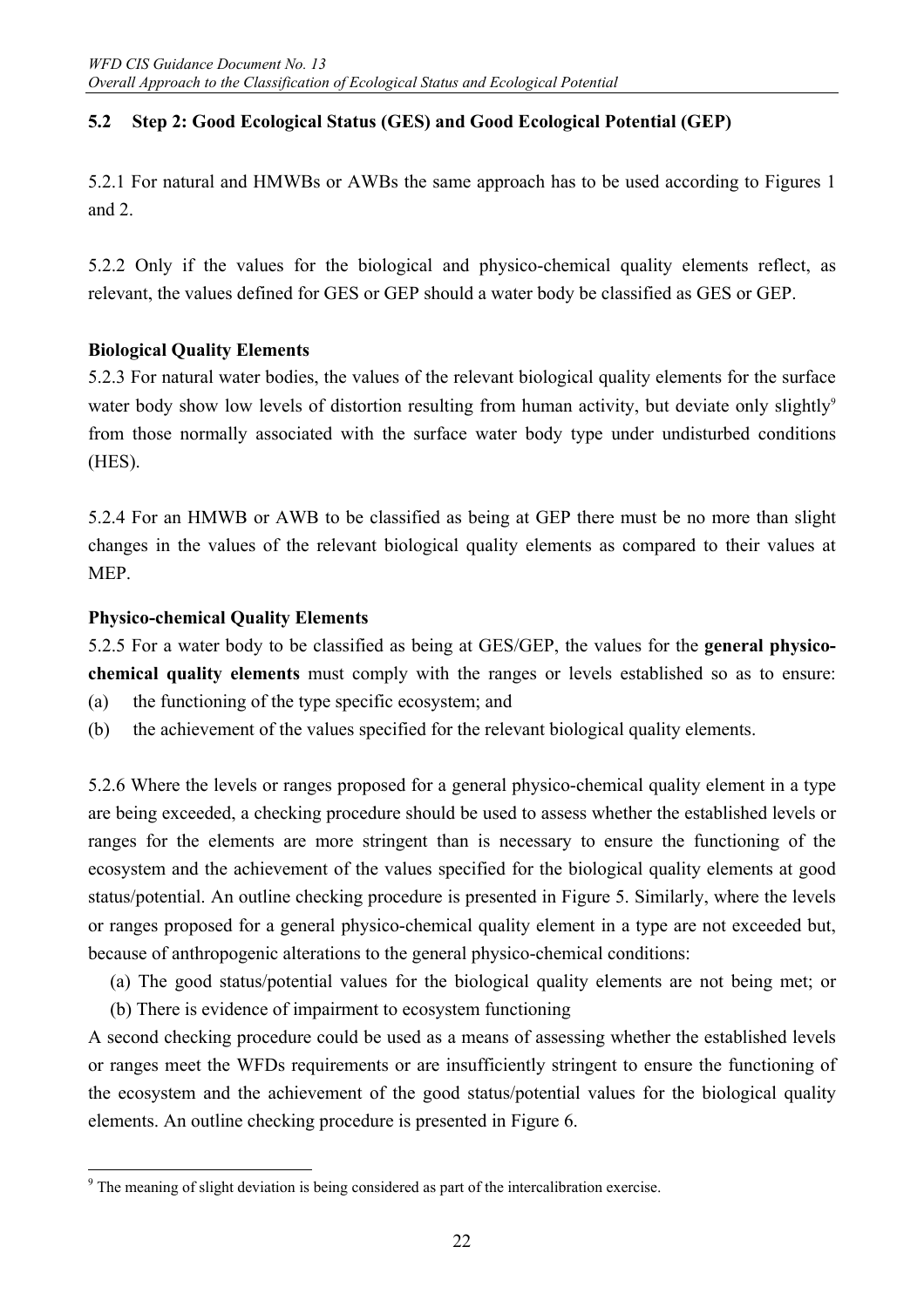5.2.7 GES/GEP also requires that the concentrations of the **specific pollutant quality elements** are not in excess of the EQS set at Member State level in accordance with the procedure laid down in WFD Annex V, Section 1.2.6.

### **Hydromorphological Quality Elements**

5.2.8 The conditions of the hydromorphological quality elements at GES and GEP must be consistent with the achievement of the values specified for the relevant biological quality elements at GES/GEP level.

#### **5.3 Step 3: Moderate Ecological Status and Moderate Ecological Potential**

5.3.1 For natural, HMWBs or AWBs the same approach has to be used according to Figures 1 and 2. A water body should be classified as moderate status/potential where:

- (a) The values for the biological quality elements differ moderately<sup>10</sup> from the type specific communities;
- (b) The values for the biological quality elements differ moderately and the physico-chemical quality element values are less than good or;
- (c) The values for the biological quality elements are better than moderate but the physicochemical quality element values are less than good.

5.3.2 If the biological quality elements are at moderate status or potential, the condition of the physico-chemical and hydromorphological quality elements must, by definition, be consistent with the achievement of those biological values.

5.3.3 If the biological quality elements reflect GES/GEP, but the values of the general physicochemical quality elements do not ensure the functioning of the type specific ecosystem or the concentrations of one or more of the specific pollutant quality elements are not in compliance with relevant EQSs, the resulting ecological status/potential is "moderate" (see chapter paragraph 5.2.6).

 $\overline{a}$  $10$  The meaning of moderate deviation is being considered as part of the intercalibration exercise.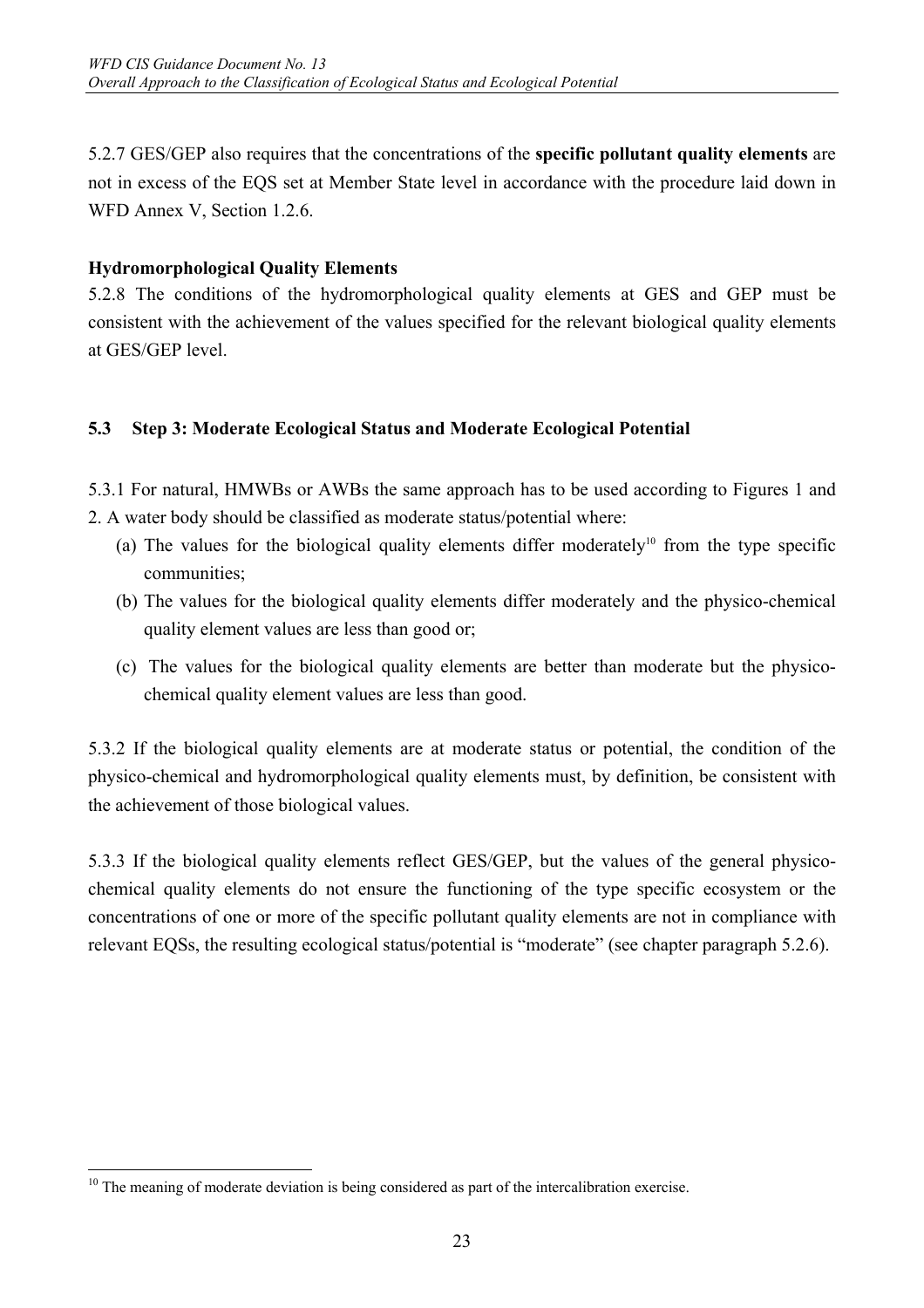### **5.4 Step 4: Poor Ecological Status (PES) and Poor Ecological Potential (PEP)**

5.4.1 For natural, HMWBs or AWBs the same approach has to be used according to Figures 1 and 2.

5.4.2 In accordance with WFD Annex V, Section 1.2, if the values for the relevant biological quality elements show evidence of major alteration from their type specific values [i.e. the relevant biological communities deviate substantially from those normally associated with the surface water body type under undisturbed conditions], the water body must be classified as "poor". The decision on whether a water body is at PES/PEP or not is dictated by the condition of the biological quality elements. The condition of the physico-chemical and hydromorphological quality elements only affects that decision indirectly through their influence on the condition of the biological elements.

#### **5.5 Step 5: Bad Ecological Status (BES) and Bad Ecological Potential (BEP)**

5.5.1 For natural, HMWBs or AWBs the same approach has to be used according to Figures 1 and 2.

5.5.2 In accordance with WFD Annex V, Section 1.2, if the values for the relevant biological quality elements show evidence of severe alteration from their type specific values [i.e. large portions of the relevant biological communities normally associated with the type are absent], the water body must be classified as bad". The decision on whether a water body is at BES/BEP or not is dictated by the condition of the biological quality elements. The condition of the physicochemical and hydromorphological quality elements only affects that decision indirectly through their influence on the condition of the biological elements.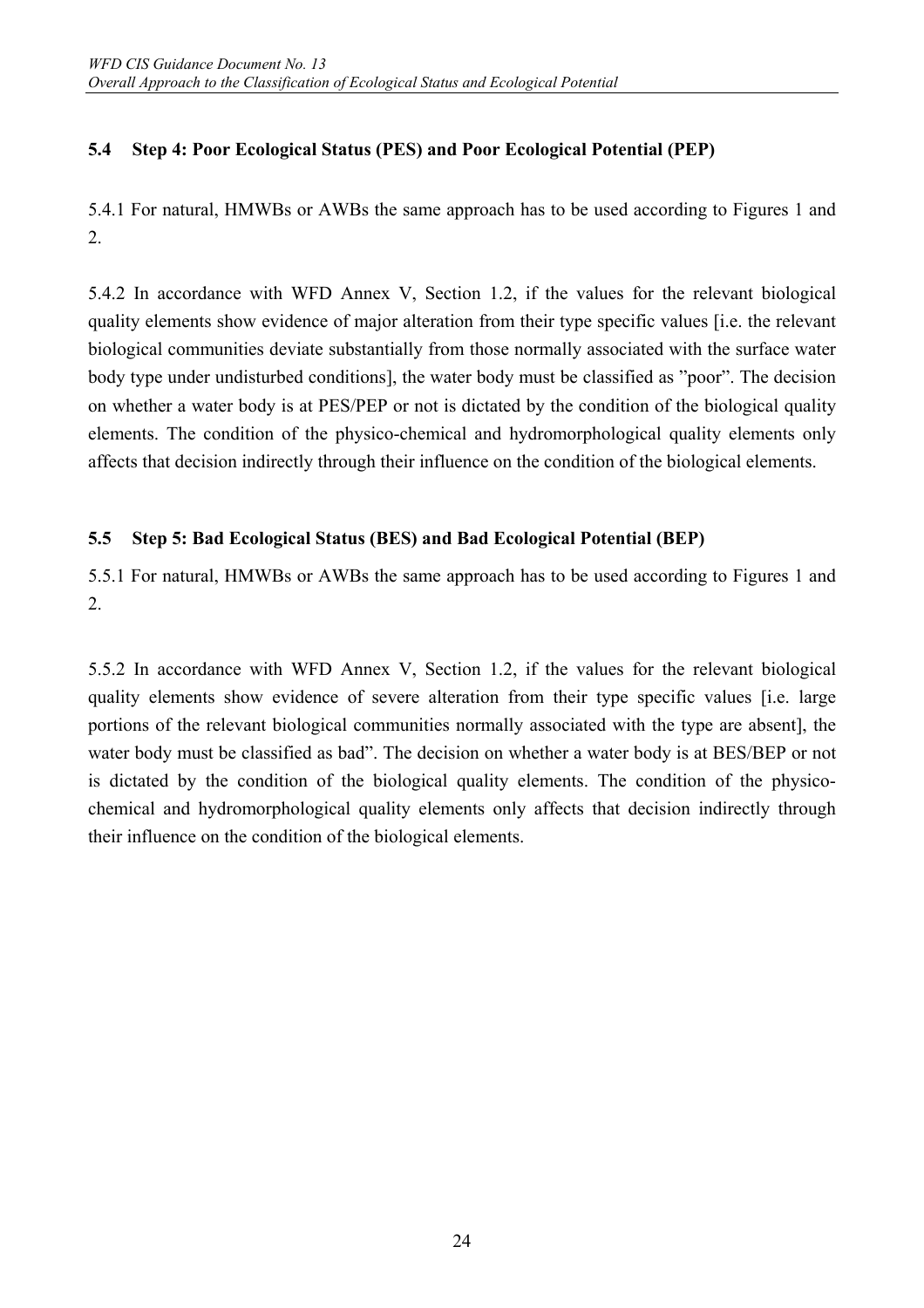## **6. Presentation of Monitoring Results and Mapping of the Ecological Status and Ecological Potential**

6.1 WFD Annex V, Section 1.4.2 (i, ii) requires that the ecological status/potential classification for a body of surface water be represented by the lower of the values for the biological and physico-chemical monitoring results for the relevant quality elements as indicated in Figures 1 and 2. The monitoring results for the physico-chemical quality elements must therefore be taken into account when classifying surface water bodies.

6.2 WFD Annex V, Section 1.4.2 (iii) requires Member States to also indicate, by a black dot on the map, those bodies of water where failure to achieve good status or good ecological potential is due to non-compliance with one or more environmental quality standards (EQS) which have been established for that body of water in respect of specific synthetic and non-synthetic pollutants (in accordance with the compliance regime established by the Member State). So for example, if a water body is classified as moderate ecological status/potential because of a failure to achieve an EQS for a specific pollutant, this must be reported by (a) colouring the water body yellow in the maps included in the river basin management plan and (b) indicating, using a black dot, that the reason for classifying the body as moderate status/potential is non-compliance with the requirements for specific pollutants.

6.3 The analysis set out in the sections above concludes that the WFD requires the establishment of, and compliance with, specific values for the physico-chemical quality elements for the HES and GES classes as well as for the MEP and GEP. For the lower ecological status/potential classes (i.e. moderate, poor and bad status/potential) it only appears to require the establishment of, and compliance with, values for the biological quality elements. Where monitoring results indicate that the condition of the physico-chemical quality elements is worse than good, the status/potential class assigned to the water body must also be less than good, and should be determined with reference to the type specific condition of the biological quality elements as outlined in Figures 5 and 6.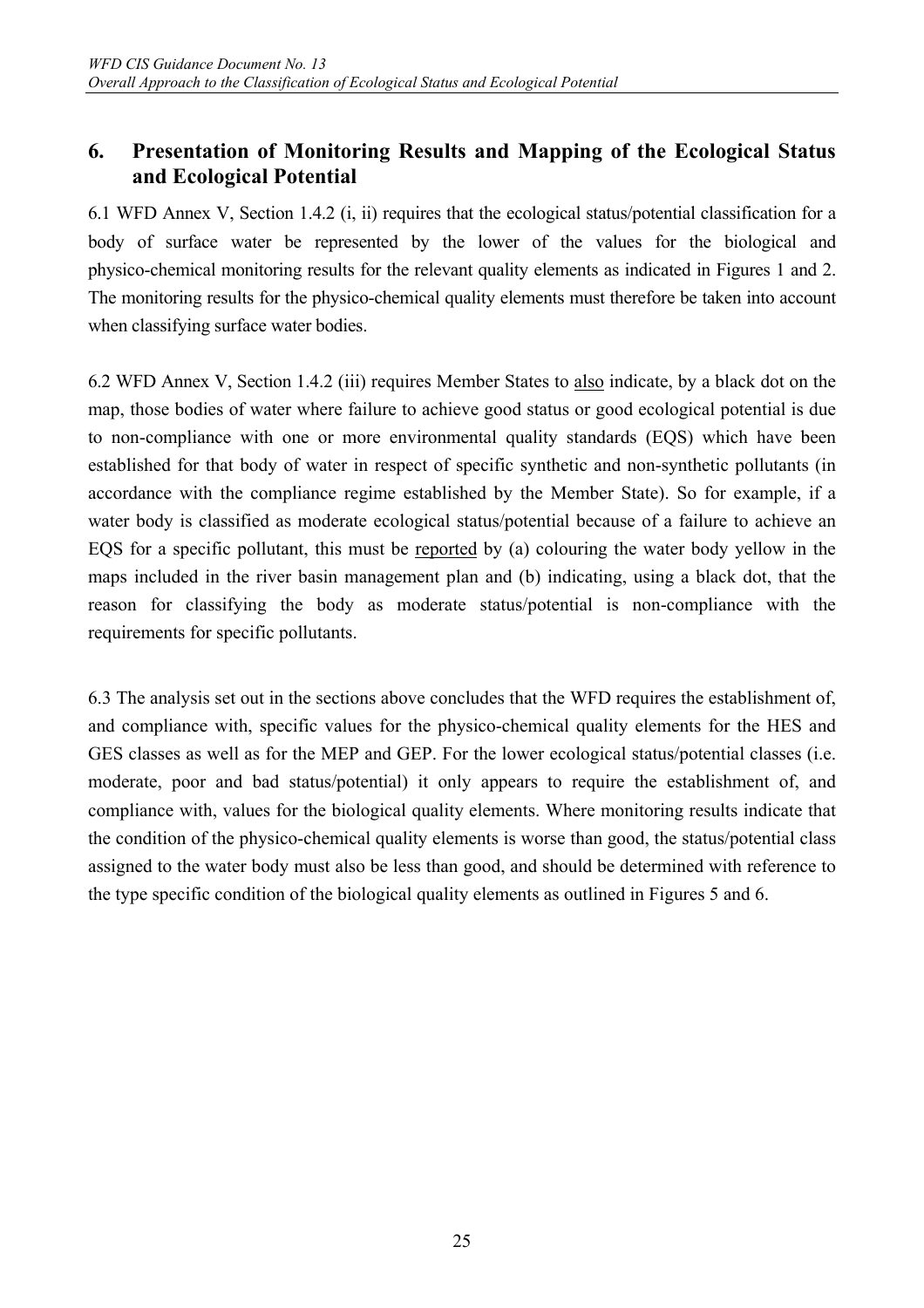#### **WFD Annex V, Section 1.4.2: Presentation of monitoring results and classification of ecological status and ecological potential**

*(i) For surface water categories, the ecological status classification for the body of water shall be represented by the lower of the values for the biological and physico-chemical monitoring results for the relevant quality elements classified in accordance with the first column of the table set out below:* 

| <b>Ecological Status Classification</b> | <b>Colour Code</b> |
|-----------------------------------------|--------------------|
| High                                    | Blue               |
| Good                                    | Green              |
| Moderate                                | Yellow             |
| Poor                                    | Orange             |
| Bad                                     | Red                |

*(ii) For heavily modified and artificial water bodies, the ecological potential classification for the*  body of water shall be represented by the lower of the values for the biological and *physico-chemical monitoring results for the relevant quality elements classified in accordance with the first column of the table set out below:* 

| <b>Ecological</b>     | <b>Potential</b> Colour Code |                    |                                                                                           |
|-----------------------|------------------------------|--------------------|-------------------------------------------------------------------------------------------|
| <b>Classification</b> |                              | AWBs               | <b>HMWBs</b>                                                                              |
| Good and above        | Equal green and              | light grey stripes | dark grey stripes                                                                         |
| Moderate              | Equal yellow and             | light grey stripes | dark grey stripes                                                                         |
| Poor                  | Equal orange and             | light grey stripes | dark grey stripes                                                                         |
| Bad                   | Equal red and                | light grey stripes | dark grey stripes                                                                         |
| (iii)                 |                              |                    | Member States shall also indicate, by a black dot on the map, those bodies of water where |
|                       |                              |                    | failure to achieve good status  is due to non-compliance with one or more environmental   |

*quality standards which have been established for that body of water in respect of specific synthetic and non-synthetic pollutants (in accordance with the compliance regime established by the Member State).*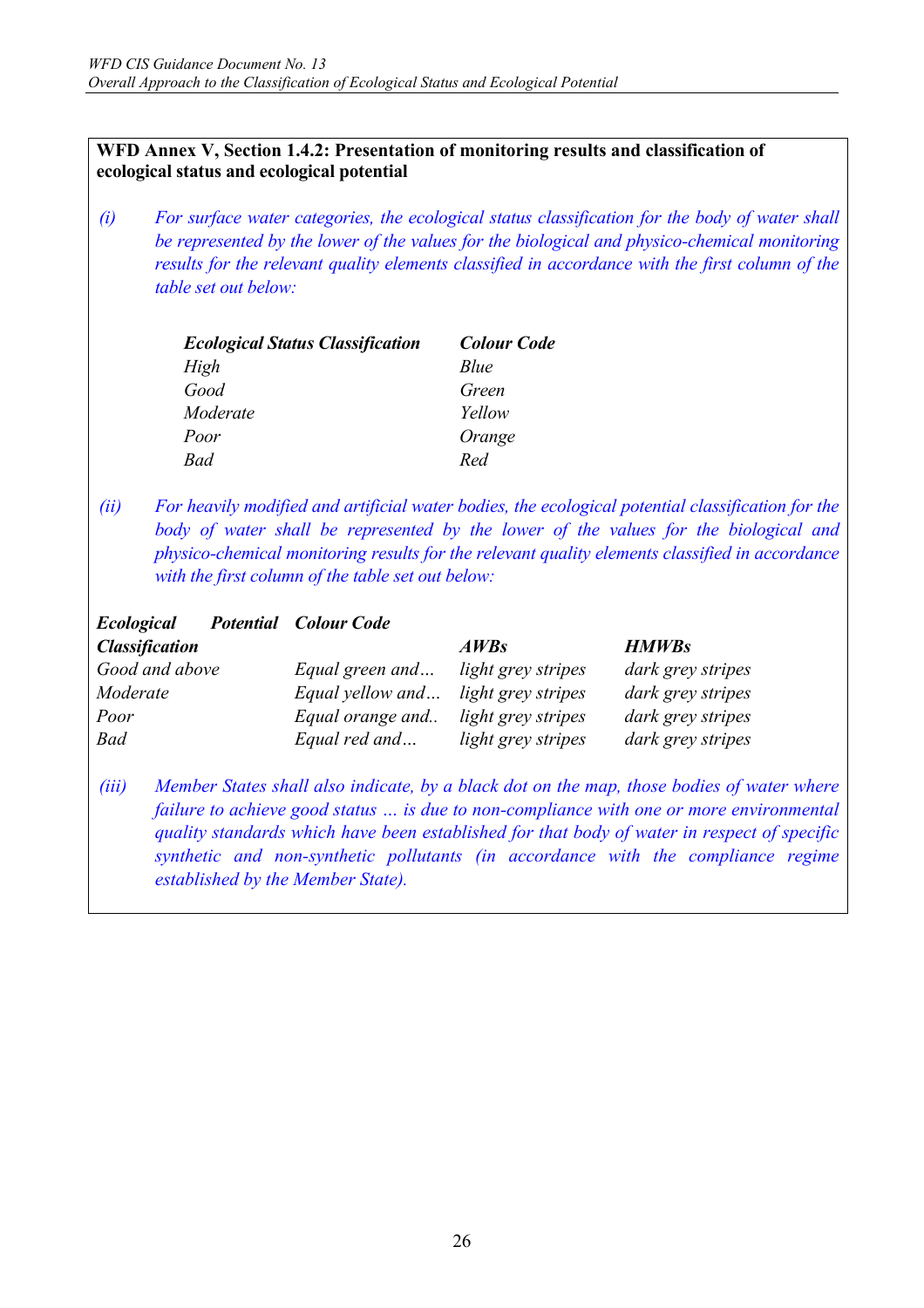## **7. Conclusions**

- 1. The normative definitions of the WFD (Annex V, Table 1.2) provide the basis for classifying the ecological status or potential of surface water bodies, and each Member State must develop classification systems that conform to these definitions. Biological as well as supporting hydromorphological and physico-chemical quality elements are to be used by Member States in the assessment of ecological status/potential. The relative roles of these elements are illustrated in Figures 1 and 2. The estimates of the condition of the biological quality elements provided by the monitored parameters should be used in classification decisions. The monitoring results for several parameters may be combined, where appropriate, to provide these estimates.
- 2. The use of non-biological indicators for estimating the condition of a biological quality element may complement the use of biological indicators but it cannot replace it.
- 3. Deciding if a particular ecological status or potential class can be assigned to a water body depends on whether the quality element worst affected by anthropogenic alterations matches its normative definition for that class. In short, the classification scheme is a one-out, all-out scheme at the level of the quality elements.
- 4. The condition of a biological element, such as benthic invertebrates, may be estimated using one or more parameters that are indicative of that element, bearing in mind the normative definitions for the element. Where more than one parameter is monitored, the results for each may be combined to estimate the condition of the element. This may be achieved by averaging, unless the parameters are sensitive to different pressures. In the latter case, the condition of the element should be estimated by the results for the worst affected parameter, or group of parameters, indicative of the effects of different pressures on the element.
- 5. The condition of the biological element estimated to be worst affected by anthropogenic alterations will dictate the class that can be assigned to the water body, unless the monitoring results for the physico-chemical or hydromorphological quality elements indicate a lower class (see Figures 1 and 2).
- 6. A decision to assign a water body to the good status/potential class rather than the moderate status/potential class should be made on the basis of the relevant biological and physicochemical results. The ecological status/potential class is represented by the lower of the values for the biological and physico-chemical monitoring results for the relevant quality elements.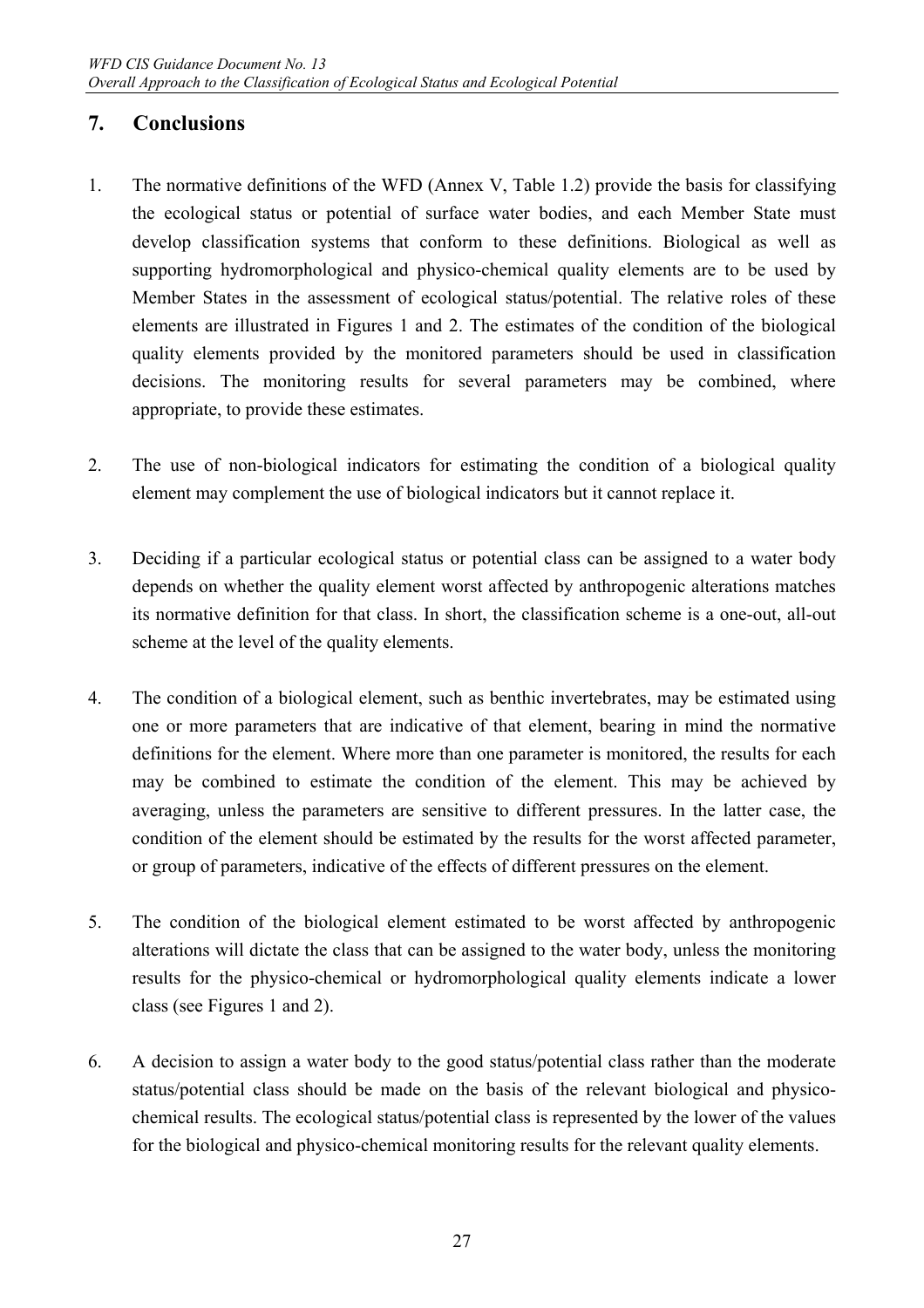- 7. Where the levels or ranges proposed for a general physico-chemical quality element are being exceeded as a result of anthropogenic alterations to the conditions of the general physicochemical quality elements but no biological impacts are being detected in a significant number of water bodies in a type, it is recommended that a checking procedure should be undertaken. This procedure should be used to assess whether the established type-specific levels or ranges for the elements are more stringent than is necessary to ensure the functioning of the ecosystem and the achievement of the values specified for the biological quality elements at good status/potential. In some cases it may be that the biological method is insufficiently sensitive. An improvement in the biological methods may be appropriate rather than a revision of the range or level established for the general physico-chemical quality element (Figure 5). Similarly, where the levels or ranges are not exceeded but, for example, the good status/potential values for the biological quality elements are not being met as a result of anthropogenic alterations to the general physico-chemical conditions, a second checking procedure could be used as a means of assessing whether the established levels or ranges are insufficiently stringent and consequently need to be revised to meet the WFDs requirements (Figure 6).
- 8. The specific synthetic and non-synthetic pollutants relevant to the classification of bodies at HES/MEP or GES/GEP (see Figures 1 and 2) do not include those pollutants for which relevant environmental quality standards have been established at Community-level. Guidance on identifying specific pollutants is provided in IMPRESS Guidance (WFD CIS Guidance Document No. 3)**.**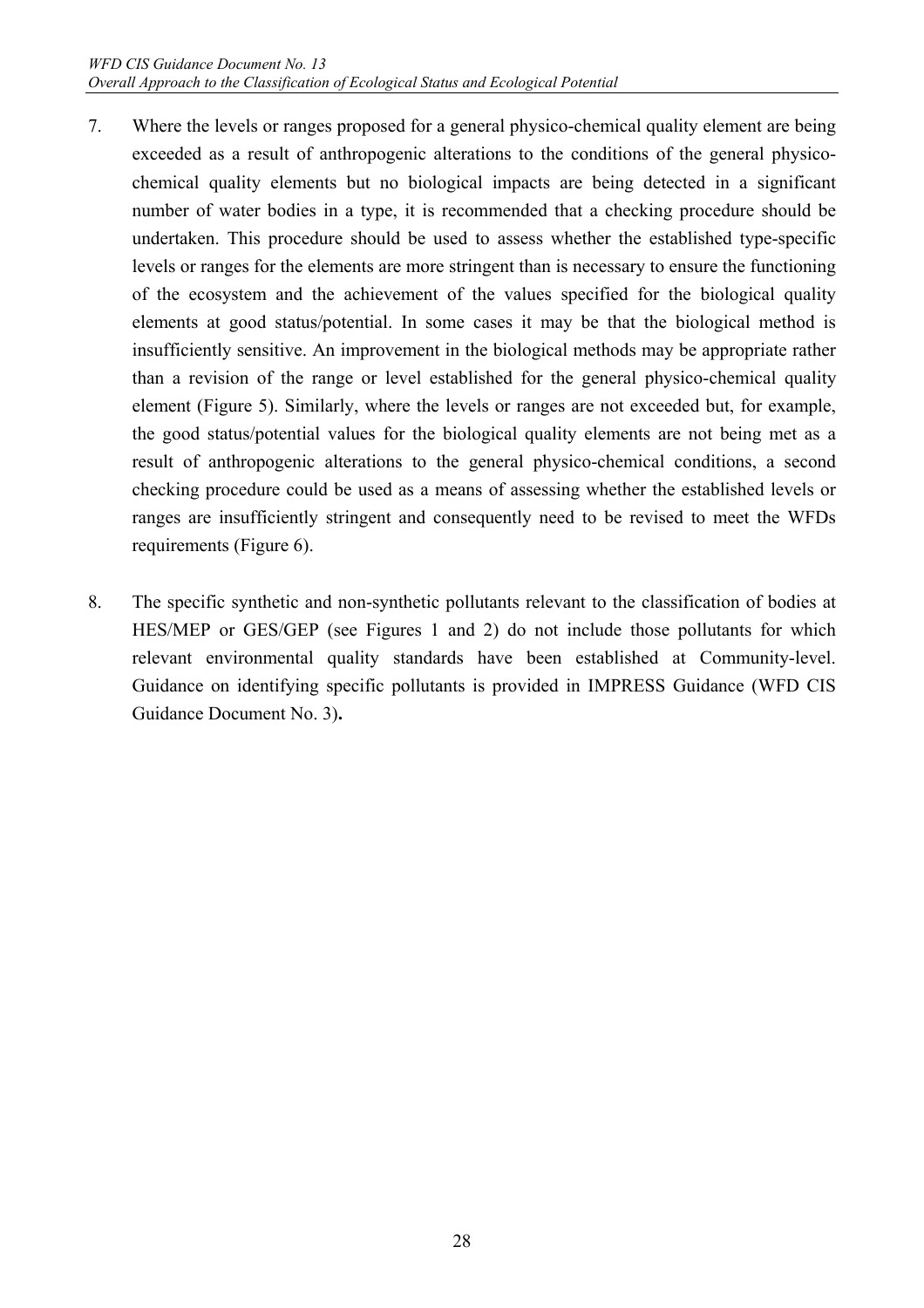## **8 References**

WFD CIS Guidance Document No. 3 (2003). *Analysis of Pressures and Impacts*. Published by the Directorate General Environment of the European Commission, Brussels. ISBN 92-894-5123-8; ISSN 1725-1087.

WFD CIS Guidance Document No. 4 (2003). *Identification and Designation of Heavily Modified and Artificial Water Bodies*. Published by the Directorate General Environment of the European Commission, Brussels. ISBN 92-894-5124-6; ISSN 1725-1087.

WFD CIS Guidance Document No. 5 (2003). *Transitional and Coastal Waters - Typology, Reference Conditions and Classification Systems*. Published by the Directorate General Environment of the European Commission, Brussels. ISBN 92-894-5125-4; ISSN 1725-1087.

WFD CIS Guidance Document No.7 (Jan 2003). *Monitoring under the Water Framework Directive*. Published by the Directorate General Environment of the European Commission, Brussels, ISBN No. 92-894-5127-0, ISSN No. 1725-1087.

WFD CIS Guidance Document No. 10 (2003). *River and Lakes - Typology, Reference Conditions and Classification Systems*. Published by the Directorate General Environment of the European Commission, Brussels. ISBN 92-894-5614-0; ISSN 1725-1087.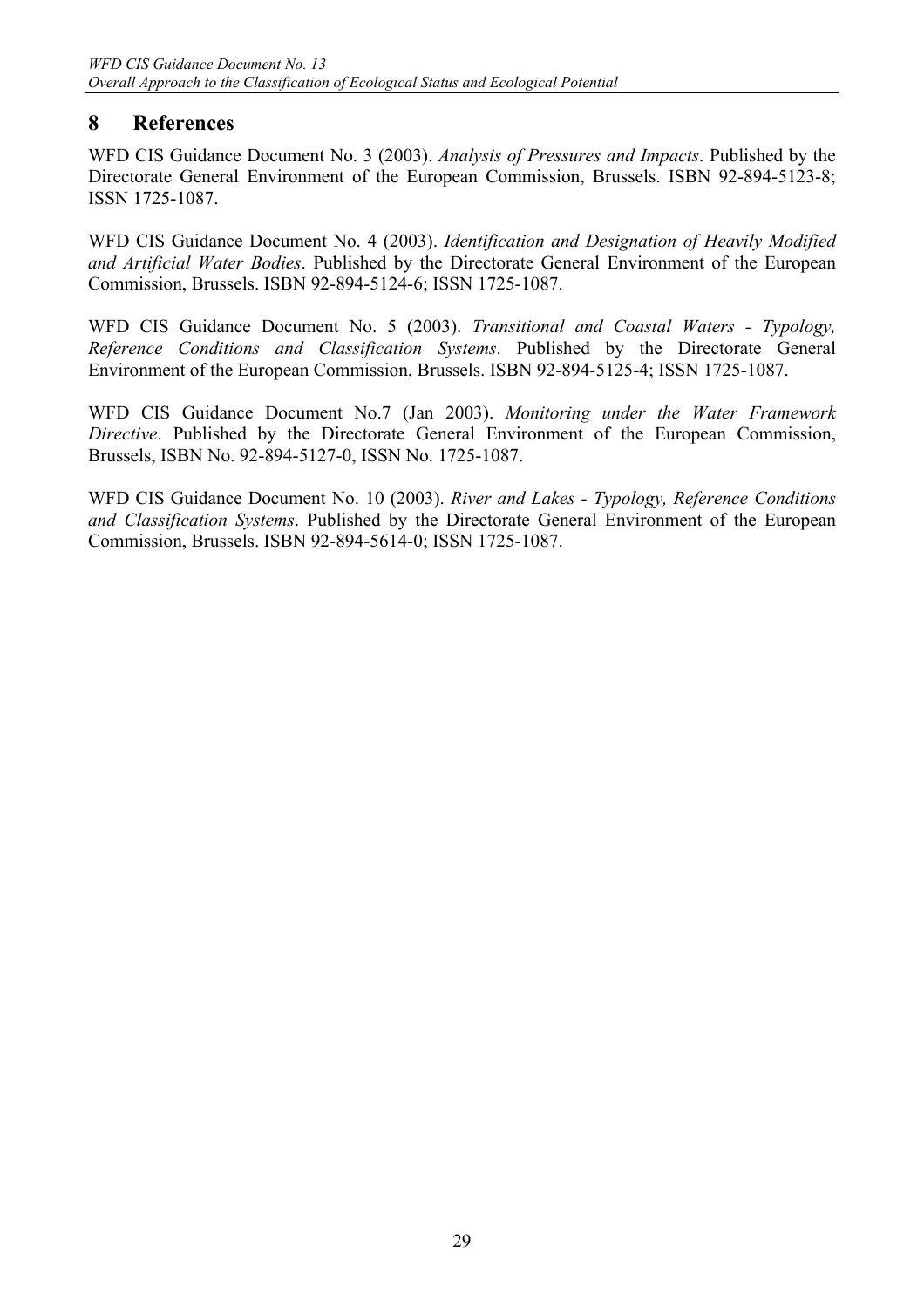# **Annex I: Technical Approach on Achieving and Reporting Adequate Confidence and Precision in Classification**

## **1. Introduction**

- 1.1 This annex provides guidance on getting better conclusions from monitoring data by using general statistical principles to manage errors. The approach deals mainly with the use of numeric data from operational monitoring in classification decisions. Appendix 1 looks at the surveillance monitoring programmes.
- 1.2 Information on the confidence and precision that can be achieved using particular methods and monitoring designs is not provided in this guidance. Other international initiatives focused on specific issues or monitoring methods may include such information [e.g. OSPAR (www.ospar.org); FAME (www.fame.boku.ac.at); AQEM (www.aqem.de); STAR (www.eustar.at); ECOFRAME (Contact Brian Moss, Liverpool University UK); CEN (http://www.cenom.be/cenom/index.htm)]
- 1.3 In an ideal world with comprehensive monitoring data containing no errors, water bodies would always be assigned correctly to their true class with 100 per cent confidence. But estimates of the truth based on monitoring data are subject to error if monitoring is not done everywhere and all the time, and because monitoring systems, equipment and people are less than perfect. A key recommendation of this guidance is that Member States estimate and report (see Section 9) the risk that a water body is assigned to the wrong class because of the errors in monitoring data.
- 1.4 Managing the risk of misclassification is important because of the potential to waste resources on water bodies that have been wrongly downgraded or to fail to act because a water body has been wrongly reported as better than it is.

## **2. Background**

- 2.1 In general, the risk of misclassification is likely to be lower if the quality element is in truth, nearer the middle of the class than the class boundaries. The consequence of this is that enhanced monitoring is likely to be needed for water bodies close to the good-moderate class boundary.
- 2.2 The results of the pressures and impacts analysis will be used to help design, and subsequently refine, the monitoring programmes and, in turn, information from the monitoring programmes will be used to improve the analysis of which bodies are at risk of failing to achieve their objectives (see Section 2.1.2 WFD CIS Guidance Document No 3  $\&$ Section 2.2 WFD CIS Guidance Document No. 7).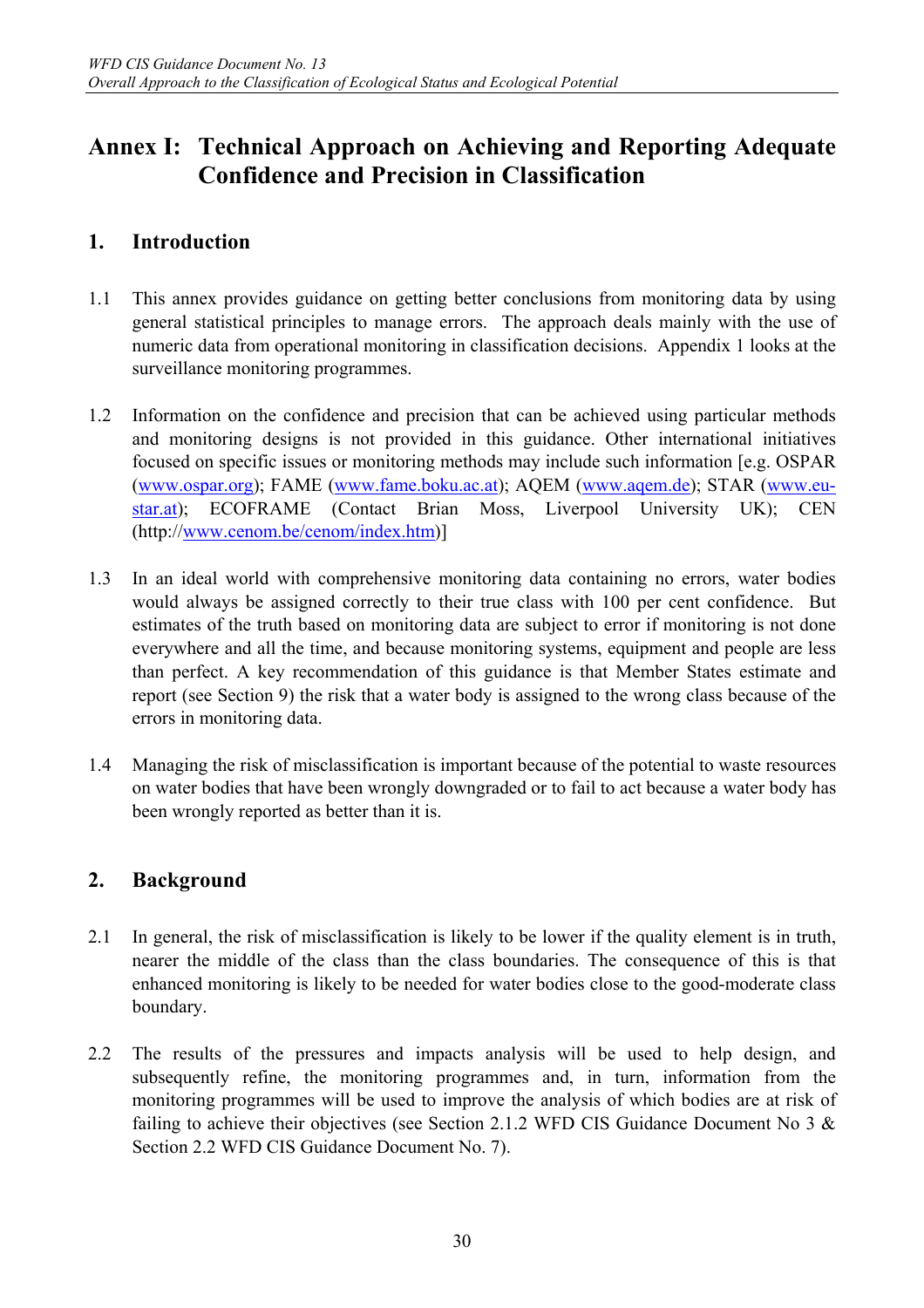- 2.3 One of the reasons a water body may be identified as being at risk is if the pressures and impacts analysis suggests that it is currently less than good status. Once identified as being at risk, the water body must be considered within the operational monitoring programme for the river basin district, although it may be grouped with other bodies at risk for this purpose under certain conditions. The results of operational monitoring programme must be used to establish the status of the body.
- 2.4 If the results of monitoring subsequently provide adequate confidence that the status of the body is good or better and there is no significant risk of deterioration in the body's status, the body would no longer need to be considered as being at risk of failing to achieve its status objectives. The results of the pressures and impacts analysis could be updated accordingly. If, on the other hand, the results of operational monitoring confirmed, with adequate confidence, that the water body is less than good status the water body would remain at risk, and be subject to on-going consideration within the operational monitoring programme. It would also be subject to the application of suitable measures aimed at restoring its status to good.
- 2.5 The confidence in the results of operational monitoring may not always be adequate, and a Member State could find itself uncertain as to whether the body is at good status or not. An adequate level of confidence should be achieved in time to enable the achievement of the WFDs objectives.

## **3. Sources of error and their management**

- 3.1 An estimate of the confidence and precision provided by the methods used in monitoring is necessary for assessing the confidence in the results of monitoring and the confidence that the class assigned to a water body is the true class. The need for such estimates should be an important consideration in the development and the application of methods.
- 3.2 There are several ways in which errors in a method can be estimated, one of which is to test the method using replicate sampling and simulations to produce quantitative estimates. In other cases, it may be appropriate to ask independent experts to provide a suitable estimate.
- 3.3 A water body can be subject to some or all of the following variations (or ways of describing variation), for whatever mixes of natural or other causes:
	- (a) Apparent random variations from second to second, minute to minute, or hour by hour;
	- (b) Diurnal patterns;
	- (c) Seasonal patterns;
	- (d) Longer term trends, cycles and random influences, including year to year variation;
	- (e) Step changes (random, regular or permanent);
	- (f) Variation with depth of water;
	- (g) Variation with location (spatial variation);
	- (h) Correlations with physical and other biological properties (though these can be thought of as causing the above);
	- (i) Serial correlation, for example, clusters of bad months or bad years;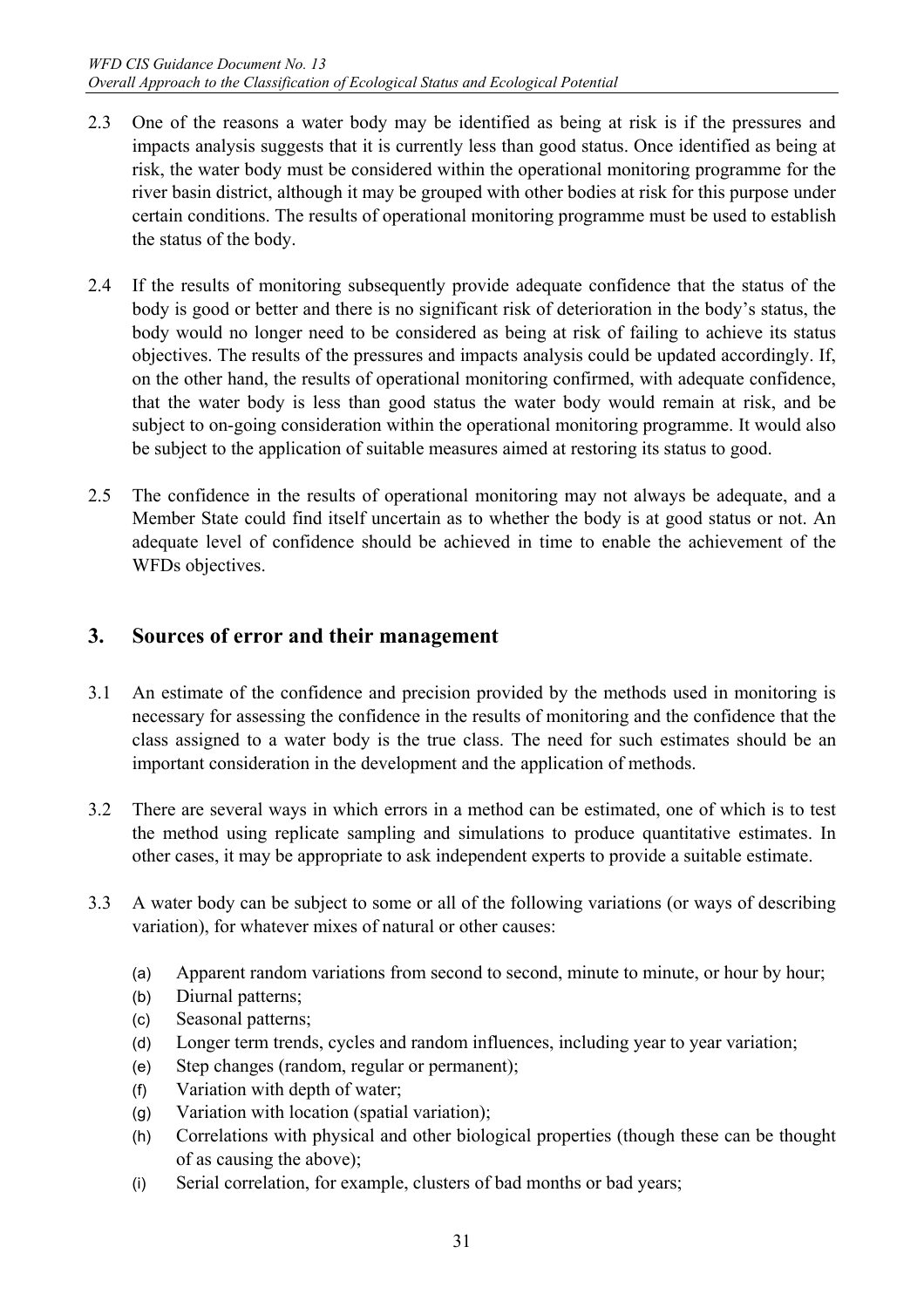- (j) Bias and random errors from equipment; and
- (k) Human error.
- 3.4 Subsequently in this Annex, where we refer to "error and uncertainty", we mean the outcome of all the factors listed in paragraph 3.3 that is produced when a monitoring programme is applied to a water body. This may take the form of a total error in the numerical results from monitoring and in the EQRs that are calculated from those results. The errors might be quantified as the standard deviation, standard error, error bands or confidence limits, or other in other ways by which scientists normally assign a range to the numerical values produced by monitoring. As discussed later (in paragraph 4.3 and Table 1), the probability that a water body is in a particular class is estimated as the proportion of the range in error that is cut by the boundaries of the class.
- 3.5 If measured everywhere and continuously, with an error-free monitor operated by infallible people, we get the full picture of the property and perfectly true and exact estimates of temporal and spatial distributions, or summary statistics like the mean and variance.
- 3.6 For any particular water body property one or more of variations may be large and others may be known to be absent. There is no need to determine all errors, only the dominant ones. For all monitoring systems, it is recommended that sources of error are analysed and quantified, for example, by replicate sampling programme, by the examination of long or extensive series of historic data, or by simulations.
- 3.7 For some biological parameters, we will be able to exploit the natural averaging that means we need not worry much about short term fluctuations and cycles [variations (a), (b) and (c) above] that do not damage the biology. For chemical parameters it will be more important to demonstrate lack of bias due to unrepresentative sampling against diurnal and seasonal cycles [variations (b) and (c) above], and to manage random temporal variation [variation (a) above] through statistical estimation of confidence limits on summary statistics like means and percentiles. Where the source of potential error is, for example, seasonal variation, [variation (c) above] this may be managed by selecting appropriate monitoring frequencies.
- 3.8 The spatial errors [variations (f) and (g) above] should also be quantified and managed, as far as possible, by an informed selection of monitoring sites. Failure of a sampling method and operator to capture or detect species actually present may produce errors that dominate. This source of error can be reduced by precisely defining sampling seasons, sampling methods, sorting procedures and identification levels supported by training and analytical quality control. Errors may also result if the biological method used is based on a taxonomic level that is, for example, insufficiently sensitive to the pressures.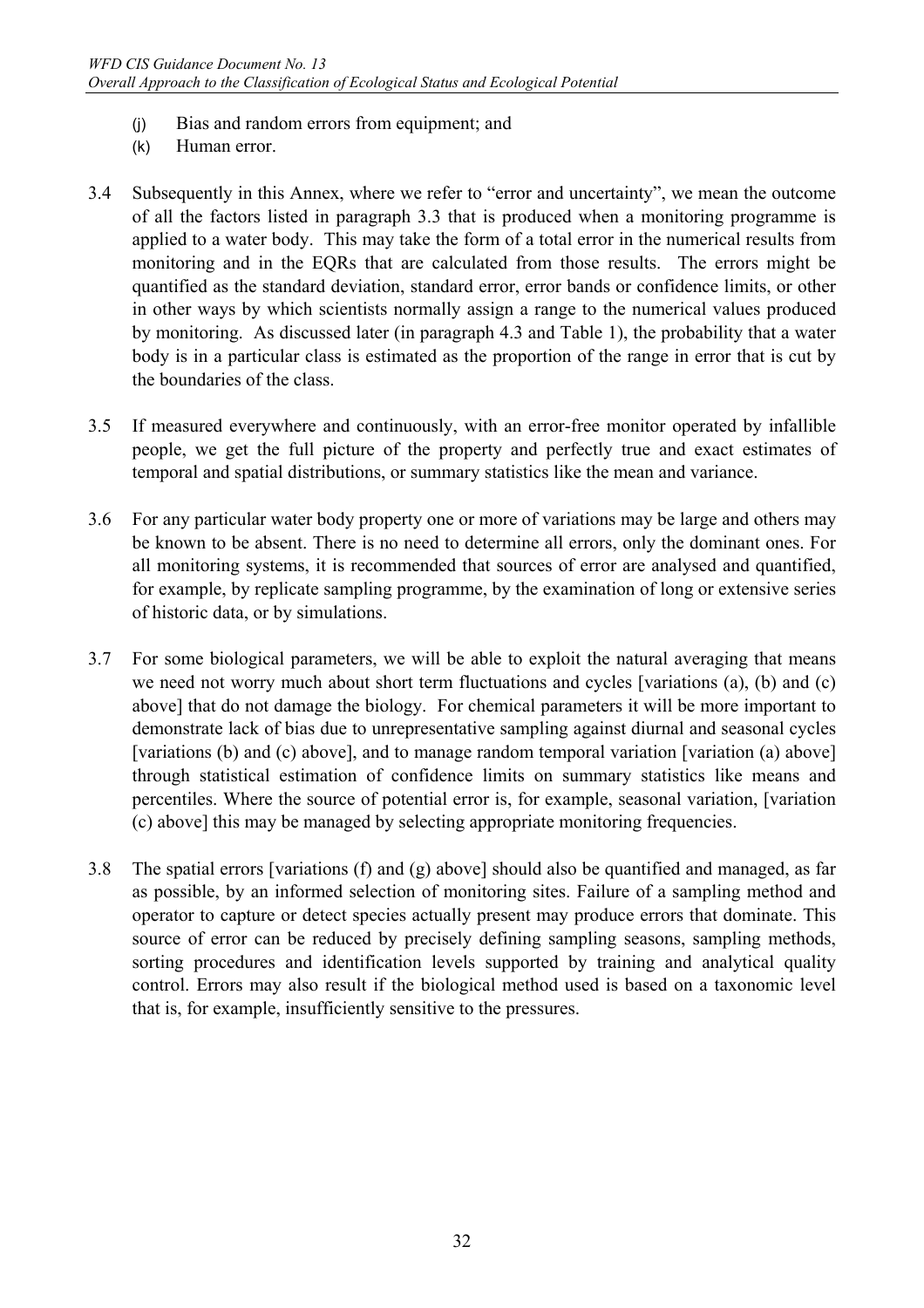## **4. The use of estimates of confidence in class**

- 4.1 Information on confidence and precision in monitoring results will help quantify the uncertainty from errors and gaps in data, allowing an estimate to be made of the confidence, or probability, that the true class of a water body is:
	- (a) As reported;
	- (b) Worse than reported; or,
	- (c) Better than reported.
- 4.2 The main recommendation of this paper is that the estimates for (a), (b) and (c) should always be made. Such an outcome for data with errors is shown in Table 1. In this hypothetical example the error leads to a range of uncertainty that spans the classes from High to Bad.

| Table 1  |                      |
|----------|----------------------|
| Class    | Probability of Class |
|          | (per cent)           |
| High     | 10                   |
| Good     | 60                   |
| Moderate | 25                   |
| Poor     | 4.9                  |
| Bad      | 0.1                  |

- 4.3 In Table 1, there is confidence of 70% for the result of good or better status. The confidence that the class is less than good is 30 per cent. These percentages are calculated in the following way. Suppose that the upper and lower class limits for the good class are ecological quality ratios of 0.9 and 0.7 respectively. Suppose further that the measured ecological quality ratio is 0.78. At face value this would place the water body in the good class. Because of errors in monitoring, the value of 0.78 may actually be associated with a range, say, 0.62 to 0.92. This range crosses the class limits of 0.9 and 0.7, leading to a probability that the true class is worse than good, or better than good.
- 4.4 Technically it is best if the error band, 0.62 to 0.92, is a pair of confidence limits; say the pair of 95 per cent confidence limits. The facility to estimate these confidence limits relies on the fact that the error band is two points from a probability distribution, sometimes called the error distribution. The confidence that the water body is in any class is calculated by looking at where the class limits cross this distribution. In Table 1, 60 per cent of the distribution falls between the good class boundaries, 25 per cent falls between the moderate class boundaries, and so on.
- 4.5 Ideally, we would like to get closer to the position illustrated in Table 2. In this case there is 100 per cent confidence that the water body is in the good class. This outcome occurs if the error bands on the estimated EQR are small. To continue with the example in the last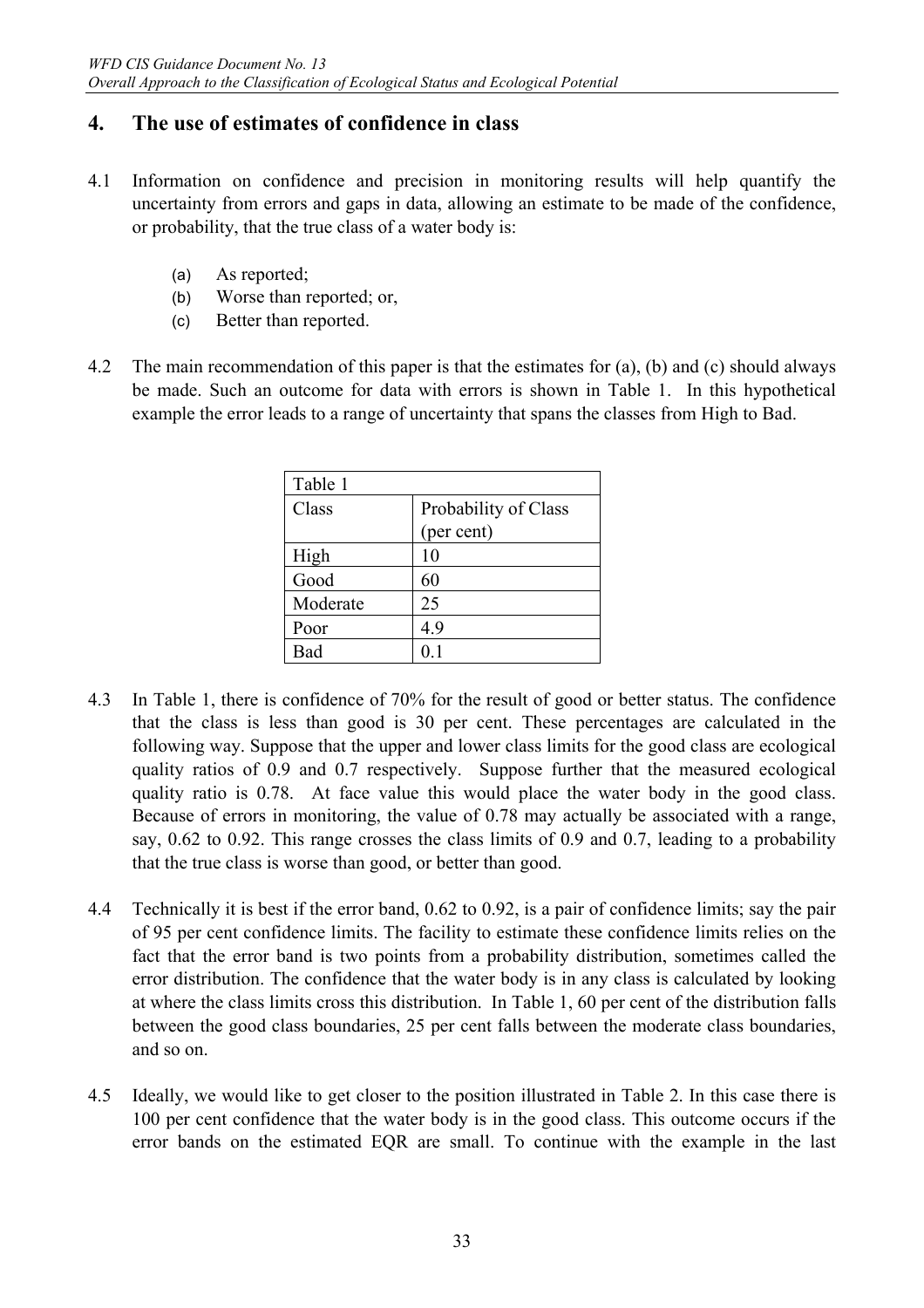paragraph, the confidence limits about the estimate of 0.78 might have been 0.75 to 0.85, lying entirely within the good class boundaries of 0.9 and 0.7

| Table 2  |                      |
|----------|----------------------|
| Class    | Probability of Class |
|          | (per cent)           |
| High     |                      |
| Good     | 100                  |
| Moderate |                      |
| Poor     |                      |
| Bad      |                      |

- 4.6 We might expect to move from Table 1, towards an outcome like that in Table 2, by getting better or more appropriate data. It should be noted that in doing this we might find that a water body which starts out having a probability of only 4.9 per cent of being in the poor status class ends up being classed as poor status with near 100 per cent confidence when better data is taken into account.
- 4.7 We have to decide how to use information on the error in monitoring results, and in particular whether and how to be influenced by the error in assigning and reporting the status class of a water body. Where the errors are small, and consequently the confidence that the water body is in a particular class is high and therefore clearly adequate, classification decisions will be straightforward (see Section 8).
- 4.8 In the example given in Table 1, the most likely class is good status (60 per cent confidence). Generally most old classification systems, including those that ignored errors, would report this as the outcome if required to answer the question: "What is the class?" The data in Table 1 could then be used to decide if the water body should still be identified as being at risk of failing good status because of the 30 per cent chance that its class is worse than good compared to the 70 per cent chance that it is at least good.
- 4.9 The subsequent sections of this annex describe the ways in which errors can be reduced so that more water bodies can be assigned a class with high confidence. But even if these techniques are used, Member States are likely to end up with lots of water bodies like the one in Table 1, and will need to reach a view on how to answer to the question "What is the class?" in such cases.

## **5. Summary of possible approaches to managing the risk of misclassification**

5.1 Figure 1 represents a generalised view of the WFDs classification scheme. The number of quality elements (QEs) relevant in principle in classification will vary, depending on, for example, the number of specific pollutants being discharged in significant quantities. Under the scheme, the class of a water body is determined by the condition of the quality element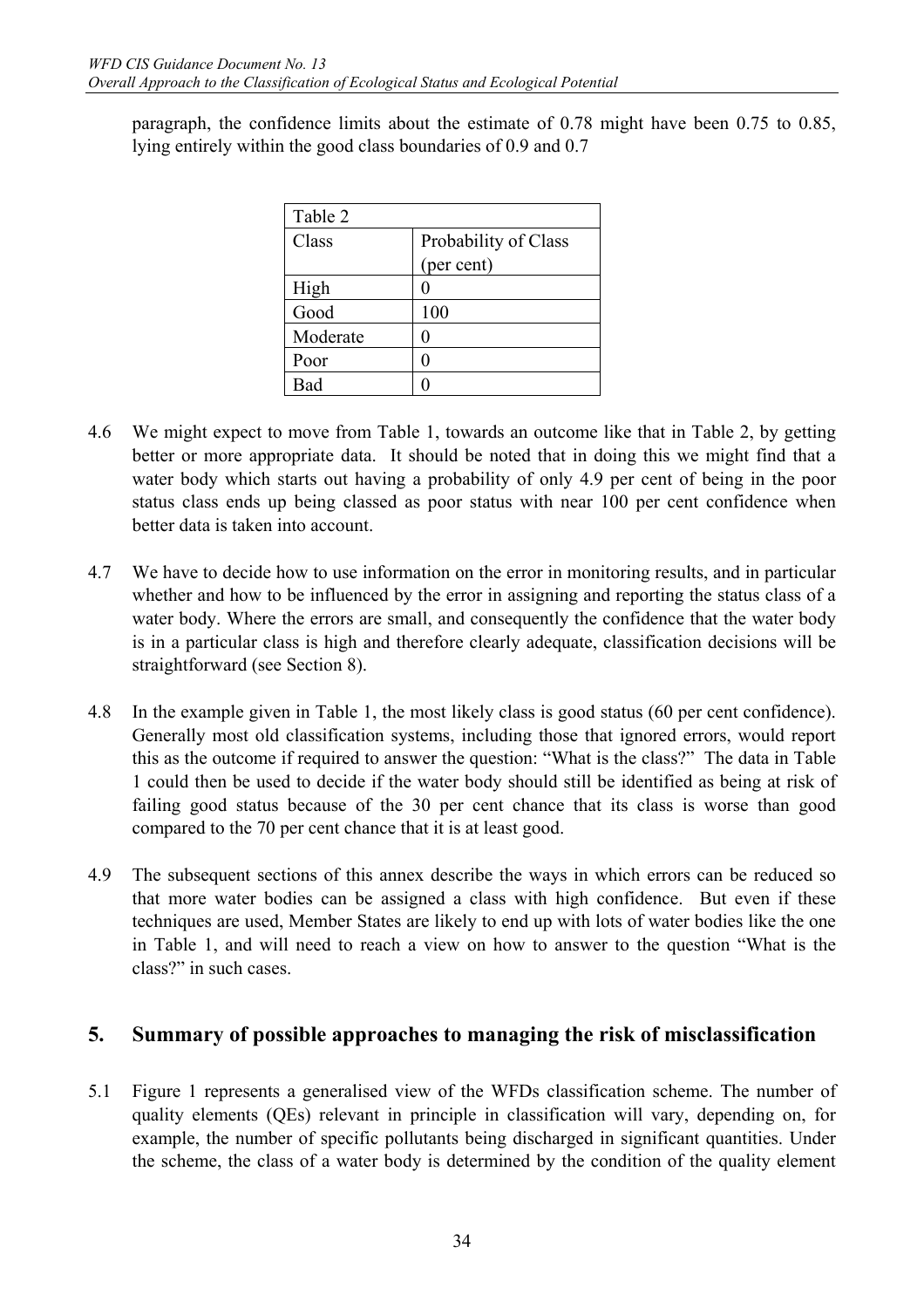most affected by the pressures to which the water body is subject. In shorthand, classification is based on a one-out all-out system.

5.2 Based on experience with existing classification schemes, the error and uncertainty in monitoring results (see paragraph 3.4), coupled with the fact that a proportion of waters will, in truth, be close to a class boundary, tends to lead to a risk that about 20 per cent of assignments of class will be wrong. Where water bodies are, in truth, extremely HIGH or extremely BAD, this risk will be very much lower. The risk of wrongly deciding that the class of a water body has changed (i.e. that a deterioration in status has occurred) tends to be closer to 30 per cent<sup>11</sup>.



- **Figure 1: Representation of the WFDs classification scheme for ecological status.** The ecological potential classification scheme for HMWBs and AWBs operates according to the same principles. Note that the number of relevant elements (e.g. benthic invertebrates, specific pollutants, etc) depends on (a) the status class (see Section 2 of the main guidance document); and (b) factors such as the number of specific pollutants being discharged in significant quantities.
- 5.3 Low confidence and precision leads to a risk of misclassification. The main components of a strategy for reducing the risk of misclassification by managing errors are outlined in following section and summarised below:
	- (i) Estimate the errors in the monitoring results for each quality element (e.g. quote the value of the classification variable as, say, plus or minus  $X$  % - see paragraph 3.4). This will enable the probability that a water body is in a particular class to be estimated;

 $11$ Given an estimate of the errors and uncertainty in monitoring results, the risk of misclassification can be calculated by, for example, Monte Carlo simulation for any classification system and are recommended to be calculated for the classification procedures set up for the purposes of the Directive.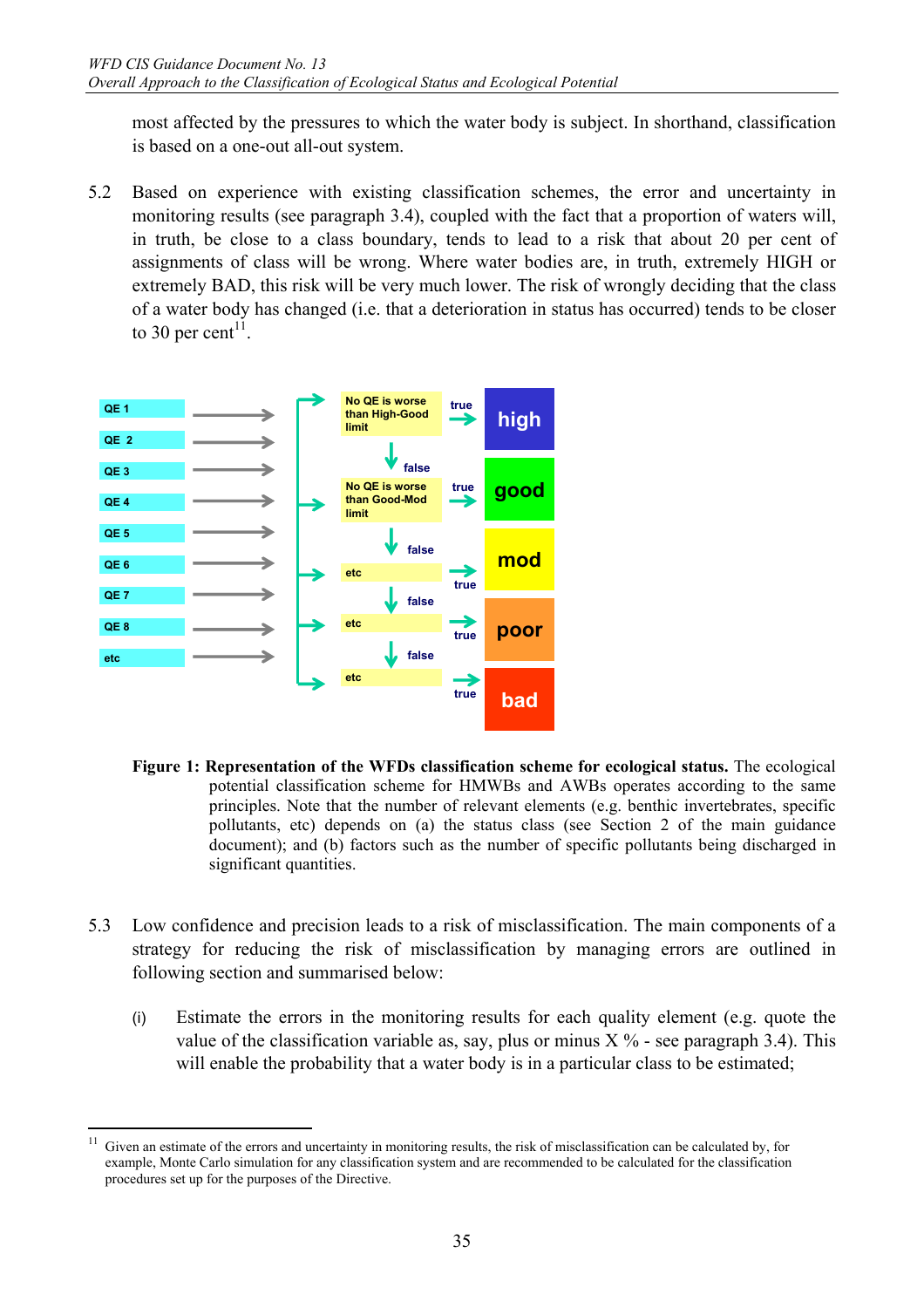- (ii) Decide what level of confidence is adequate for assigning a water body to a particular class. There will be many cases where there is less that 100 per cent probability that a water body is in any of the classes. In Table 1, for example, there is only 60 per cent probability that the class is good. It is necessary to decide the level of confidence that is considered adequate in order to declare that a water body is in a particular class;
- (iii) If the errors in the results of monitoring are too large to achieve adequate confidence about the class that should be assigned, reduce them through, for example, more monitoring<sup>12</sup>, the use of more reliable monitoring systems, better monitoring design<sup>13</sup>, improved assessment and modelling, and/or by combining the monitoring results for different indicative parameters to estimate the condition of the quality element;
- (iv) Minimise the number of different quality elements used in making classification decisions by only taking into account the monitoring results for those elements most sensitive to the pressures to which the water body is subject (i.e. by excluding the monitoring results for elements that are NOT among the most sensitive to the pressure).
- 5.4 There will be clear cut situations where the class is clear even though the confidence in biological monitoring results, if considered on their own, would be low. For example, it may be clear that the entire river length upstream of a weir that is not equipped with a fish ladder will be worse than good ecological status until improvements to river continuity are made, even though the monitoring results for the fish fauna themselves are equivocal because of errors in the method used.

## **6. Managing errors in monitoring data for individual elements**

- 6.1 The risk of error in classification cannot be assumed to be zero just because a method of calculating it has not been developed. Monitoring results that do not include an estimate of their errors should not be used in classification. If they were, it would not be possible to estimate the level of confidence achieved in classification, as required by the WFD.
- 6.2 The measurements for any quality element will involve error. For example, the mean from 12 samples can have an uncertainty of plus or minus 50 per cent<sup>14</sup>. A monitoring result that detects 12 species might need to be qualified by an error ranging from 11 to 15<sup>15</sup>. Such errors can be reduced in a predictable way if they are preventing the achievement of an adequate level of confidence in classification by, for example, extra monitoring and assessment, improved monitoring design<sup>16</sup>, the use of better monitoring systems or by combining the

 $\overline{a}$ 

<sup>12</sup> At its simplest increasing the number of samples by n reduces errors by the square root of n.

<sup>13</sup> Controlling the variability contributed by the natural environment allows anthropogenic contributions to changes in quality elements to be detected with increased confidence.

<sup>14 50%</sup> is a typical figure where the standard deviation equals the mean.

<sup>15</sup> The quoted figures are derived from an assessment of errors in monitoring for the UK river invertebrate monitoring system, RIVPACS. There were random errors and biologists missed, on average, two species of invertebrates in sampling.

<sup>16</sup> Natural sources of environmental variation and measurement error can contribute significantly to uncertainty in estimates of a quality element. These can be controlled by sampling design, allowing anthropogenic influences to be more readily detected.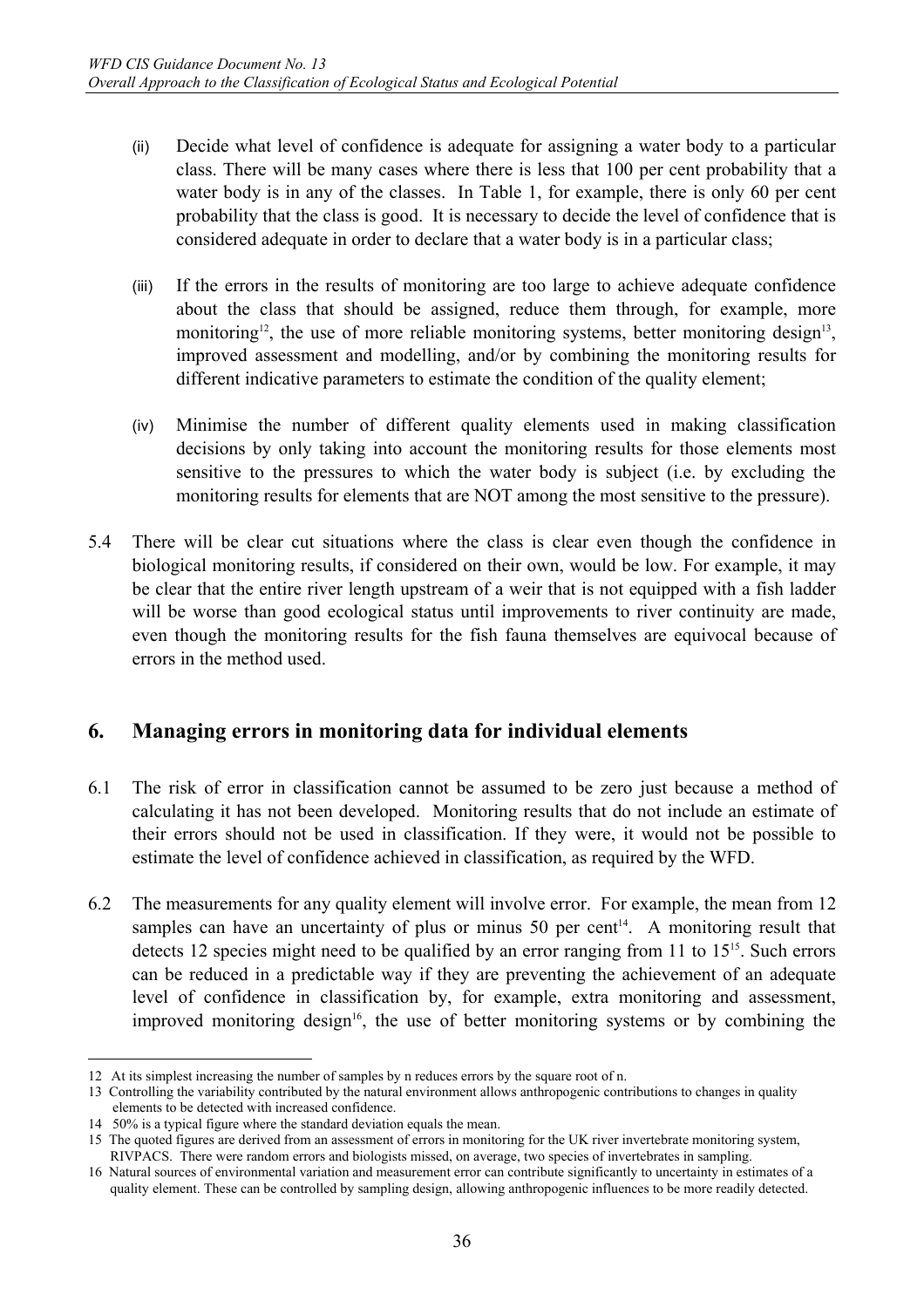results for different parameters that are indicative of the condition of an element into an index for that element.

- 6.3 The sensitivity of biological elements and of the parameters monitored to estimate their condition may be considered in terms of (a) their actual sensitivity to the pressure; and (b) the degree of confidence that can be achieved in monitoring results. For example, a fish species might be sensitive to a particular toxin but it might not be possible to obtain low error monitoring data for that species using existing sampling methods.
- 6.4 Figure 2 illustrates how metrics A, B and C are combined, perhaps by averaging, to assess the condition of element 1 (see also Section 3 of the main guidance document). Combining the metrics can produce a smaller error in the estimate of the quality element than that provided by the original metrics. For this reason, combining metrics may allow a number of individually weak indicators of impact to come through as a statistically significant conclusion.
- 6.5 The term "averaging" may involve taking the arithmetic average, or a weighted average, median or percentile of the monitoring results for a number of parameters and using this statistic to classify rather than the individual ecological quality ratios calculated for each parameter. There need be no restriction in how the data are combined provided the outcome is ecologically sensible and provided the error in the resulting summary statistic can be estimated.



**Figure 2: Representation of the WFDs ecological classification scheme, using multiple indicative parameters, or metrics, to estimate the condition of individual elements** 

6.6 The average for five independent metrics, each with 30 per cent error, will come through as an error of around 13 per cent. The reduction from 30 per cent to 13 per cent is the result of the Central Limits Theorem and applies to all sets of data that are independent. This would be a good reduction but the error should still to be taken into account in estimating the risk that the assigned class is not the true class (i.e. in assessing confidence in class). Care is needed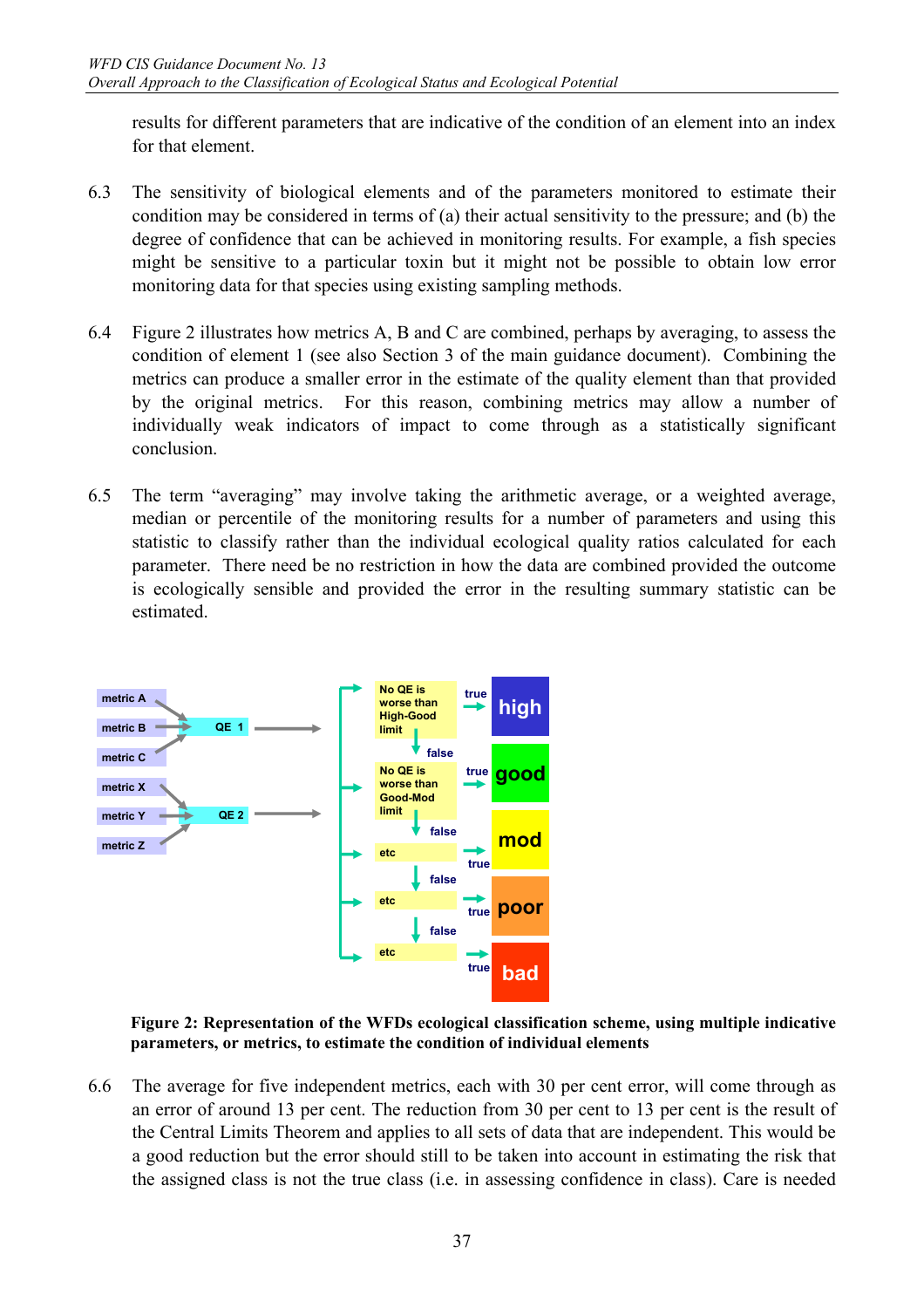where the metrics are correlated as, for example, in the use of the same set of data to calculate several metrics. In the case of 100 percent correlation, the reduction in error vanishes.

- 6.7 Averaging the results for a parameter with low error with those for parameters with much bigger errors could increase the risk of misclassification rather than reduce it, and would therefore defeat the purpose of combining results for different parameters. Similarly, averaging the results for parameters that are sensitive to a pressure with those that are relatively insensitive to that pressure could conceal failures to meet the conditions specified in the WFDs normative definitions of ecological status (Annex V, Section  $1.2.1 - 1.2.5$ ).
- 6.8 It should be noted that different types of metrics are differently affected by errors. The most stable results are usually delivered by metrics whose derivation includes a step involving averaging taxa, such as Saprobic Indices or Average Score Per Taxon. Metrics reflecting the proportion of taxa with particular preferences, such as feeding or microhabitat preferences, will also tend to have lower errors than metrics such as taxonomic richness (e.g. number of Ephemeroptera taxa).

## **7. Managing the effect of combining results for individual elements**

- 7.1 The potential for misclassification is amplified by the number of quality elements that are taken into account in the one-out all-out system. If a water body is truly in the high status class and the monitoring results for any quality element included in the classification scheme can place the water body wrongly in a lower class, the probability of misclassification multiplies up with increasing numbers of quality elements. This is illustrated in Figure 3 below. The outcome is dominated by the quality elements with the biggest errors – the biggest probability of putting the water body in the wrong class.
- 7.2 The dotted line in Figure 3 occurs as follows. Suppose, for simplicity, that there are 10 quality elements and each is associated with a risk of 10 per cent that it will assign a class that is worse than the true class. In reality the risk may differ for each quality element. It may be zero for some and very large for others. If all the risks are zero there is no problem and the dotted line would run along the full line.
- 7.3 For 10 quality elements each with 10 per cent risk, the risk of declaring a wrong class increases as each quality element is introduced. It is 10 per cent for the first quality element, 19 per cent for two, 27 per cent for three, rising to 65 per cent for all 10.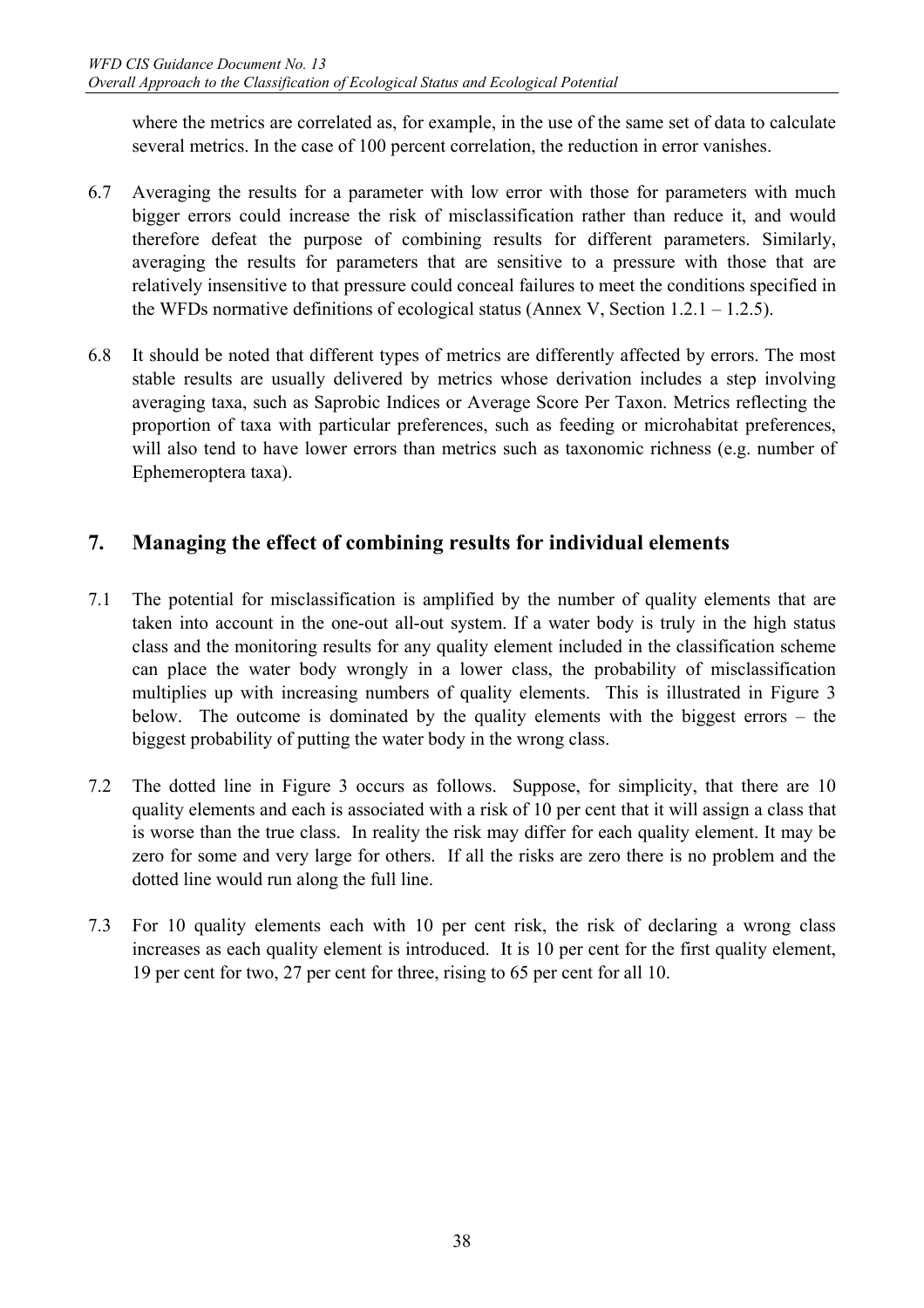

**Figure 3: Effect of increasing the number of different elements in a one-out, all-out classification scheme** 

- 7.4 WFD Annex V, Section 1.3.2 specifies that, for operational monitoring, Member States should monitor among other things parameters indicative of the biological quality element, or elements, most sensitive to the pressures to which the water bodies are subject<sup>17</sup> and pollutants discharged in significant quantities. The Directive specifies that the results of operational monitoring are to be used in establishing the status of bodies at risk of failing to achieve environmental objectives.
- 7.5 WFD Annex II, Section 1.3 (paragraph VI) also says that where it is not possible to establish reliable reference conditions due to high natural variability, a quality element may be excluded from the assessment of ecological status. The number of quality elements that need to be considered in classifying bodies at risk can be reduced according to these provisions.
- 7.6 When making difficult classification decisions for bodies at risk (i.e. deciding the status of bodies which may be less than good status but which are not obviously very bad), Member States should focus on obtaining, and basing their decisions on, reliable operational monitoring programme results for those elements most sensitive to the pressures to which the water body is subject. The AQEM<sup>18</sup> system for example, aims to use only metrics that show a dose-response across a gradient of human influence that is "reliable, interpretable and not obscured by natural variation". Figure 4 represents how the principle of minimising the number of quality elements considered in any one classification decision can be applied using the results of operational monitoring.

 $\overline{a}$ 17 Annex V 1.3.2 Design of Operational Monitoring.

<sup>18</sup> http://www.aqem.de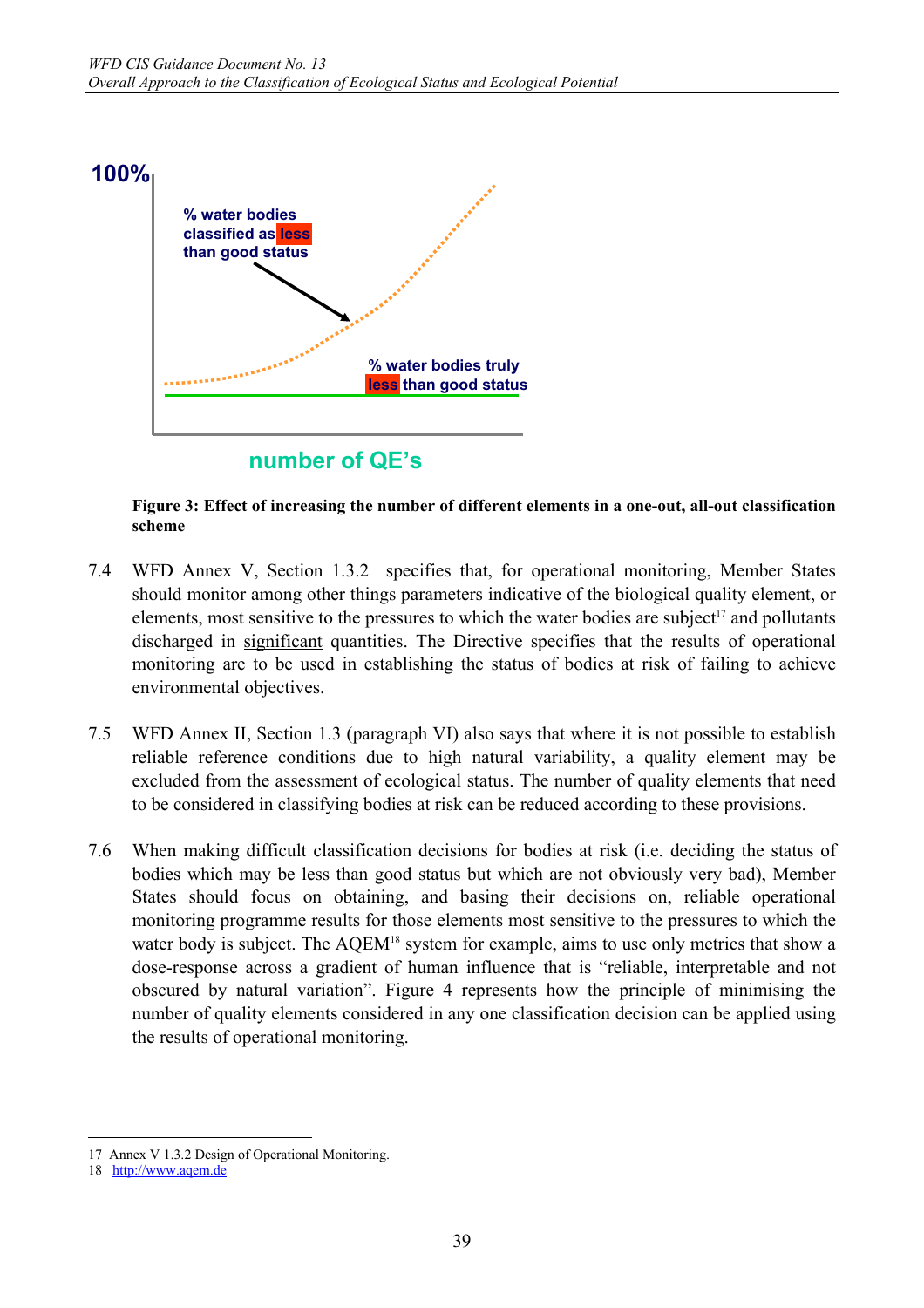

**Figure 4: Representation of the WFDs ecological classification scheme, taking account only of operational monitoring results for those elements (a) most sensitive to the pressures to which the water body is subject; and (b) for which reliable type-specific reference conditions can be established.** 

7.7 As illustrated in Figure 5, when deciding the class of a water body (a) minimising the number of quality elements considered in the decision [See Section 7]; (b) the use of averaging of multiple indicative parameters in estimating the condition of the individual elements that are considered [See Section 6]; (c) obtaining results for the indicative parameters from well designed and operated monitoring [See Monitoring Guidance]; and (d) ensuring appropriate consideration is given to the statistical confidence in the final assessment will help ensure that the class assigned (the short blue line) can be made to stay close to the green line (the truth).



## **number of QE's**

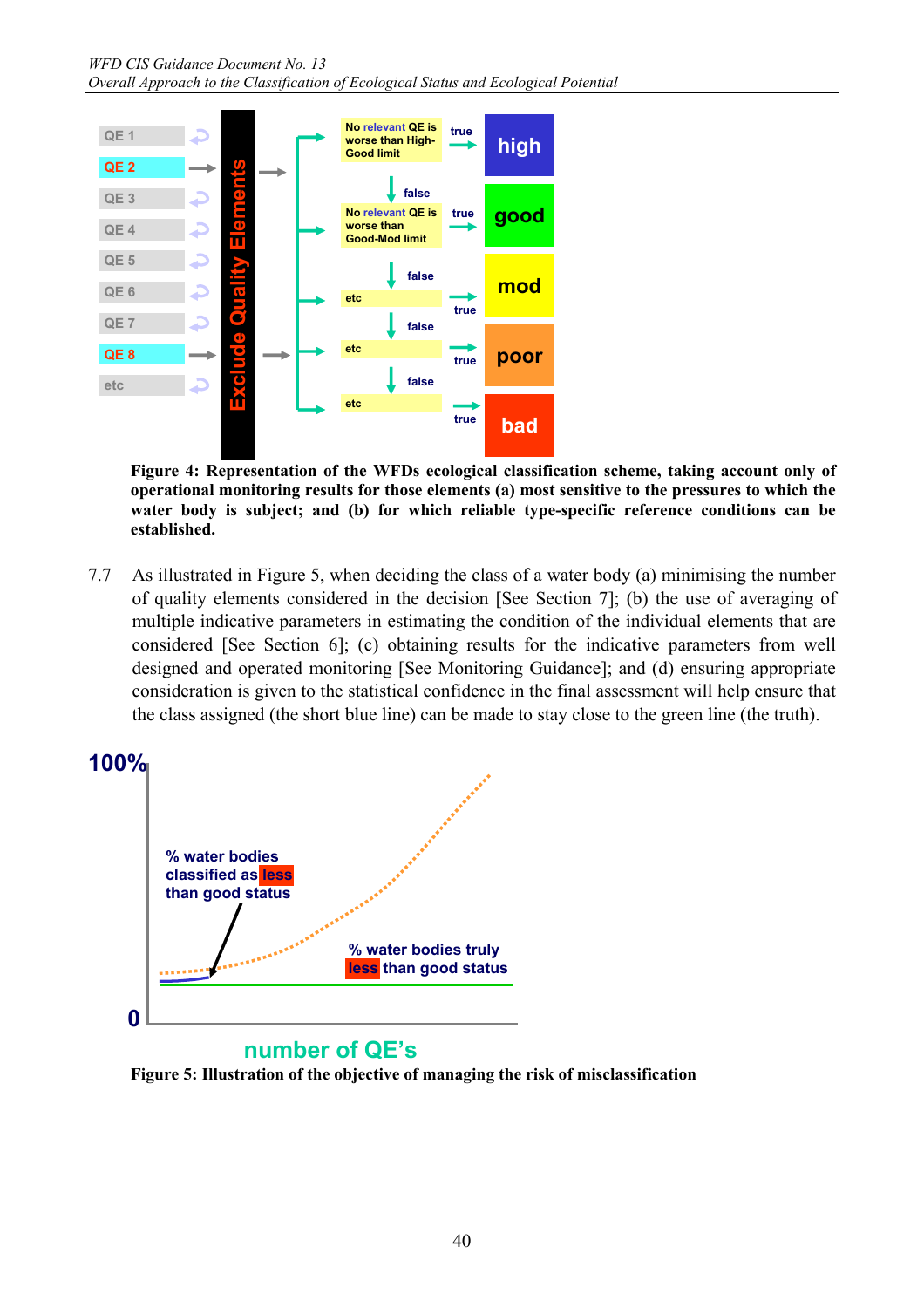## **8. Deciding on the level of confidence that can be considered adequate**

- 8.1 The following guidance on confidence and precision is reproduced from Section 2.5 (see paragraphs  $8.2 - 8.4$  below) and Section 2.8.1 (see paragraphs  $8.5 - 8.7$  below) of the CIS Monitoring Guidance (WFD CIS Guidance Document No. 7). The status of water bodies must be classified in time to enable a presentation in map form in the River Basin Management Plans of the results of the monitoring programmes for the status of surface water. The first Plans must be published by the end of 2009. This means that by this date, Member States will have to have achieved an acceptable level of confidence and precision for assigning water bodies to an appropriate class. Estimates of the level of confidence and precision of the results provided by the monitoring programmes must also be given in the Plan.
- 8.2 Choosing levels of precision and confidence will set limits on how much uncertainty can be tolerated in the results of monitoring programmes. The level of acceptable risk of misclassification will affect the amount of monitoring required to estimate a water body's status. In general terms, the lower the risk of misclassification desired, the more monitoring (and hence costs) required to assess the status of a water body. It is likely that there will have to be a balance between the costs of monitoring against the risk of a water body being misclassified. Misclassification may mean that measures to improve status could be inefficiently and inappropriately targeted. It should also be borne in mind that in general the cost of measures for improvement in water status would be orders of magnitude greater than the costs of monitoring. The extra costs of monitoring to reduce the risk of misclassification might therefore be justified in terms of ensuring that decisions to spend larger sums of money required for improvements are based on reliable information on status. Further, from an economic point of view, stronger criteria should be applied to avoid a situation where water bodies fulfilling the objective are misjudged and new measures applied.
- 8.3 The Directive does not specify the levels of precision and confidence required from monitoring programmes and status assessments. This perhaps recognises that demanding a too rigorous level of precision and confidence may entail a much-increased level of monitoring for some, if not all, Member States. On the other hand the actual precision and confidence levels achieved should enable meaningful assessments of status in time and space to be made. Member States will have to quote these levels in RBMPs and will thus be open to scrutiny and comment by others. This should serve to highlight any obvious deficiencies or inadequacies in the future.
- 8.4 The starting point for many Member States will probably be an assessment of existing monitoring programmes to see what level of precision and confidence they are achieving. It is likely that this will have to be an iterative process with modification and revision of monitoring programmes to achieve levels of precision and confidence that allow meaningful assessments and classification.

Key Question For operational monitoring, what is the acceptable level of risk of a body being wrongly classified?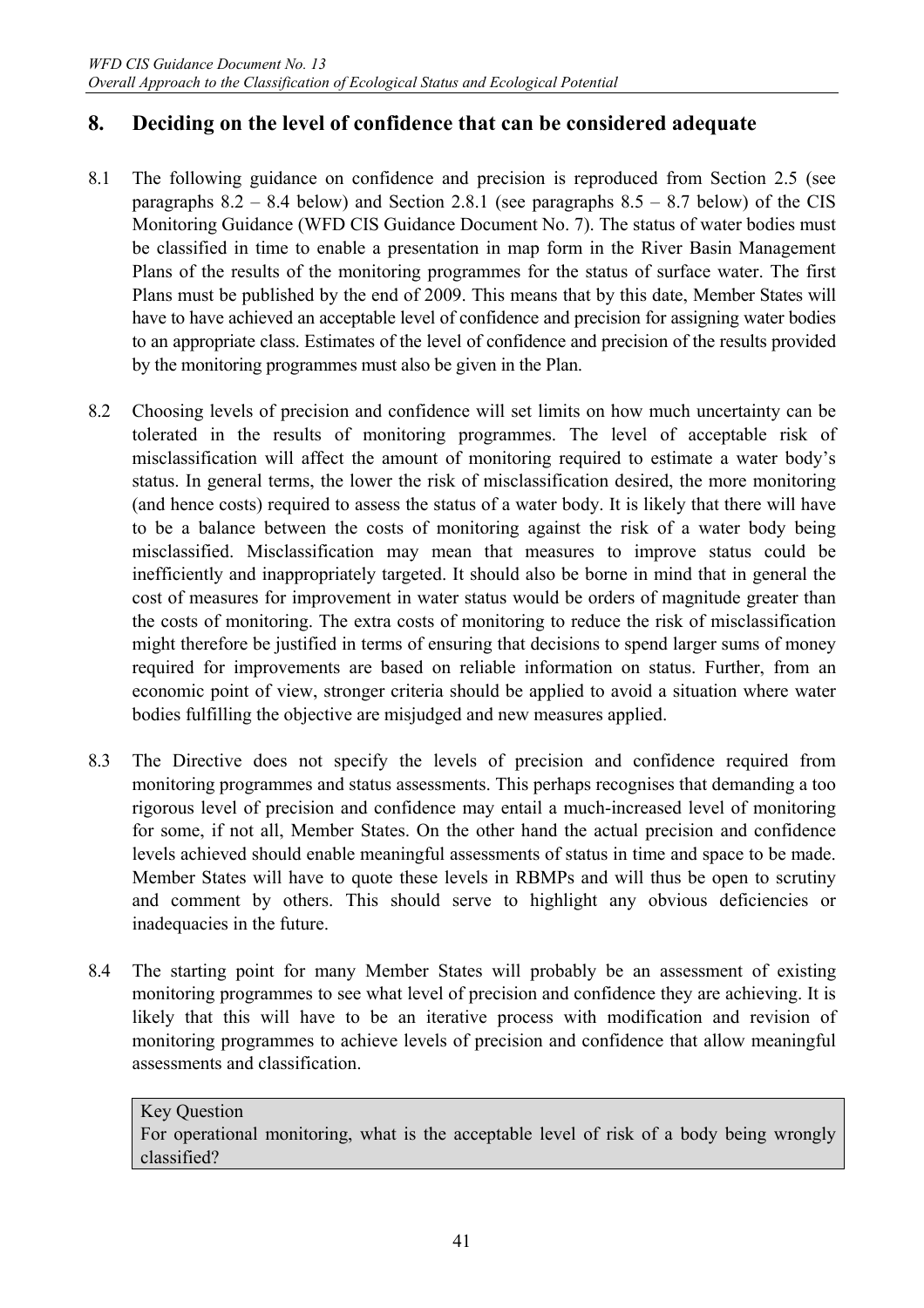- 8.5 The answer partly depends on what action is likely to be required if the objective is failed. Expensive measures would require higher certainty of failure to obtain environmental quality objectives to justify them than would low cost measures. Because the implications of misclassification could be serious for water users, there should be a high level of confidence in the estimates produced from operational monitoring data. In some cases failing objectives can be serious for water users, but in many cases implementation of unnecessary measures have more serious consequences for the community and therefore it is important to judge whether or not a water body is fulfilling its objectives.
- 8.6 Thus the required confidence in establishing the status of a water body will be highest where the implications of a misclassification to below good status are high with costs potentially being wrongly imposed on a water user. Similarly there needs to be high confidence in ensuring that water bodies of less than good status are not misclassified as good. In short a high level of confidence will be required close to the boundary of good/moderate status.
- 8.7 The more water bodies identified as being at risk of failing to achieve an environmental objective, the more operational monitoring will be required. Put more accurately: the more significant pressures there are upon the water environment, the more monitoring will be required to provide the information for managing those pressures. Generally it should be easier to achieve high levels of confidence in status classification where the pressure is very high and well identified, than at sites that lie close to the good/moderate status boundary.

## **9. Options for reporting confidence and precision in monitoring results**

- 9.1 The WFD does not specify how the level of confidence and precision achieved in the results of monitoring should be reported in the river basin management plans. It is recommended that the confidence and precision in the status class assigned to water bodies or groups of water bodies be reported, and appropriate information on the reasons for classification as less than good be given.
- 9.2 It is recommended that the main sources of uncertainty in the class assigned should be identified, with particular reference to monitoring frequencies and taxonomic resolution and how these have been used to achieve adequate confidence. As discussed above (paragraph 3.4) this is done using the normal methods by which scientists estimate the errors and confidence limits in the numerical results produced by their monitoring.

## **10. Conclusion**

10.1 To control misclassification, Member States are recommended to apply the following principles to help achieve an adequate level of confidence in classification, as required by the WFD: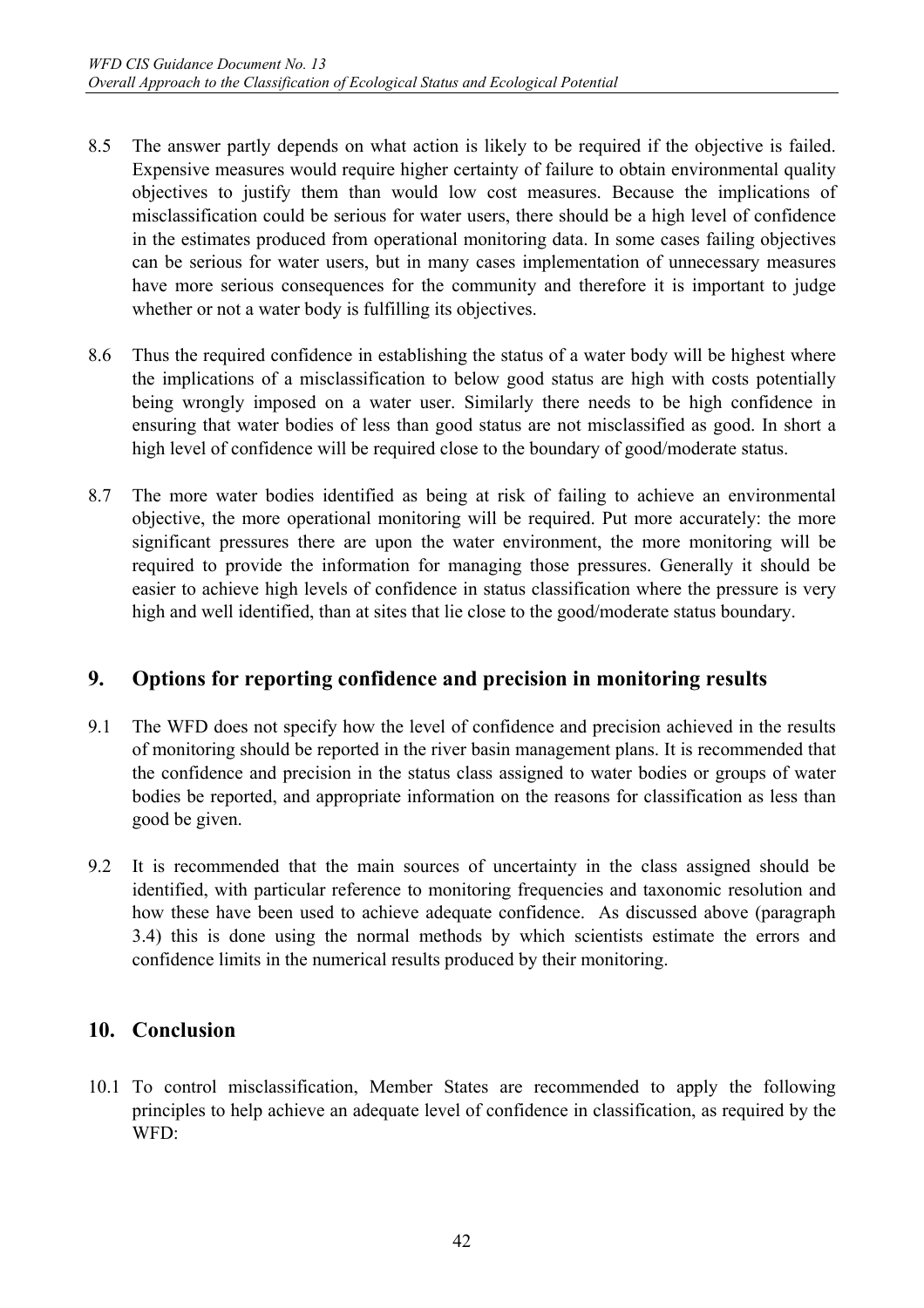- Only use procedures (e.g. monitoring and analysis) for classification that quantify their errors and use the information on errors to calculate the risk of misclassification;
- Aim to reduce errors in the status assigned to a water body by minimising the number of different quality elements used in making the classification decision. This can be done by using only the operational monitoring results for those elements most sensitive to the pressures to which the water body, or group of bodies, is subject; and
- Aim to reduce errors, where necessary, in the results for individual quality elements by using more and better monitoring and assessment, and by estimating the condition of the biological elements using more than one indicative parameter, and then combining the results for these parameters by, for example, averaging.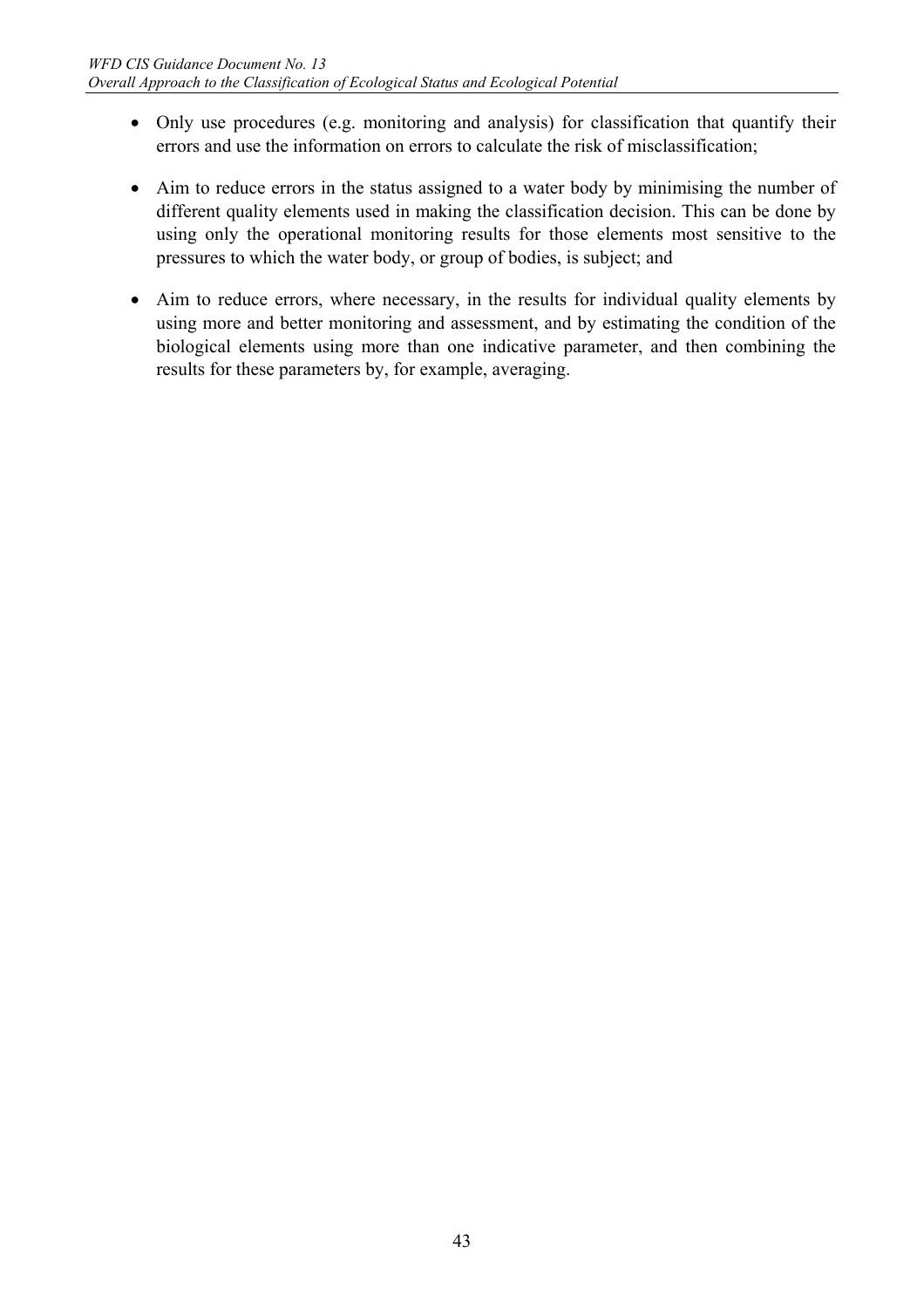## **11. Appendix 1: Confidence and precision in the surveillance monitoring**

- 11.1 The objectives of surveillance monitoring are to provide information for:
	- a. Supplementing and validating the impact assessment procedure detailed in Annex II;
	- b. The efficient and effective design of future monitoring programmes;
	- c. The assessment of long term changes in natural conditions; and
	- d. The assessment of long term changes resulting from widespread anthropogenic activity.
- 11.2 For surveillance monitoring, Member States must monitor parameters indicative of each of the biological, physico-chemical and hydromorphological quality elements [Annex V Section 1.3.1]. This means that a larger number of different quality elements may need to be monitored in surveillance monitoring compared with operational monitoring. Suppose we monitor all the quality elements in a water body that has been declared not at risk on the basis of the pressures and impacts analysis. An initial view of the data, ignoring errors, and looking at the worst quality element might indicate the possibility that the water body is less than good status/potential and therefore at risk.
- 11.3 If this happens the water body should be reviewed in the pressures and impacts analysis, and if appropriate identified as being at risk. For this review, we could:
	- Look at which of the results of surveillance monitoring for the different quality elements appear to dominate the result;
	- Check the confidence in these particular results;
	- Review the identification of pressures to see if there are any pressures that could affect these elements [Where an impact indicated by the surveillance monitoring results does not appear to be related to any known pressures, investigative monitoring may be appropriate]; and,
	- Decide if the water body should be identified as being at risk and therefore subject to operational monitoring to determine its status.
- 11.4 The basic principles recommended in this paper for operational monitoring apply to other forms of monitoring. Monitoring results that do not include an estimate of their errors should not be used.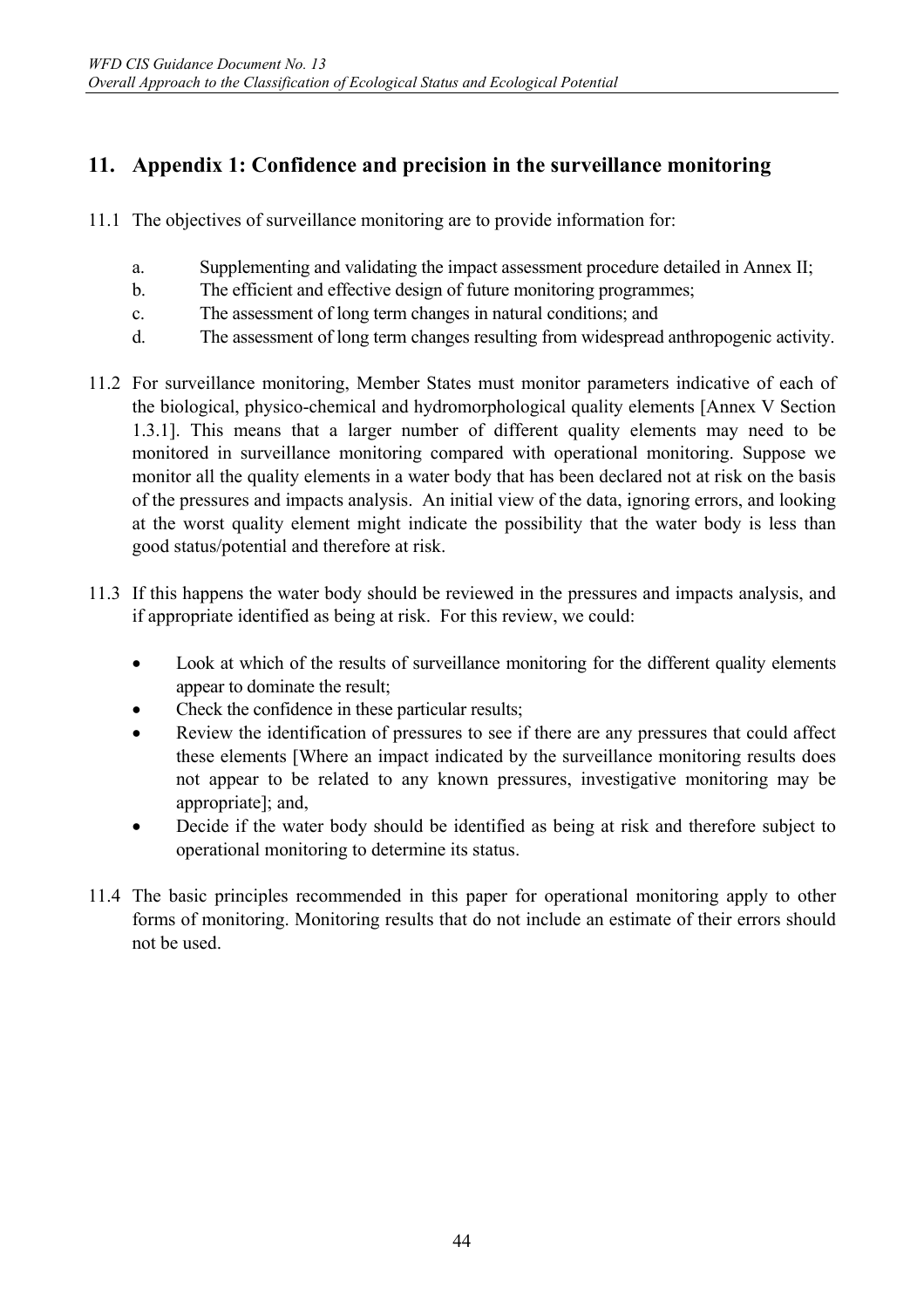# **Annex II CIS 2A: List of Participants of the Working Group on Ecological Status (ECOSTAT)**

Status: 20.10.2003

#### **Member States and Accession Countries**

| <b>Surname</b>  | <b>First Name</b> | Country/       | Office                                                                                                                                                                                                    | <b>Email address</b>                           |
|-----------------|-------------------|----------------|-----------------------------------------------------------------------------------------------------------------------------------------------------------------------------------------------------------|------------------------------------------------|
|                 |                   | Organization   |                                                                                                                                                                                                           |                                                |
| Koller-Kreimel  | Veronika          | A              | Federal Ministry of Agriculture, Forestry, Environment and Water management                                                                                                                               | veronika.koller-kreimel@bmlf.gv.at             |
| Ofenböck        | Gisela            | A              | Federal Ministry of Agriculture, Forestry, Environment and Water management                                                                                                                               | gisela.ofenboeck@bmlfuw.gv.at                  |
| Gerard          | Pierre            | $B-W$          | CANFB, Avenue Marichal Juin, 23 5030 Gemblova                                                                                                                                                             | $p.$ gerard@mrw.wallonie.be                    |
| Maeckelberghe   | Henk              | $B-V$          | <b>VMM</b>                                                                                                                                                                                                | h.maeckelberghe@vmm.be                         |
| Verhaegen       | Gaby              | $B-V$          | Flemish Environment Agency                                                                                                                                                                                | g.verhaegen@vmm.be                             |
|                 |                   | BG             |                                                                                                                                                                                                           | dontchevvl@moew.government.bg                  |
| Christodoulides | Andreas           | <b>CY</b>      | Ministry of Agriculture, Natural Resources and Environment                                                                                                                                                | ydrologi@cytanet.com.cy                        |
| Kinkor          | Jaroslav          | <b>CZ</b>      |                                                                                                                                                                                                           | Jaroslav Kinkor@env.cz                         |
| Janning         | Jörg              | D              | Niedersächsisches Umweltministerium, 30169 Hannover                                                                                                                                                       | joerg.janning@mu.niedersachsen.de              |
| Rechenberg      | Bettina           | D              | Umweltbundesamt Berlin, Postfach 33 00 22, 14191 Berlin                                                                                                                                                   | bettina.rechenberg@uba.de                      |
| <b>Brogger</b>  | Jens              | DK             | Danish EPA                                                                                                                                                                                                | ibj@mst.dk                                     |
| Karottki        | Ivan              | DK             | Danisch Forest and Nature Agency                                                                                                                                                                          | ibk@ans.dk                                     |
| Piirimae        | Kristjan          | EE             | <b>Tallinn Technical University</b>                                                                                                                                                                       | kristjan.piirimae@ttu.ee                       |
| Raia            | Tiiu              | EE             | Ministry of the Environment                                                                                                                                                                               | tiiu.raia@ekm.envir.ee                         |
| Ortiz-Casas     | Jose Luis         | ES             | Ministerio de Medio Ambiente, Secretaría de Estado de Aguas y Costas                                                                                                                                      | Jose.ortiz@sgtcca.mma.es                       |
| Ruza            | Javier            | ES             | Jefe de Servicio de Vigilancia de la Calidad de las Aguas, Direccion General de<br>Obras Hidraulicas y Calidad de las Aguas, Ministrerio de Medio Ambiente, Pza.<br>San Juan de la Cruz s/n, 28071 Madrid | JRuza@mma.es                                   |
| Bazerque        | Marie-Francoise   |                | Ministere de l'Amenagement du Territoire et de l'Environnement                                                                                                                                            | marie-francoise.bazerque@environnement.gouv.fr |
| Rivaud          | Jean-Paul         | F              | Ministère de l'Aménagement du Territoire et de l'Environnement                                                                                                                                            | jean-paul.rivaud@environnement.gouv.fr         |
| Martinez        | Pierre-Jean       | $\overline{F}$ | ministère ecologie/devpt durable                                                                                                                                                                          | pierre-jean.martinez@environnement.gouv.fr     |
| Stroffek        | Stephane          |                | Agence de l'Eau Rhone-Mediterranee-Corse F 69363 Lyon                                                                                                                                                     | stephane.stroffek@eaurmc.fr                    |
| Pilke           | Ansa              | <b>FIN</b>     | Finnish Environment Institute (SYKE)                                                                                                                                                                      | ansa.pilke@ymparisto.fi                        |
| Lazarou         | A                 | Gr             | Ministry of Environment, Physical Planning and Public Works of Greece                                                                                                                                     | alazarou@edpp.gr                               |
| <b>Tsatsou</b>  | A                 | Gr             | General Chemical State Laboratory                                                                                                                                                                         | gxk-environment@ath.forthnet.gr                |
| Horvathne-Kiss  | Ildkó             | HU             | Ministry of Environment and Water, Department of Integrated Pollution Control<br>and Environmental Monitoring                                                                                             | horvathne@mail.ktm.hu                          |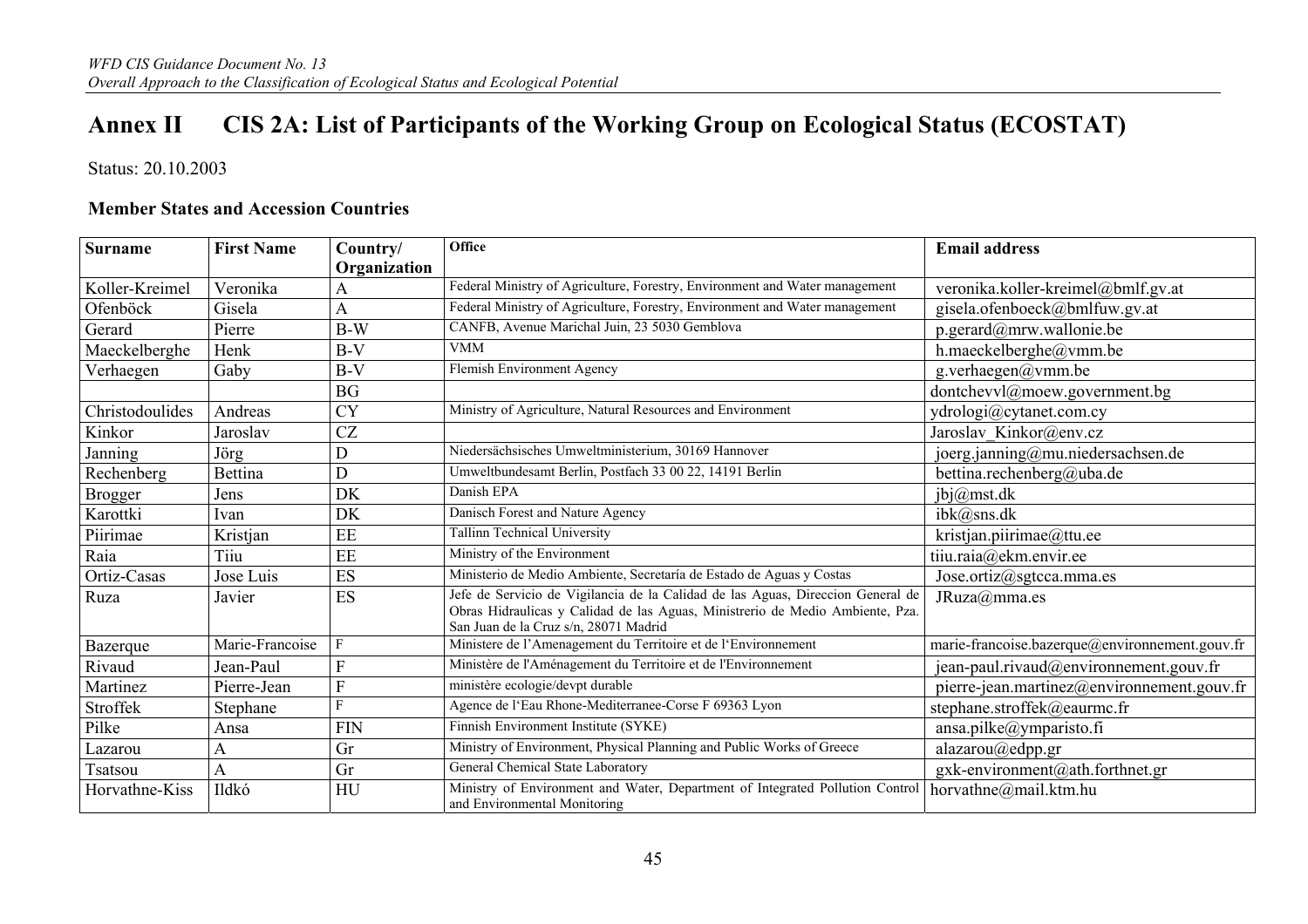# *WFD CIS Guidance Document No. 13 Overall Approach to the Classification of Ecological Status and Ecological Potential*

| <b>Surname</b>    | <b>First Name</b> | Country/           | <b>Office</b>                                                                                  | <b>Email address</b>                      |
|-------------------|-------------------|--------------------|------------------------------------------------------------------------------------------------|-------------------------------------------|
|                   | Gábor             | Organization<br>HU | Ministry of Environment and Water, Dir. of Nature Conservation                                 | csorgits@mail2.ktm.hu                     |
| Csörgits          | Jim               | <b>IRL</b>         | Environmental Protection Agency Richview, Clonsneagh Rd., Dublin 14                            |                                           |
| Bowman<br>Belli   | Maria             |                    | Environmental Protection Agency (ANPA)                                                         | j.bowman@epa.ie                           |
|                   |                   | IT                 | <b>ICRAM</b>                                                                                   | belli@anpa.it                             |
| Giovanardi        | Franco            | IT                 |                                                                                                | f.giovanardi@icram.org                    |
| Margeriene        | Aldona            | LT                 | Ministry of Environment, Joint Research Centre                                                 | aldona.margeriene@nt.gamta.lt             |
| Gudas             | Mindaugas         | LT                 | Environmental Protection Agency, A.Juozapaviciaus str. 9, LT-2600 Vilnius,<br><b>LITHUANIA</b> | m.gudas@gamta.lt                          |
| Lauff             | Max               | <b>LUX</b>         |                                                                                                | max.lauff@eau.etat.lu                     |
| Sandra            | Poikane           | LV                 | Latvian Environmental Agency                                                                   | Sandra.Poikane@lva.gov.lv                 |
|                   |                   | MT                 |                                                                                                | arido@maltanet.net                        |
| Glesne            | Ola               | Ń                  | Norwegian Pollution Control Authority                                                          | ola.glesne@sft.no                         |
| Kristjansson      | Larus-Thor        | N                  | The Norwegian Directorate of Fisheries                                                         | larus-thor.kristjansson@fiskeridir.dep.no |
| Sandoy            | Steinar           | N                  | Direktoratet for naturforvaltning, Artsavdelingen                                              | Steinar.sandoy@dirnat.no                  |
| Latour            | Paul              | <b>NL</b>          | Institute for Inland Water Management and Waste Water (RIZA)                                   | $p$ .latour@riza.rws.minvenw.nl           |
| van Dijk          | Sjoerd            | NL                 | Directorate General Water Management                                                           | s.vdijk@dgw.minvenw.nl                    |
| Rodrigues         | Rui               | P                  | Ministry of Environment Instituto da Água (INAG)                                               | $rrr(a)$ inag.pt                          |
| Alves             | Helena            | P                  | Ministry of Environment Instituto da Água (INAG)                                               | helenalves@inag.pt                        |
| Soszka            | Hanna             | PL                 | Inst. of Environmental protection                                                              | hasoszka@ios.edu.pl                       |
| <b>State</b>      | Madalina          | RO                 | National Administration "Roumanion Waters"                                                     | madalina.state@rowater.ro                 |
| Toader            | Carmen            | <b>RO</b>          | Ministry of Agriculture, Forests, Waters and Environment                                       | $ctoader(a)$ mappm.ro                     |
| Löfström          | Frida             | S                  | Swedish Environmental Protection Agency                                                        | frida.lofstrom@naturvardsverket.se        |
| Gunnarsson        | Malin             | S                  | Swedish Environmental Protection Agency                                                        | malin.gunnarsson@naturvardsverket.se      |
| Dobnikar-Tehovnik | Mojca             | <b>SI</b>          | Env. Agency of the Republic of Slovenia                                                        | mojca.dobnikar-tehovnik@gov.si            |
| Rotar             | Bernarda          | SI                 | Env. Agency of the Republic of Slovenia                                                        | Bernarda.Rotar@gov.si                     |
| Vodopivec         | Natasa            | $\overline{SI}$    | Ministry of the Environment, Spatial Planning and Energy                                       | Natasa. Vodopivec@gov.si                  |
| Bartkova          | Eleonora          | <b>SK</b>          |                                                                                                | bartkova.eleonora@enviro.gov.sk           |
| Reeves            | Stephen           | UK                 | Department of the Environment, Transport and the regions (DETR)                                | Stephen.Reeves@defra.gsi.gov.uk           |
| Leatherland       | Tom               | <b>UK</b>          | Scottish Environment Protection Agency                                                         | Tom.Leatherland@SEPA.org.uk               |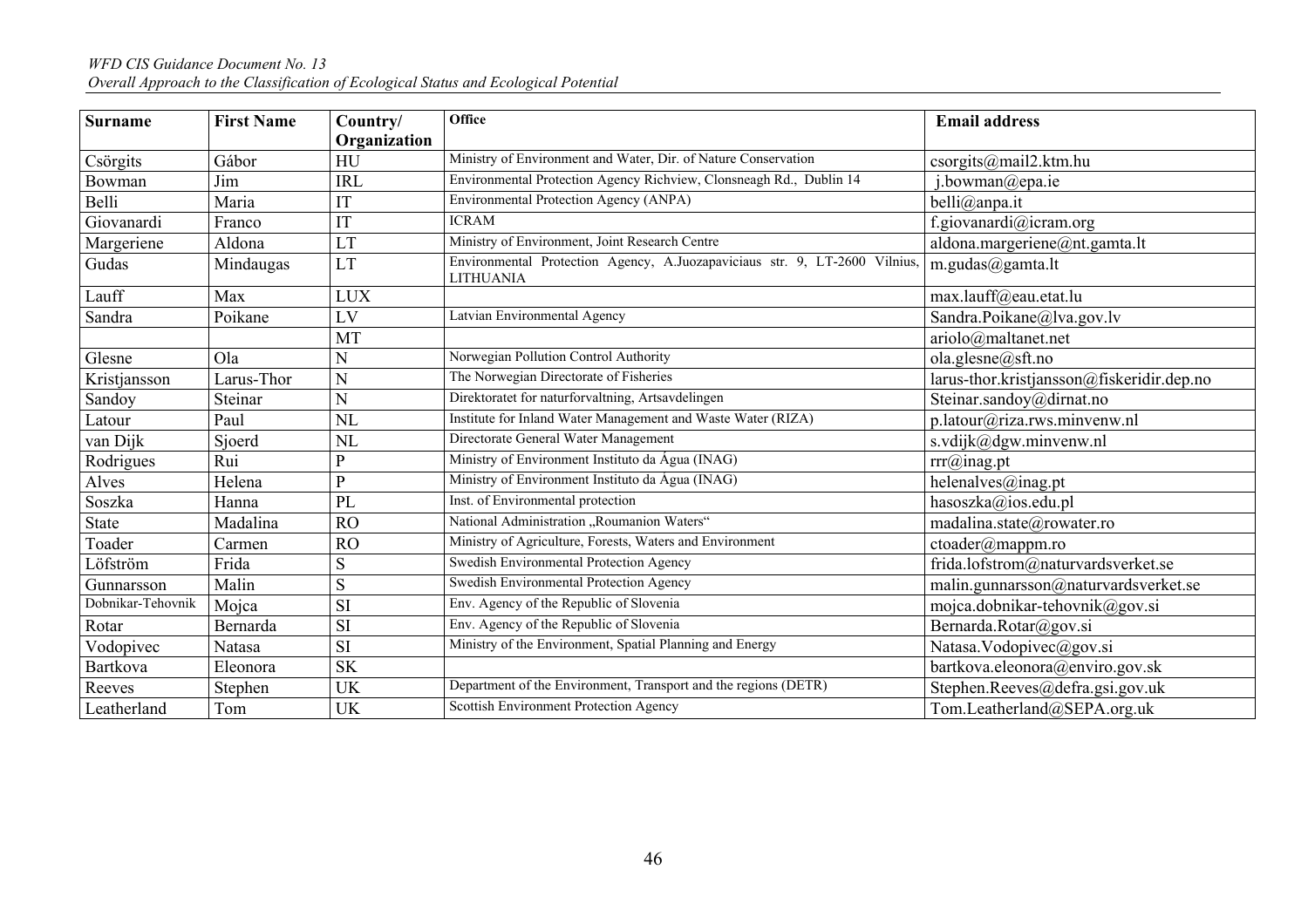#### **Other Members**

| <b>Surname</b> | <b>First Name</b> | Country/          | <b>Office</b>                                                   | <b>Email address</b>                   |
|----------------|-------------------|-------------------|-----------------------------------------------------------------|----------------------------------------|
|                |                   | Organization      |                                                                 |                                        |
| D'Eugenio      | Joachim           | $EU$ – $DG$ $ENV$ |                                                                 | Joachim.D'Eugenio@cec.eu.int           |
| Pollard        | Peter             | Lead UK           | Scottish Environment Protection Agency, Stirling                | Peter.Pollard@sepa.org.uk              |
| Warn           | Tony              | Lead UK           | Environment Agency, Bristol                                     | tony.warn@environment-agency.gov.uk    |
| Irmer          | Ulrich            | Lead D            | Umweltbundesamt Berlin, PF 330022, 14191 Berlin                 | ulrich.irmer@uba.de                    |
| Mohaupt        | Volker            | Lead D            | Umweltbundesamt Berlin, PF 330022, 14191 Berlin                 | volker.mohaupt@uba.de                  |
| van de Bund    | Wouter            | Lead JRC          |                                                                 | wouter.van-de-bund@jrc.it              |
| Heiskanen      | Anna-Stiina       | Lead JRC          |                                                                 | anna-stiina.heiskanen@jrc.it           |
| Cardoso        | AnaCristina       | Lead JRC          |                                                                 | ana-cristina.cardoso $\omega$ jrc.it   |
| Kaczmarek      | Bernard           | CIS <sub>2B</sub> | Representative of Water Agencies in Brussels                    | b.kaczmarek@euronet.be                 |
| Noel           | Coralie           | CIS <sub>2B</sub> | Ministry of Ecology and Sustainable Development, Water Departm. | coralie.noel@environnement.gouv.fr     |
| Pinero         | Jose              | CIS <sub>2B</sub> | Representative of the Ministry of Environment in Brussels       | jose.pinero@reper.mae.es               |
| Menendez       | Manuel            | CIS <sub>2B</sub> | CEDEX-Ministry of Public Works-Ministry of Environment          | manuel.menendez@cedex.es               |
| Nygaard        | Kari              | <b>EEA</b>        | <b>NIVA</b>                                                     | kari.nygaard@niva.no                   |
| Liska          | Igor              | <b>ICPDR</b>      | VIC, PO Box 500, Vienna, Austria                                | igor.liska@unvienna.org                |
| Schmedtje      | Ursula            | <b>ICPDR</b>      |                                                                 | Ursula.SCHMEDTJE@unvienna.org          |
| Davis          | Ruth              | <b>EEB</b>        |                                                                 | ruth.davis@rspb.org.uk                 |
| Scheuer        | Stefan            | <b>EEB</b>        |                                                                 | stefan.scheuer@eeb.org                 |
| Pflueger       | Wolfgang          | <b>ECPA</b>       |                                                                 | wolfgang.pflueger@bayercropscience.com |
| Tompkins       | Jacob             | <b>EUREAU</b>     |                                                                 | jtompkins@water.org.uk                 |
| <b>Bartels</b> | Alex              | <b>EUREAU</b>     |                                                                 | a.bartels@hhnk.nl                      |
| Nixon          | <b>Steve</b>      | ETC/WTR           |                                                                 | nixon@wrcplc.co.uk                     |
| Littlejohn     | Carla             | ETC/WTR           |                                                                 | littlejohn c@wrcplc.co.uk              |
| Buffagni       | Andrea            | STAR project      | <b>IRSA</b>                                                     | buffagni@irsa.rm.cnr.it                |
| Sweeting       | Roger             | <b>CEN</b>        | <b>CEN</b>                                                      | rasw@ceh.ac.uk                         |